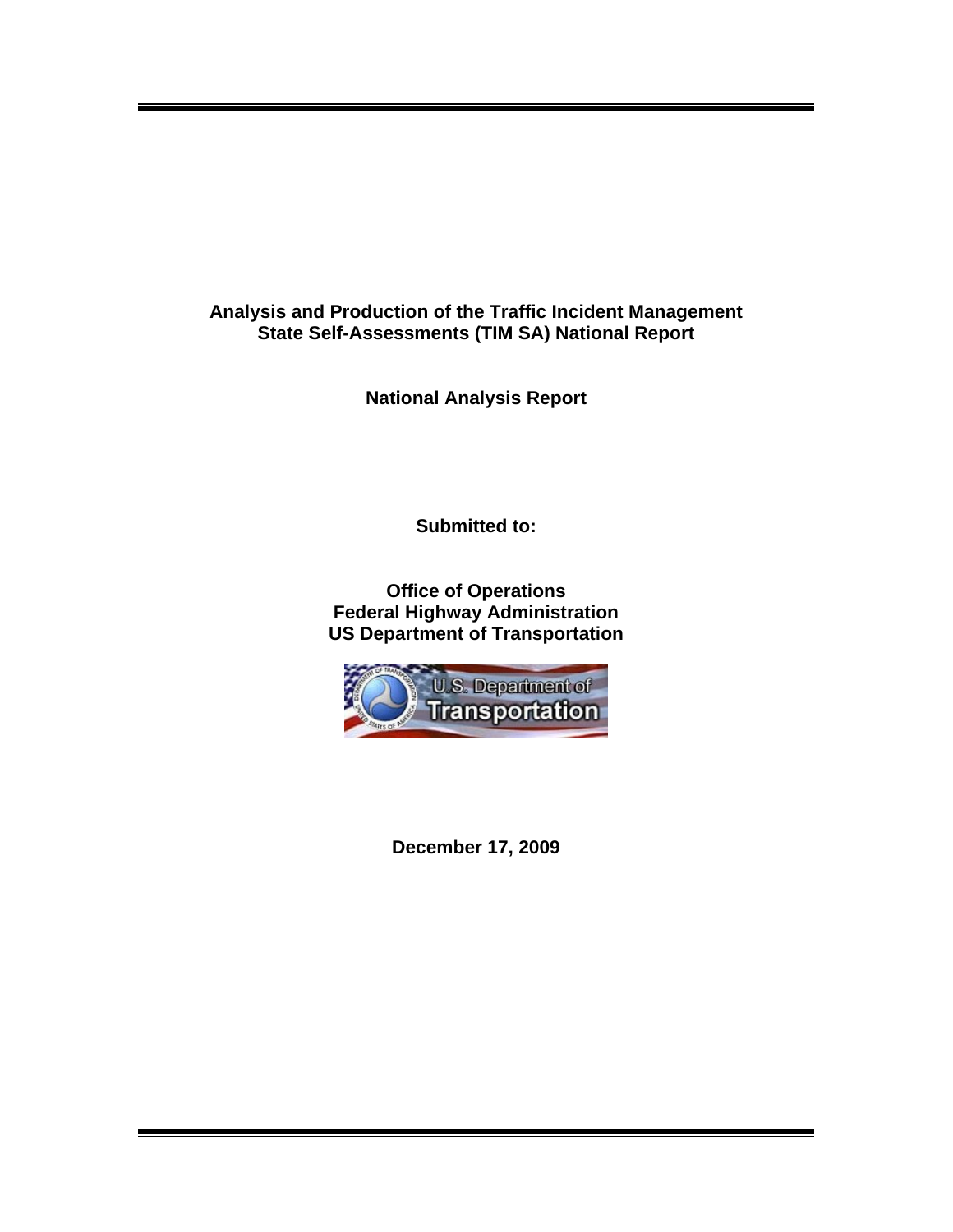# **Table of Contents**

| 2009 Traffic Incident Management Self-Assessment National Analysis Report 8 |  |
|-----------------------------------------------------------------------------|--|
|                                                                             |  |
|                                                                             |  |
|                                                                             |  |
|                                                                             |  |
|                                                                             |  |
|                                                                             |  |
|                                                                             |  |
|                                                                             |  |
|                                                                             |  |
|                                                                             |  |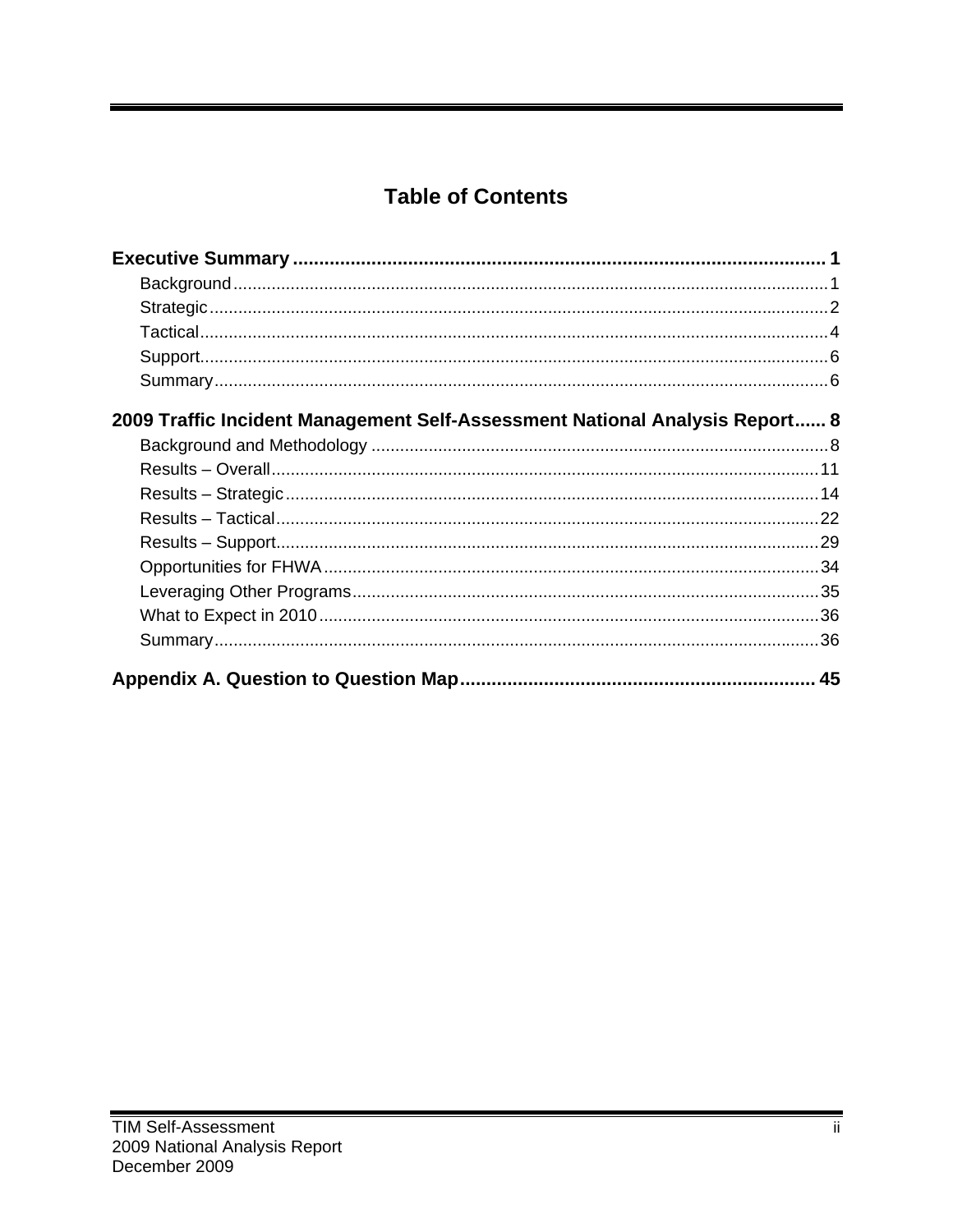# **List of Figures**

# **List of Tables**

| Table 7. Comparison of Strategic between Baseline and 2009 Scores  15 |  |
|-----------------------------------------------------------------------|--|
|                                                                       |  |
|                                                                       |  |
| Table 10. Comparison of Tactical between Baseline and 2009 Scores 24  |  |
|                                                                       |  |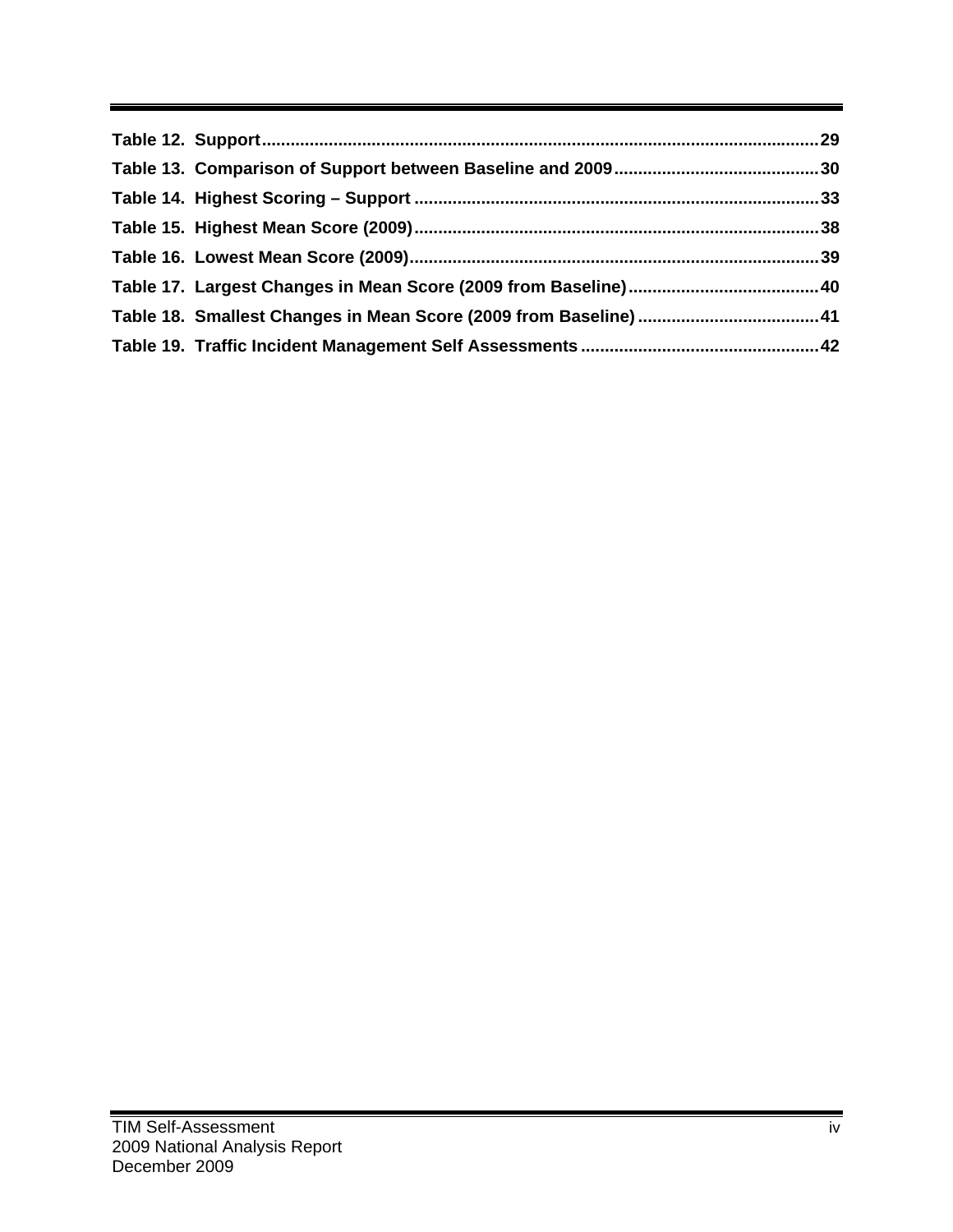## **List of Abbreviations**

| <b>ATRI</b>    | American Transportation Research Institute                                  |
|----------------|-----------------------------------------------------------------------------|
| <b>CMS</b>     | Changeable Message Signs                                                    |
| <b>DMS</b>     | <b>Dynamic Message Signs</b>                                                |
| <b>FFSP</b>    | <b>Full-Function Service Patrols</b>                                        |
| <b>FHWA</b>    | Federal Highway Administration                                              |
| <b>HAZMAT</b>  | <b>Hazardous Materials</b>                                                  |
| <b>ICS</b>     | <b>Incident Command System</b>                                              |
| <b>ITS</b>     | <b>Intelligent Transportation Systems</b>                                   |
| <b>KMS</b>     | Knowledge Management System                                                 |
| <b>MOU</b>     | Memoranda of Understanding                                                  |
| <b>MUTCD</b>   | Manual on Uniform Traffic Control Devices                                   |
| <b>NCHRP</b>   | National Cooperative Highway Research Program                               |
| <b>NIMS</b>    | National Incident Management System                                         |
| <b>NTIMC</b>   | National Traffic Incident Management Coalition                              |
| <b>NUG</b>     | <b>National Unified Goal</b>                                                |
| <b>SHRP</b>    | Strategic Highway Research Program                                          |
| <b>SHSP</b>    | Strategic Highway Safety Plan                                               |
| SQC            | Safe Quick Clearance                                                        |
| TIM PM FSI     | Traffic Incident Management Performance Measures Focus States<br>Initiative |
| <b>TIM SA</b>  | Traffic Incident Management Self-Assessment                                 |
| <b>TMC-CAD</b> | Traffic Management Center Computer-Aided Dispatch                           |
| <b>TMC</b>     | <b>Traffic Management Center</b>                                            |
| <b>TMS</b>     | <b>Transportation Management System</b>                                     |
| <b>TOC</b>     | <b>Traffic Operations Center</b>                                            |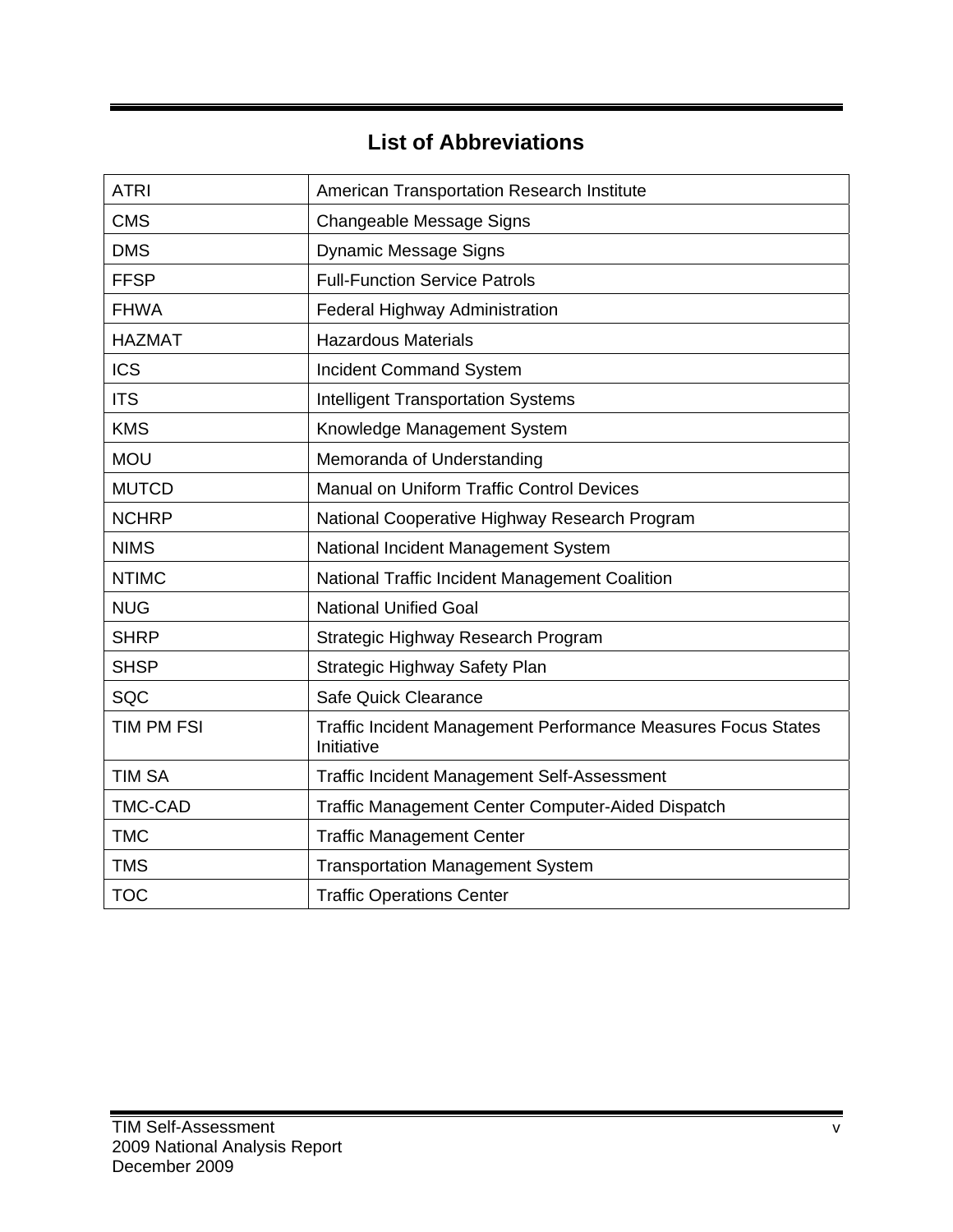## <span id="page-5-0"></span>**Executive Summary**

## <span id="page-5-1"></span>**Background**

The Traffic Incident Management Self-Assessment (TIM SA) is a benchmarking tool for evaluating TIM program components and overall TIM program success. The Federal Highway Administration (FHWA) initiated development of the TIM SA in 2002 and the first assessments were conducted in 2003. While the TIM SA is intended to provide local TIM program managers with a way to assess progress, analysis of the aggregated TIM SA results also allows FHWA to identify program gaps and better target TIM program resources.

There are 80 FHWA-defined operational areas (States, regions, localities) in the annual TIM SA process. The original plan for the TIM SA was to have 40 of the operational areas complete a re-assessment in 2004 and the remaining 40 to do so in 2005. In 2006, the decision was made to have all 80 areas conduct the TIM SA on an annual basis. Since the inaugural TIM SA in 2003, additional TIM programs beyond the original 80 have completed and submitted the TIM SA for inclusion in the national analysis. A total of 86 TIM SA were submitted for the 2009 national analysis, the largest number submitted to date. Table ES1 shows the total number of new and re-assessments each year.

<span id="page-5-2"></span>

| Year | <b>New Assessments</b> | <b>Re-Assessments</b> | <b>Total Completed</b> |
|------|------------------------|-----------------------|------------------------|
| 2003 | 70                     |                       | 70                     |
| 2004 |                        | 25                    | 32                     |
| 2005 |                        | 41                    | 42                     |
| 2006 | 3                      | 67                    | 70                     |
| 2007 | 5                      | 62                    | 67                     |
| 2008 | 2                      | 74                    | 76                     |
| 2009 | 6                      | 80                    | 86                     |

#### **Table ES1. TIM SA Completed**

The TIM SA underwent a review and revision in 2007 to more closely align the TIM SA with current TIM state of practice and to create synergy with a number of complementary federal initiatives. The TIM SA Revision was completed in 2008. Among other changes, the Revision included a reduction in the number of questions from 34 to 31 and a renaming of the three primary categories of questions as follows:

- Program and Institutional Issues was renamed Strategic.
- Operational Issues was renamed Tactical.
- Communications and Technology Issues was renamed Support.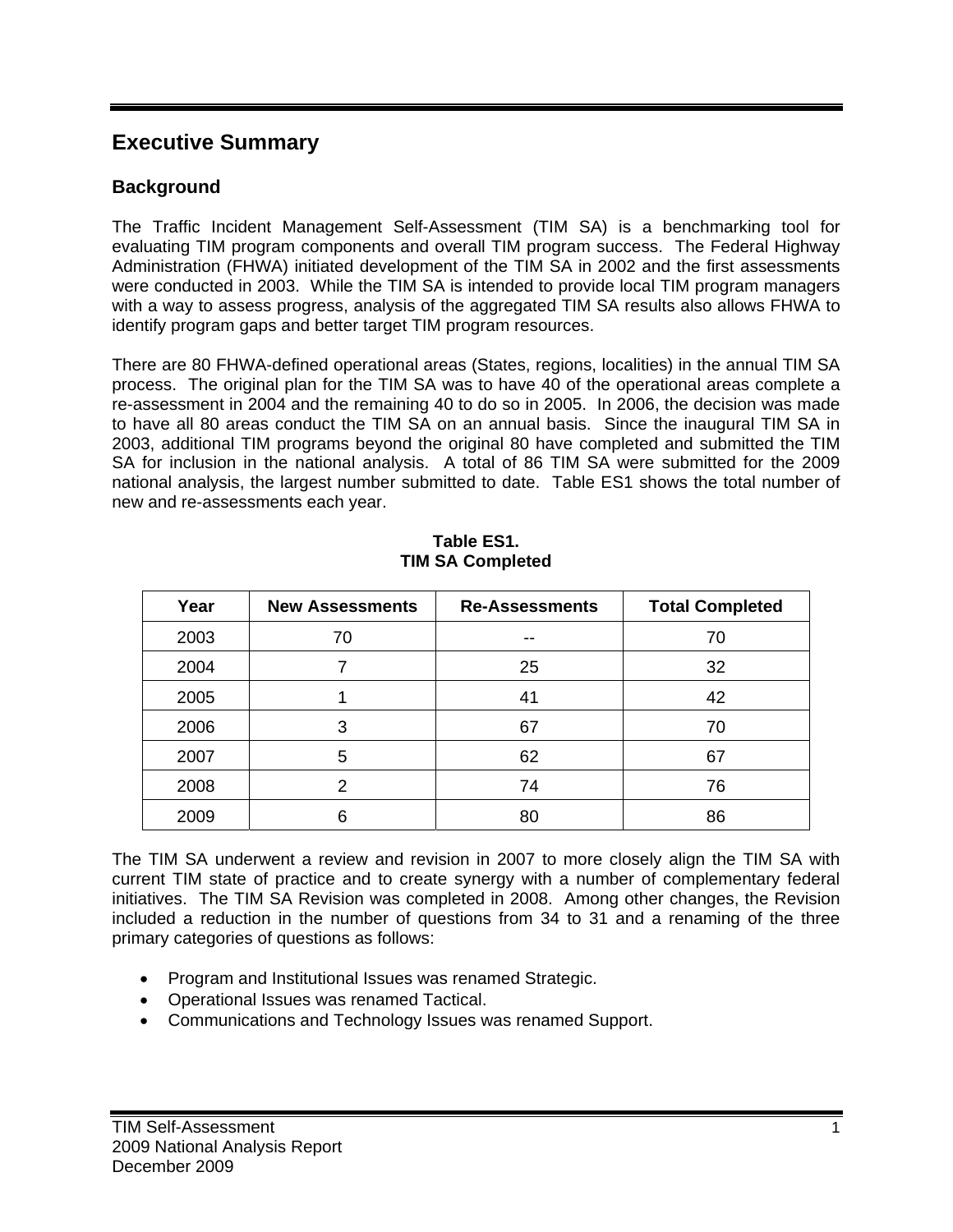In order to benchmark progress in the three sections, the initial assessments completed in 2003, 2004 and one in 2005 (78 in total) are used as the Baseline data against which subsequent years (2006 and beyond) are evaluated. Table ES2 shows the average score for each of the three TIM SA sections from the Baseline and 2009, along with the percentage change from the Baseline. The table also shows the high score achieved in each of the three program areas.

<span id="page-6-1"></span>

|                                | # of             | <b>Mean Score</b> |       | <b>High Score</b>  | % Change in                    | <b>Section</b> |  |
|--------------------------------|------------------|-------------------|-------|--------------------|--------------------------------|----------------|--|
| <b>Section</b>                 | <b>Questions</b> | <b>Baseline</b>   | 2009  | 2009<br>(possible) | scores from<br><b>Baseline</b> | Weights        |  |
| Strategic                      | 11               | 36.3%             | 51.1% | 28.2 (30)          | 40.9%                          | 30%            |  |
| Tactical                       | 13               | 57.6%             | 68.8% | 39.2 (40)          | 19.5%                          | 40%            |  |
| Support                        | 7                | 41.3%             | 59.0% | 30.0(30)           | 42.8%                          | 30%            |  |
| <b>Overall</b><br><b>Total</b> | 31               | 45.9%             | 60.6% | 96.6 (100)         | 31.9%                          | 100%           |  |

**Table ES2. Mean Score for Each Section (Baseline and 2009)** 

## <span id="page-6-0"></span>**Strategic**

The questions in the Strategic section ask respondents to rate progress in how the TIM program is organized, resourced, supported and sustained. The Strategic questions also cover TIM performance measures. The Strategic questions have realized a 40.9 percent increase over the Baseline.

Despite progress in the Strategic area, the five questions receiving the lowest mean score in the TIM SA are in this section, with four of the five coming from the subsection on TIM Performance Measurement (Table ES3). The lowest scoring question on tracking performance in reducing secondary incidents was added as part of the TIM SA Revision and therefore does not have a Baseline against which to measure progress. In 2010 and subsequent TIM SA analyses, the 2009 mean score of 1.03 will become the Baseline for this question.

<span id="page-6-2"></span>

| Mean<br><b>Score</b><br><b>Rank in</b><br>2009/<br><b>Baseline</b> | Question<br><b>Number</b> | Question                                                 | 2009<br><b>Mean</b><br><b>Score</b><br>$(n=86)$ | %<br><b>Scoring</b><br>3 or<br><b>Higher</b><br>(2009) | % Change<br>in 2009/<br><b>Baseline</b><br>Mean<br><b>Scores</b> |
|--------------------------------------------------------------------|---------------------------|----------------------------------------------------------|-------------------------------------------------|--------------------------------------------------------|------------------------------------------------------------------|
| $31/- -$                                                           | 4.1.3.5<br>Strategic      | Track performance in<br>reducing secondary<br>incidents? | 1.03                                            | 8%                                                     |                                                                  |

**Table ES3. Lowest Mean Scores (2009)**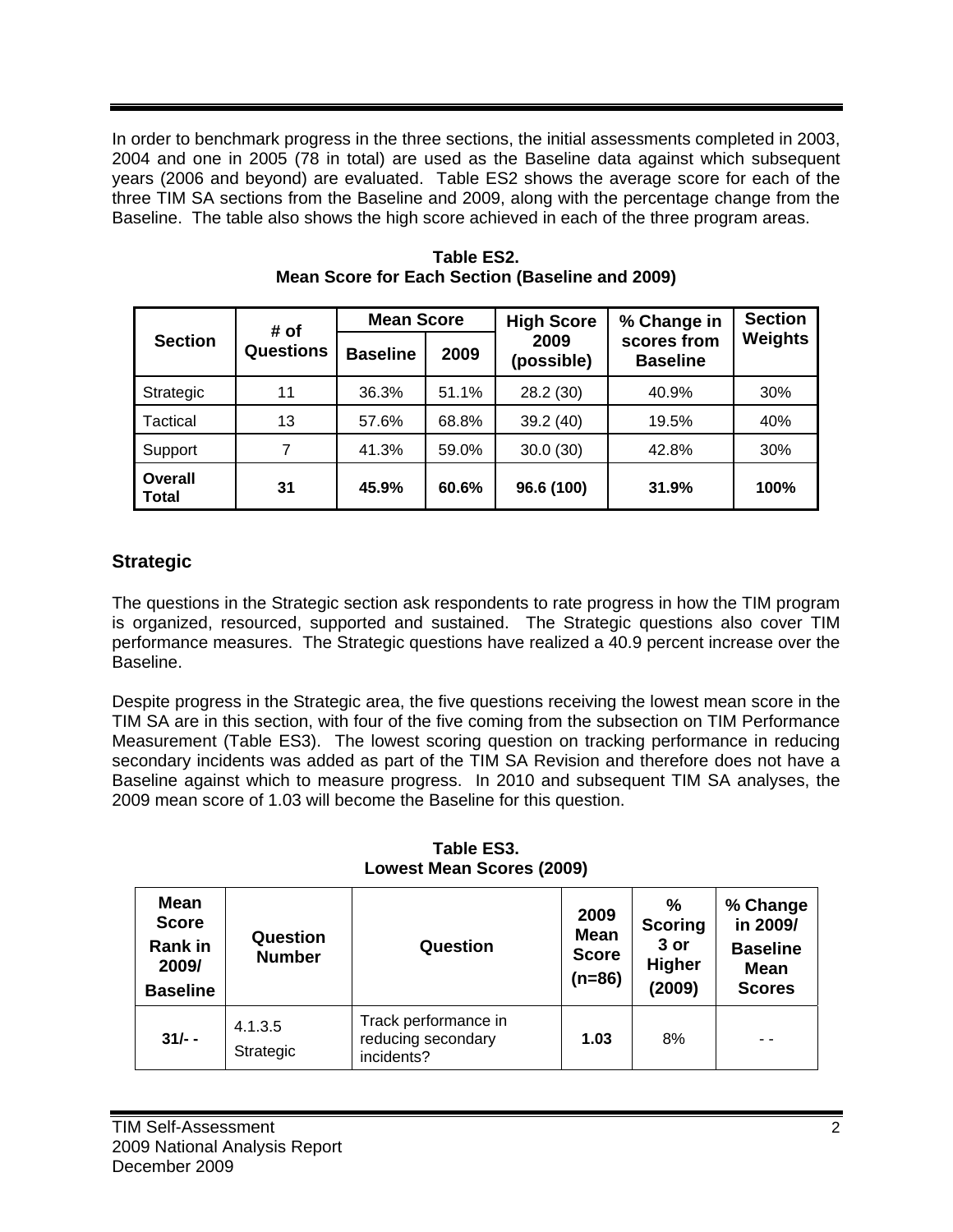| Mean<br><b>Score</b><br><b>Rank in</b><br>2009/<br><b>Baseline</b> | Question<br><b>Number</b> | Question                                                                                                                                                                                                         | 2009<br>Mean<br><b>Score</b><br>$(n=86)$ | $\%$<br><b>Scoring</b><br>$3$ or<br><b>Higher</b><br>(2009) | % Change<br>in 2009/<br><b>Baseline</b><br>Mean<br><b>Scores</b> |
|--------------------------------------------------------------------|---------------------------|------------------------------------------------------------------------------------------------------------------------------------------------------------------------------------------------------------------|------------------------------------------|-------------------------------------------------------------|------------------------------------------------------------------|
| 30/23                                                              | 4.1.3.4<br>Strategic      | Routinely review whether<br>progress is made in<br>achieving the targets?                                                                                                                                        | 1.63                                     | 26%                                                         | 120.0%                                                           |
| 29/24                                                              | 4.1.3.1<br>Strategic      | Have multi-agency<br>agreement on the two<br>performance measures<br>being tracked (roadway<br>clearance time and incident<br>clearance time)?                                                                   | 1.66                                     | 26%                                                         | 159.8%                                                           |
| 28/19                                                              | 4.1.1.2<br>Strategic      | Is there a process in place<br>to ensure the continuity of<br>these agreements /<br>memoranda of<br>understanding through<br>integrated planning and<br>budgeting across and<br>among participating<br>agencies? | 1.79                                     | 28%                                                         | 32.6%                                                            |
| 27/21                                                              | 4.1.3.3<br>Strategic      | Have targets (i.e. time<br>goals) for performance of<br>the two measures?                                                                                                                                        | 1.84                                     | 33%                                                         | 58.4%                                                            |

The questions in TIM Performance Measurement are also among the questions that achieved the largest increase from the Baseline. Table ES4 shows that scores for three of the TIM Performance Measurement questions have more than doubled since the Baseline.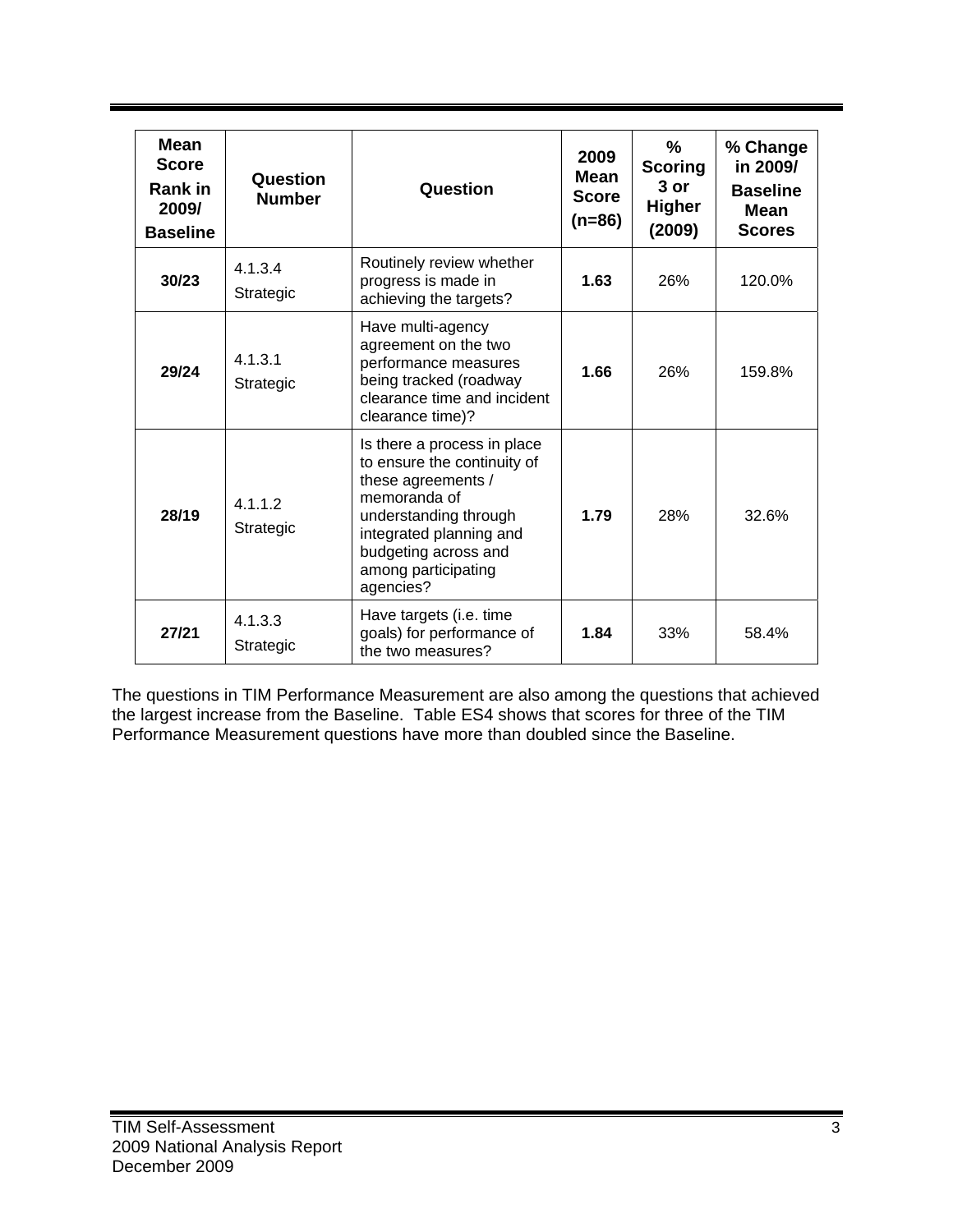<span id="page-8-1"></span>

| <b>Mean</b><br><b>Score</b><br><b>Rank in</b><br>2009/<br><b>Baseline</b> | Question<br><b>Number</b> | Question                                                                                                                                                                                                | 2009<br><b>Mean</b><br><b>Score</b><br>$(n=86)$ | %<br><b>Scoring</b><br>$3$ or<br><b>Higher</b><br>(2009) | $\frac{9}{6}$<br>Change<br>in 2009<br><b>Mean</b><br><b>Scores</b><br>from<br><b>Baseline</b> |
|---------------------------------------------------------------------------|---------------------------|---------------------------------------------------------------------------------------------------------------------------------------------------------------------------------------------------------|-------------------------------------------------|----------------------------------------------------------|-----------------------------------------------------------------------------------------------|
| 24/24                                                                     | 4.1.3.2<br>Strategic      | Has the TIM program<br>established methods to<br>collect and analyze the<br>data necessary to<br>measure performance in<br>reduced roadway<br>clearance time and<br>reduced incident<br>clearance time? | 1.97                                            | 33%                                                      | 207.0%                                                                                        |
| 29/24                                                                     | 4.1.3.1<br>Strategic      | Have multi-agency<br>agreement on the two<br>performance measures<br>being tracked?                                                                                                                     | 1.66                                            | 26%                                                      | 159.8%                                                                                        |
| 30/23                                                                     | 4.1.3.4<br>Strategic      | Routinely review whether<br>progress is made in<br>achieving the targets?                                                                                                                               | 1.63                                            | 26%                                                      | 120.0%                                                                                        |
| 22/22                                                                     | 4.3.2.2<br>Support        | Are motorists provided<br>with travel time estimates<br>for route segments?                                                                                                                             | 2.13                                            | 42%                                                      | 114.9%                                                                                        |
| 20/20                                                                     | 4.1.2.2<br>Strategic      | Conduct training?<br>NIMS training?<br>Training on the<br><b>NTIMC National</b><br><b>Unified Goal?</b><br>Other training?<br>$\bullet$                                                                 | 2.16                                            | 49%                                                      | 71.7%                                                                                         |

**Table ES4. Largest Changes in Mean Score (2009 from Baseline)** 

## <span id="page-8-0"></span>**Tactical**

The questions in Tactical focus on the policies and procedures used by field personnel when responding to incidents. This includes the policies and procedures specifically targeting motorist and responder safety. Collectively, these questions consistently score among the highest in the TIM SA and in 2009 this section achieved an overall score of 68.8 percent. Four of the five questions achieving the highest mean score are in the Tactical section (Table ES5).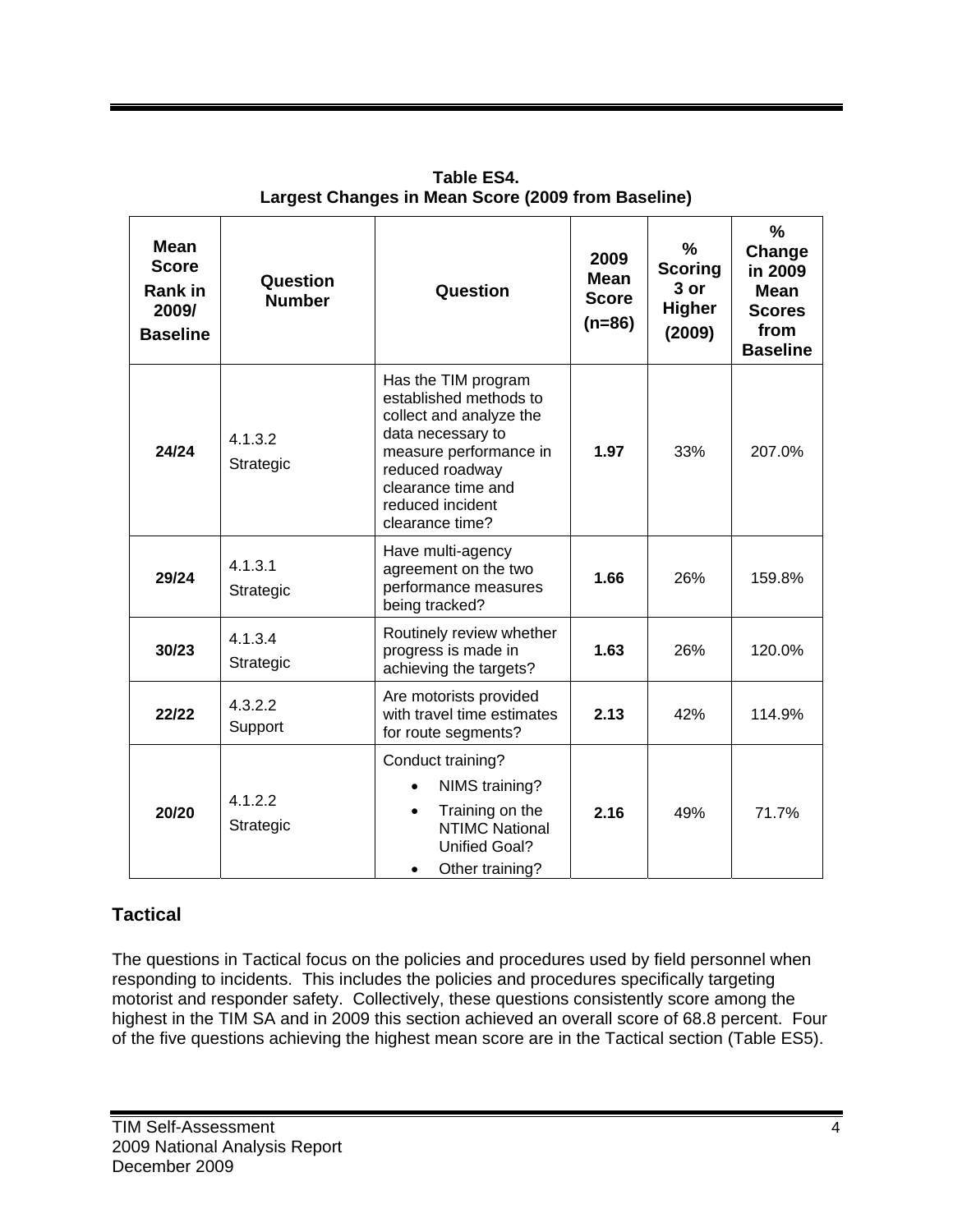The highest scoring question in the 2009 TIM SA on "move over" laws was added as part of the 2008 TIM SA Revision and therefore does not have a Baseline score. With 85 percent of the assessments scoring this question 3 or higher and with 47 states with "move over" laws already in place, the expectation is that this question will remain in the top five scoring questions in subsequent analyses.

<span id="page-9-0"></span>

| <b>Mean</b><br><b>Score</b><br>Rank in<br>2009/<br><b>Baseline</b> | Question<br><b>Number</b> | Question                                                                                                                                                                                                                                    | 2009<br><b>Mean</b><br><b>Score</b><br>$(n=86)$ | $\%$<br><b>Scoring</b><br>$3$ or<br><b>Higher</b><br>(2009) | $\frac{9}{6}$<br>Change<br>in 2009/<br><b>Baseline</b><br><b>Mean</b><br><b>Scores</b> |
|--------------------------------------------------------------------|---------------------------|---------------------------------------------------------------------------------------------------------------------------------------------------------------------------------------------------------------------------------------------|-------------------------------------------------|-------------------------------------------------------------|----------------------------------------------------------------------------------------|
| $1/-$                                                              | 4221<br>Tactical          | Have "move over" laws which<br>require drivers to slow down<br>and if possible move over to<br>the adjacent lane when<br>approaching workers or<br>responders and equipment in<br>the roadway?                                              | 3.20                                            | 85%                                                         |                                                                                        |
| 2/2                                                                | 4.2.1.3<br>Tactical       | Use a safety service patrol for<br>incident and emergency<br>response?                                                                                                                                                                      | 3.10                                            | 83%                                                         | 13.7%                                                                                  |
| 3/5                                                                | 4.1.2.4<br>Strategic      | Conduct planning for special<br>events?                                                                                                                                                                                                     | 3.09                                            | 88%                                                         | 25.0%                                                                                  |
| 4/4                                                                | 4.2.1.4<br>Tactical       | Utilize the Incident Command<br>System?                                                                                                                                                                                                     | 3.08                                            | 76%                                                         | 20.8%                                                                                  |
| 4/1                                                                | 4.2.1.6<br>Tactical       | Identify and type resources<br>so that a list of towing,<br>recovery and hazardous<br>materials response operators<br>(including operator<br>capabilities and special<br>equipment) is available for<br>incident response and<br>clearance? | 3.08                                            | 74%                                                         | 7.7%                                                                                   |

**Table ES5. Highest Mean Scores (2009)** 

In part due to the already high scores in the Tactical section, it is also the TIM SA section with the questions achieving the smallest increases in mean score from the Baseline. However, as shown in Table ES6, two of the three questions with little change over Baseline point to a need for additional guidance in hazardous materials incident response.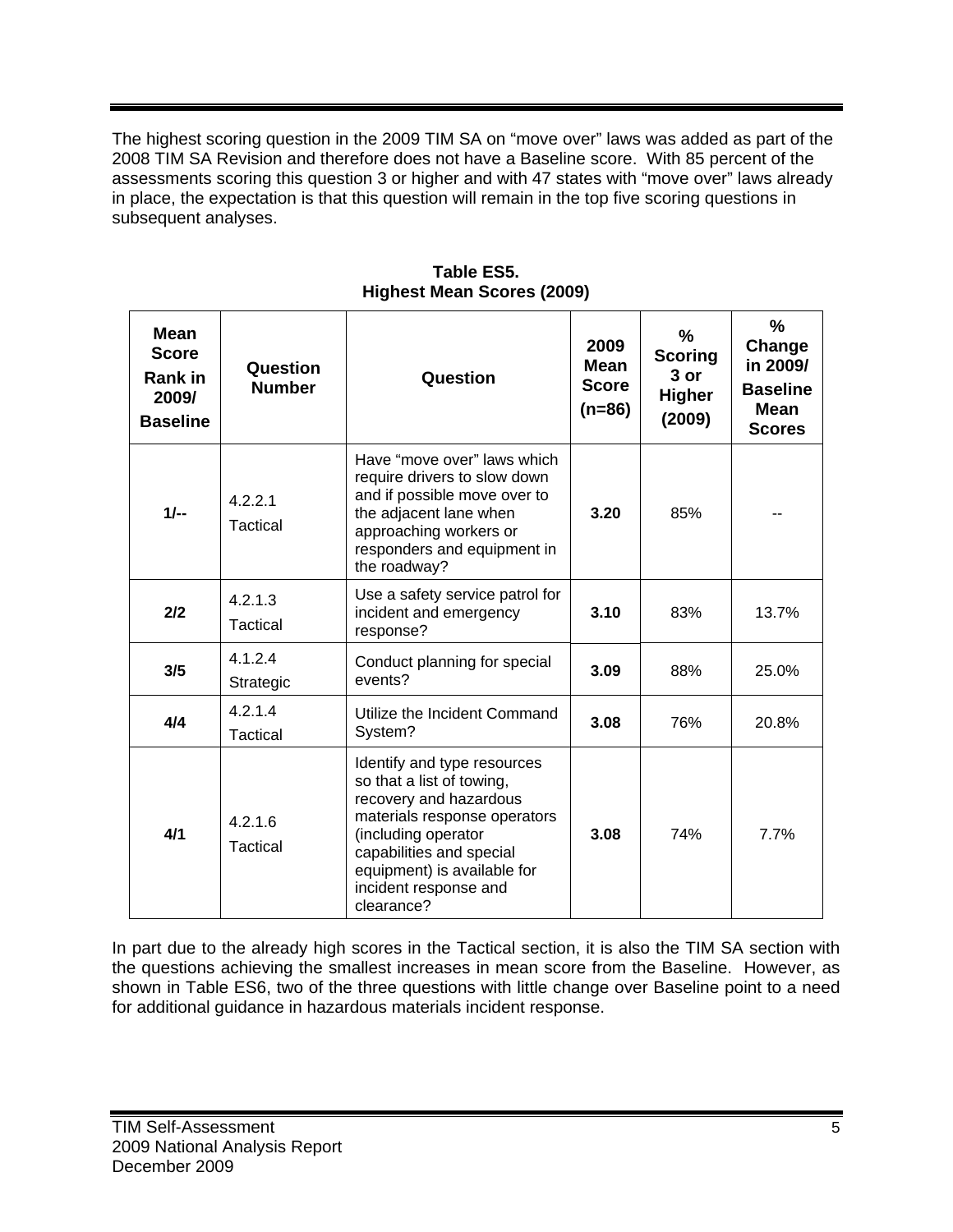**Table ES6. Smallest Changes in Mean Score (2009 from Baseline)** 

<span id="page-10-2"></span>

| Mean<br><b>Score</b><br>Rank in<br>2009/<br><b>Baseline</b> | Question<br><b>Number</b> | Question                                                                                                                                                                                                                                    | 2009<br><b>Mean</b><br><b>Score</b><br>$(n=86)$ | ℅<br><b>Scoring</b><br>$3$ or<br><b>Higher</b><br>(2009) | ℅<br>Change<br>in 2008<br>Mean<br><b>Scores</b><br>from<br><b>Baseline</b> |
|-------------------------------------------------------------|---------------------------|---------------------------------------------------------------------------------------------------------------------------------------------------------------------------------------------------------------------------------------------|-------------------------------------------------|----------------------------------------------------------|----------------------------------------------------------------------------|
| 15/3                                                        | 4.2.1.7<br>Tactical       | Have specific policies and<br>procedures for hazmat and<br>fatal accident response that<br>also address maintaining<br>traffic flow around the<br>incident?                                                                                 | 2.50                                            | 56%                                                      | $-7.7\%$                                                                   |
| 4/1                                                         | 4.2.1.6<br>Tactical       | Identify and type resources<br>so that a list of towing,<br>recovery and hazardous<br>materials response<br>operators (including<br>operator capabilities and<br>special equipment) is<br>available for incident<br>response and clearance? | 3.08                                            | 74%                                                      | 7.7%                                                                       |
| 2/2                                                         | 4.2.1.3<br>Tactical       | Use a safety service patrol<br>for incident and emergency<br>response?                                                                                                                                                                      | 3.10                                            | 83%                                                      | 13.7%                                                                      |

## <span id="page-10-0"></span>**Support**

The questions in Support focus on the tools and technologies enabling improved incident detection, response and clearance. The questions in Support collectively continue to experience the largest increase over the Baseline, up 42.8 percent. However, in 2009 the overall mean score declined slightly from the 2008 score of 59.4 to 59.0.

In the Data subsection, the highest scoring question is 4.3.1.1 on the use of a Traffic Management Center/Traffic Operations Center (TMC/TOC) to coordinate incident detection, notification and response. However, lower scores throughout this subsection indicate that the potential of TMCs/TOCs is not yet being fully realized due to several factors including limited colocation of public safety and transportation in the centers.

### <span id="page-10-1"></span>**Summary**

The 2009 TIM SA is the first completed following an extensive review and revision completed in 2008. As a result of the revision, several key changes were made to the TIM SA:

• The three subsections were renamed.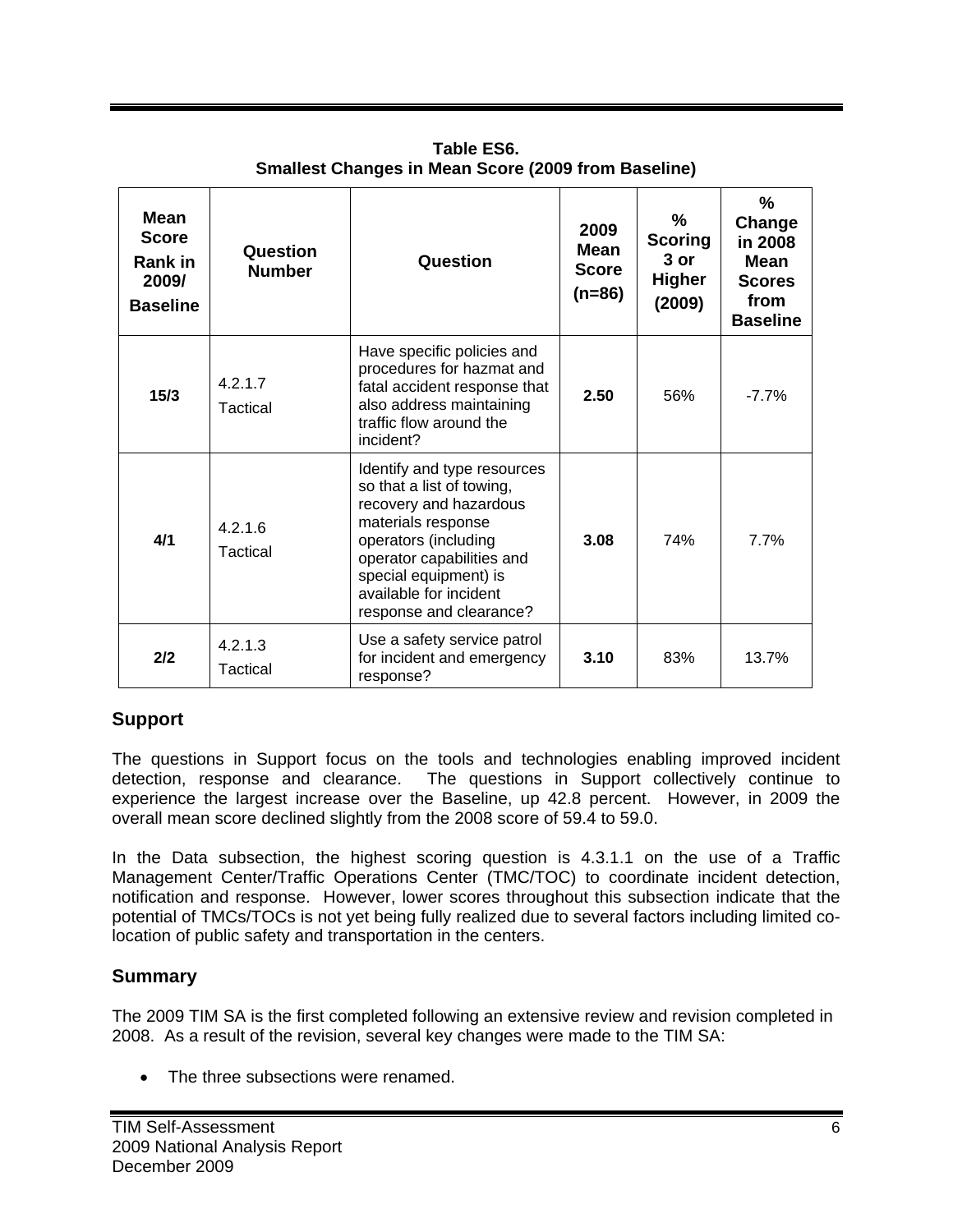- The total number of questions was reduced from 34 to 31.
- A new scoring approach was instituted which asked respondents to rate progress using High, Medium and Low rather than the numeric scoring of 0-4.
- An online TIM SA was introduced to make it easier for participants to respond to the questions.

With a total of 86 TIM SA completed in 2009, it appears that the revisions had a positive impact on participation. The 86 assessments represent 80 re-assessments and six new locations submitting an assessment for the first time. An overall score of 60.6 percent was achieved, representing a 31.9 percent increase over the Baseline. The highest scores continue to be in the Tactical section and the largest percentage increase over Baseline was once again in the Support section.

Low scoring questions and those with the least improvement over Baseline indicate specific program areas where additional guidance from FHWA is warranted. This includes TIM Performance Measurement and in particular, additional guidance on secondary incident definitions and technical direction on tracking reductions in the occurrence of secondary incidents.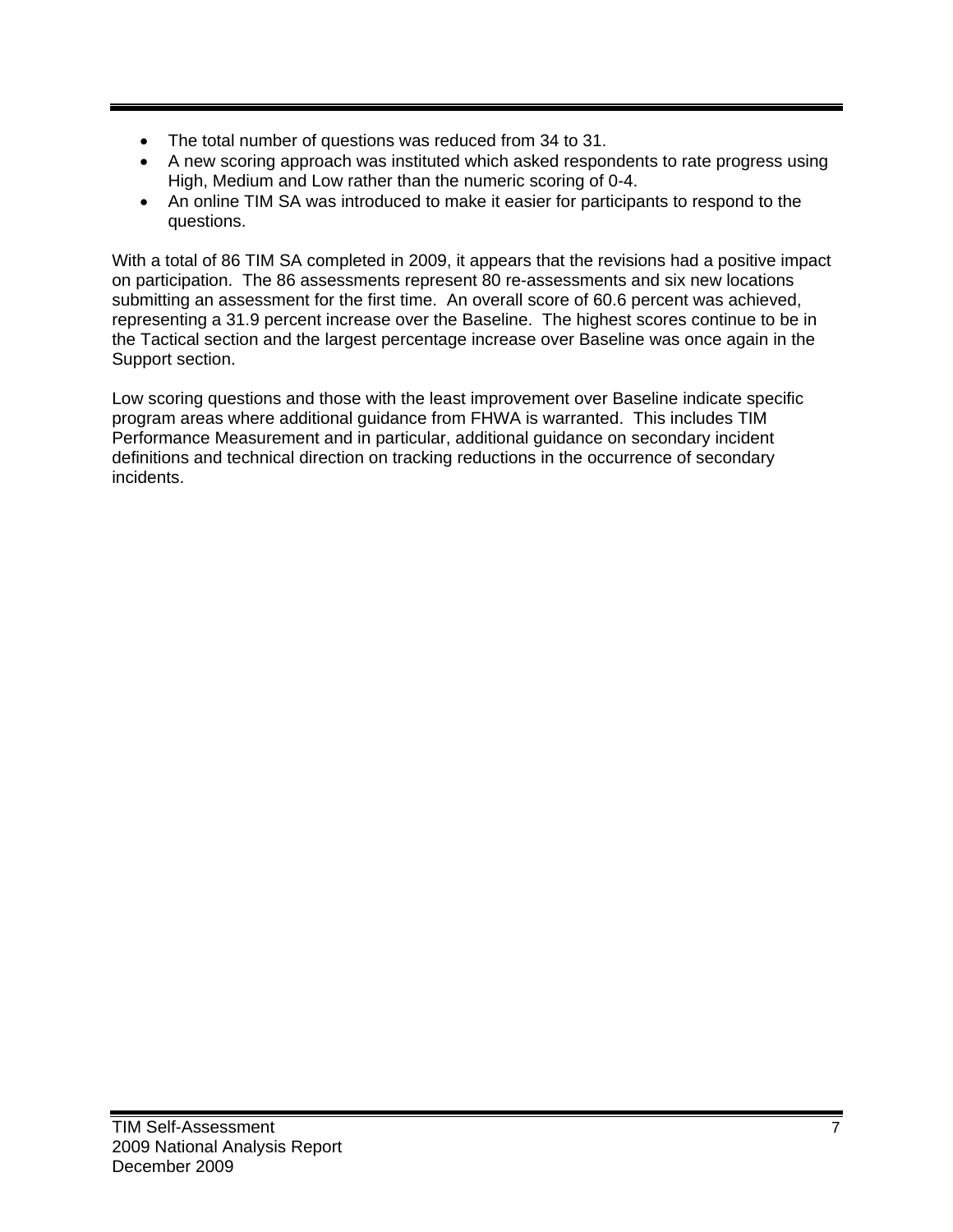## <span id="page-12-0"></span>**2009 Traffic Incident Management Self-Assessment National Analysis Report**

## <span id="page-12-1"></span>**Background and Methodology**

The TIM SA was developed by the American Transportation Research Institute (ATRI) under contract to the Federal Highway Administration (FHWA) in 2002. It was designed as a tool by which state, regional and local TIM practitioners could assess progress in achieving successful multi-agency programs to manage traffic incidents safely and effectively. As originally designed, the TIM SA provided TIM program managers a way to identify areas where additional resources (human, financial, technical) could be deployed to improve program performance. Additionally, the TIM SA was intended to provide FHWA with a national picture of broader program areas on which to focus national program initiatives.

The TIM SA was launched in 2003 in the nation's top 75 urban areas. Those 75 census areas were subsequently redefined by FHWA Division Offices into 80 operational areas for the TIM SA. Initially intended to be completed on a biennial basis, in 2006 the TIM SA process was modified so that all 80 areas were requested to complete the assessment on an annual basis. In 2006, a total of 70 assessments were conducted and in 2007 that number dropped to 67.

A number of challenges with the TIM SA were identified since its inception and in 2007, FHWA initiated a process to review and revise the annual TIM SA. Among the challenges/issues associated with the TIM SA which this revision process was designed to address are the following:

- **Lack of multi-agency participation in the annual assessment;**
- **Lack of consistent participation by the individuals completing the TIM SA;**
- Missing or incomplete data and supporting documentation submitted with each individual TIM SA, making analysis of the results difficult; and
- **Confusion over the meaning/intent of some of the TIM SA questions.**

Additionally, since the initial TIM SA, a number of federal initiatives had advanced to the point where it was appropriate to examine where synergies between those initiatives and the TIM SA existed. Among the initiatives evaluated in the TIM SA revision process were:

- U.S. Department of Homeland Security National Incident Management System (NIMS);
- Requirements for state Departments of Transportation to develop and implement Strategic Highway Safety Plans (SHSP);
- National Traffic Incident Management Coalition (NTIMC) and its National Unified Goal (NUG);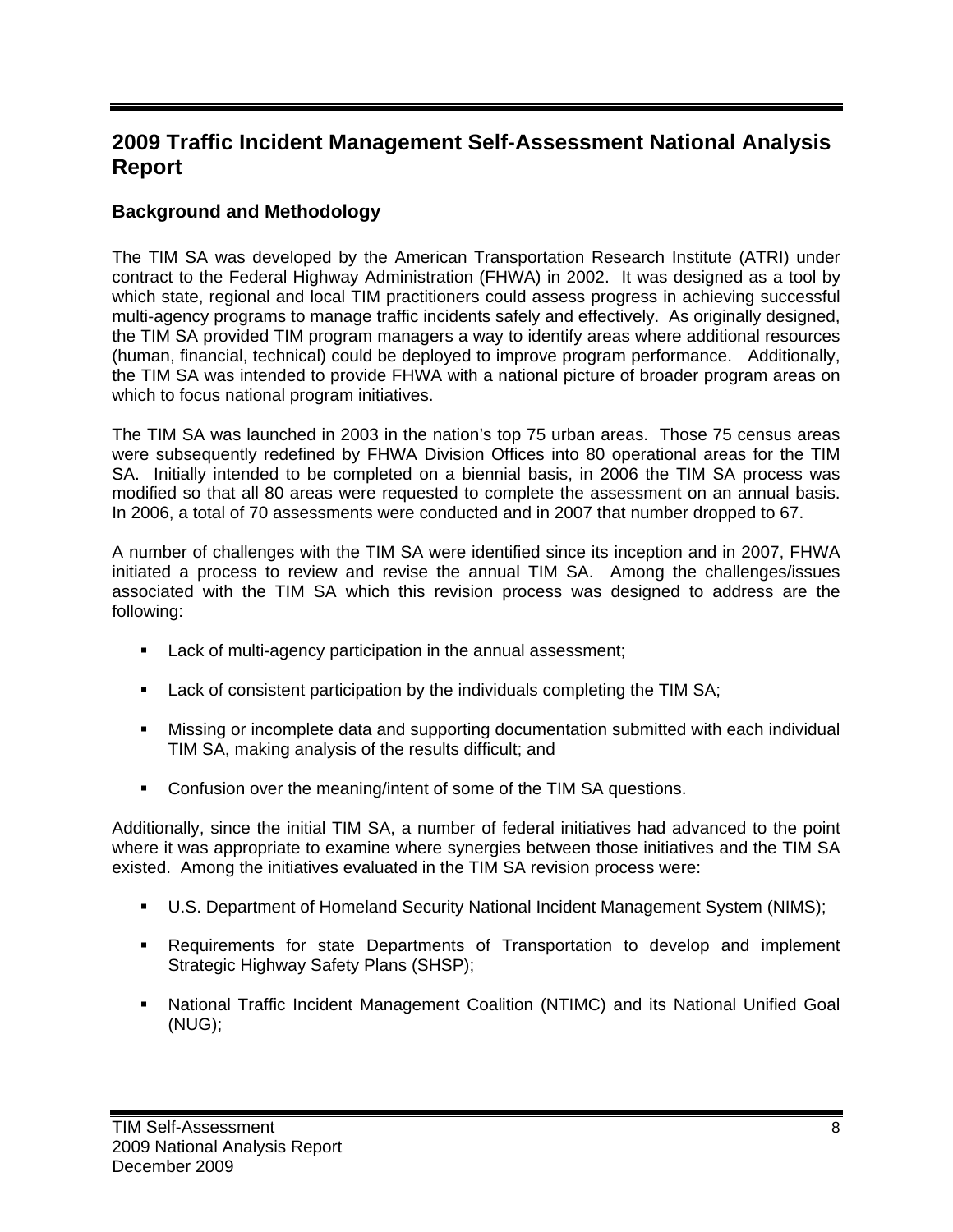FHWA Traffic Incident Management Performance Measures Focus States Initiative (TIM PM FSI).

The TIM SA Revision process included a review of current TIM initiatives, case studies with select TIM SA participants and a thorough review of the TIM SA questions and scoring approach.

The TIM SA Revision completed in 2008 resulted in several key changes, implemented for the first time in the 2009 TIM SA. The program area categories were renamed to more closely align with current NIMS and TIM state of practice. Program and Institutional Issues was renamed Strategic; Operational Issues was renamed Tactical; and Communications and Technology Issues was renamed Support.

The 34 questions were reduced to 31 questions in seven subcategories as follows:

- Strategic
	- o Formal TIM Programs (2 questions)
	- o Multi-Agency TIM Teams (4 questions)
	- o Performance Measurement (5 questions)
- Tactical
	- o Policies and Procedures for Incident Response and Clearance (8 questions)
	- o Responder and Motorist Safety (5 questions)
- **Support** 
	- o Data Collection/Integration/Sharing (5 questions)
	- o Traveler Information (2 questions)

The scoring was also revised from numeric (0-4) to Low/Medium/High per the descriptions below (Table 1). Supplemental scores were added to clarify specific program progress based on an initial score of Low or Medium. The supplemental scores are described in Table 2.

<span id="page-13-0"></span>

| <b>Score</b>  | <b>Description</b>                                                                                                                              |
|---------------|-------------------------------------------------------------------------------------------------------------------------------------------------|
| <b>LOW</b>    | Little to no progress in this area.<br>Has never been discussed or discussed informally with no or<br>minimal action taken                      |
| <b>MEDIUM</b> | Progress in this area is moderate to good.<br>Has been put into practice with some multi-agency agreement and<br>cooperation                    |
| <b>HIGH</b>   | Progress in this area is strong to outstanding.<br>Efforts in this area are well coordinated with a high level of<br>cooperation among agencies |

#### **Table 1. Scoring Scheme**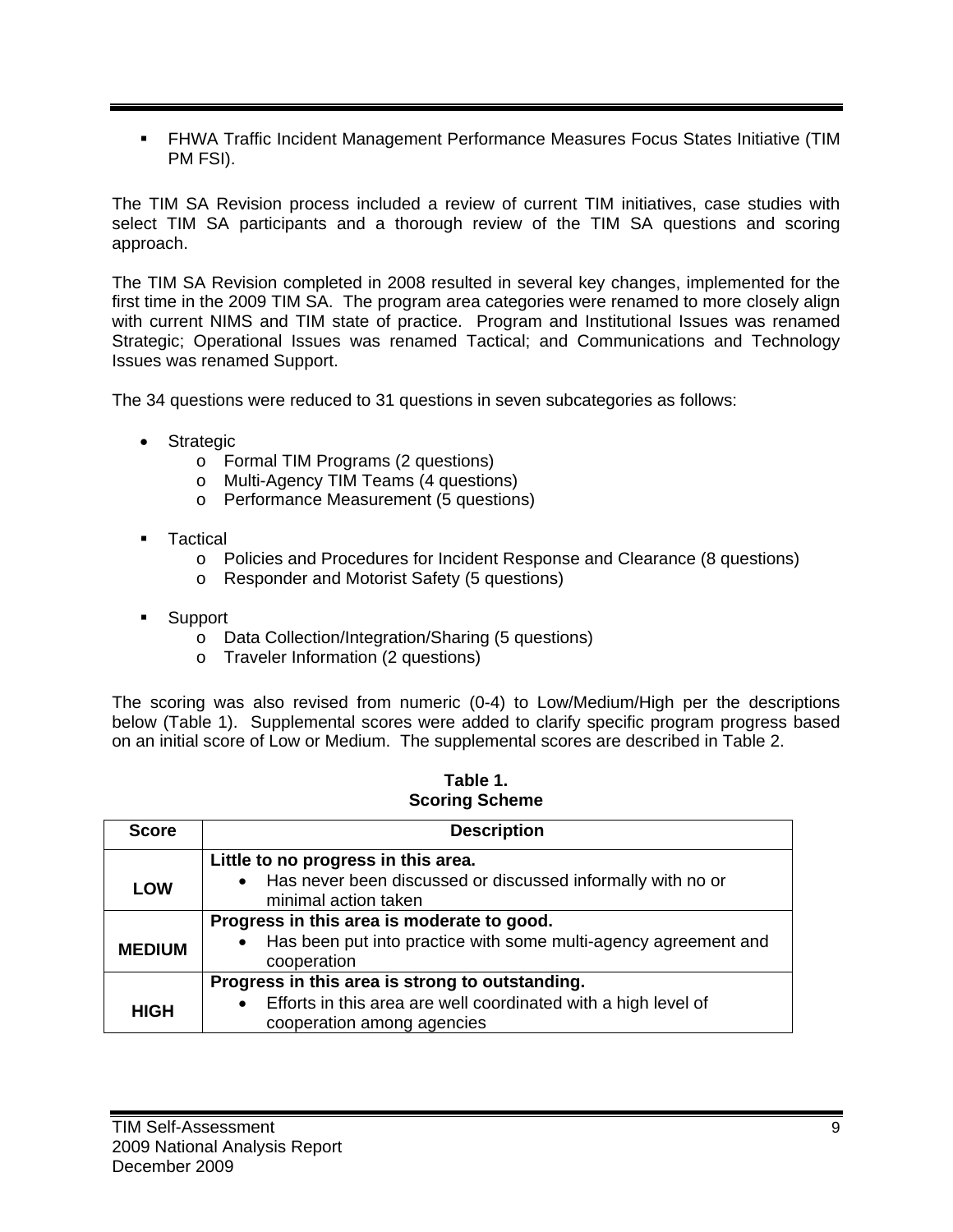#### **Table 2. Supplemental Scoring Scheme**

<span id="page-14-0"></span>

| <b>Score</b>                                                                   | <b>Description</b>                                                             |  |  |  |  |  |
|--------------------------------------------------------------------------------|--------------------------------------------------------------------------------|--|--|--|--|--|
|                                                                                | <b>No Activity</b>                                                             |  |  |  |  |  |
|                                                                                | No activity or discussion of this issue                                        |  |  |  |  |  |
| LOW                                                                            | <b>Some Activity</b>                                                           |  |  |  |  |  |
|                                                                                | Issue has been acknowledged and there has been some single                     |  |  |  |  |  |
| agency activity                                                                |                                                                                |  |  |  |  |  |
|                                                                                | <b>Fair Level of Activity</b>                                                  |  |  |  |  |  |
|                                                                                | Some good processes exist, but they may not be well integrated or<br>$\bullet$ |  |  |  |  |  |
|                                                                                | coordinated                                                                    |  |  |  |  |  |
| <b>MEDIUM</b>                                                                  | <b>Good Level of Activity</b>                                                  |  |  |  |  |  |
| Efforts in this area are strong and results are promising, though<br>$\bullet$ |                                                                                |  |  |  |  |  |
| there is still room for improvement                                            |                                                                                |  |  |  |  |  |

The Annual TIM SA National Analysis Report provides progress in each program area over the Baseline score. The TIM SA Revision reduced the number of questions overall, through the elimination of some questions, the combining of others and the inclusion of several new questions. To ensure the fidelity of the analysis after the revision, a question-to-question map was created (Appendix A). Where two questions were combined into one, the Baseline for each was averaged to create a new Baseline score for that question. Questions that are new as a result of the revision will not have a Baseline score and the 2009 mean score for that question will become its Baseline. Examples of the question and subsequent scoring conversion are shown in Table 3.

<span id="page-14-1"></span>

| <b>Programmatic Area</b>                         | 2009<br><b>Question #</b> | 2008<br><b>Question #</b> | <b>Baseline</b> |
|--------------------------------------------------|---------------------------|---------------------------|-----------------|
| Multi-agency agreements/MOUs                     | 4.1.1.1                   | 4.1.1.2                   | 1.71            |
| Formalized TIM Team meets<br>regularly           | 4.1.2.1                   | 4.1.2.1                   | 1.90            |
| Measure secondary accidents                      | 4.1.3.5                   |                           | --              |
| Traffic flow around hazmat or fatal<br>accidents | 4217                      | 4.2.3.2 and<br>4.2.3.3    | 2.71            |

**Table 3. Examples of the 2008 and 2009 Question Conversion Map** 

The TIM SA Revision also included development of an online portal through which participants could provide answers to each of the questions. Also new in 2009 is the identification of highscoring locations in each of the three program areas. The TIM SA Revision process noted the value of the TIM SA as a peer networking tool. However, prior to the revision, those locations achieving a high degree of success in specific program areas went unnamed. By noting the success of specific TIM programs, other TIM program managers can communicate with their peers to identify ways to advance program performance and subsequently improve TIM SA scores.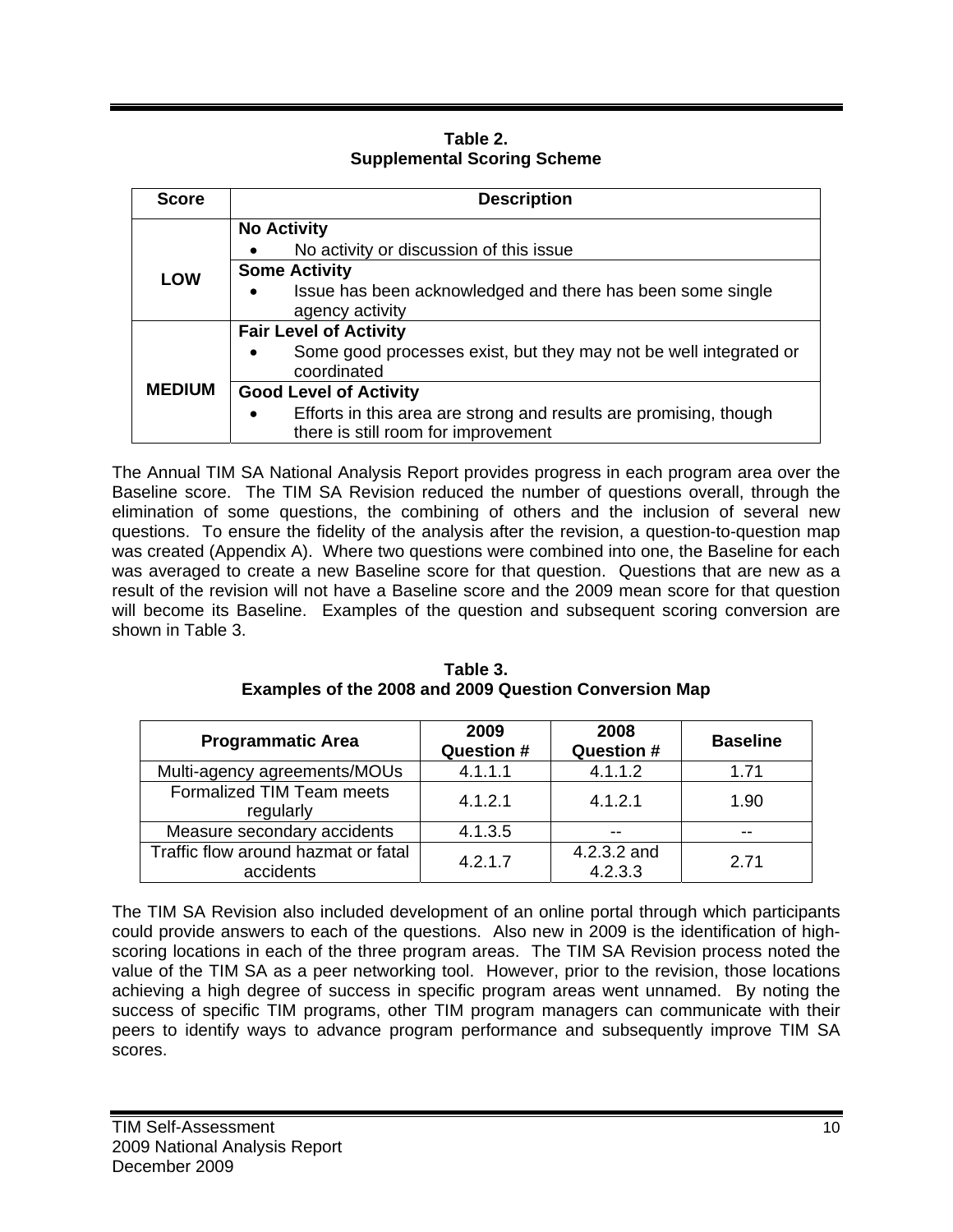### <span id="page-15-0"></span>**Results – Overall**

A total of 86 assessments were completed in 2009 with an overall score of 60.6 percent, representing a 31.9 percent increase over the Baseline (Table 4). Scores for the questions in Support show the greatest percentage change (42.8 percent) over the Baseline and the highest section score was achieved in Tactical (68.8 percent).

<span id="page-15-1"></span>

|                      | # of             | <b>Mean Score</b> |       | % Change in                    | <b>Section</b> |  |
|----------------------|------------------|-------------------|-------|--------------------------------|----------------|--|
| <b>Section</b>       | <b>Questions</b> | <b>Baseline</b>   | 2009  | scores from<br><b>Baseline</b> | Weights        |  |
| Strategic            | 11               | 36.3%             | 51.1% | 40.9%                          | 30%            |  |
| Tactical             | 13               | 57.6%             | 68.8% | 19.5%                          | 40%            |  |
| Support              | 7                | 41.3%             | 59.0% | 42.8%                          | 30%            |  |
| <b>Overall Total</b> | 31               | 45.9%             | 60.6% | 31.9%                          | 100%           |  |

| Table 4.                                        |
|-------------------------------------------------|
| Mean Score for Each Section (Baseline and 2009) |

The 31 TIM SA questions are further divided into category-specific subsections. The revised TIM SA has seven subsections, down from the original eight. Integrated Interagency Communications (4.3.1) and Transportation Management Systems (4.3.2) were combined into one section entitled Data Collection/Integration/Sharing (4.3.1) as part of the TIM SA Revision process. Table 5 shows the overall scores by subsection for the 2009 TIM SA and the Baseline, along with the percentage change from the Baseline.

In the Strategic section, the five questions in TIM Performance Measurement (4.1.3) continue to achieve the highest percentage change from the Baseline (104.5 percent). In 2008, TIM Performance Measurement experienced an 84.5 percent increase over Baseline.

Traveler Information (4.3.2), a subsection of Support, had the second largest increase over the Baseline (74.2 percent). The remaining subsections of questions show significant increases over the Baseline, though Policies and Procedures (4.2.1) had the smallest percentage increase (10.8 percent) of the subsections. Policies and Procedures had the highest score in the Baseline (2.61) and the only Baseline score over 2. This high baseline affords less opportunity for substantial percentage increases in the score year to year.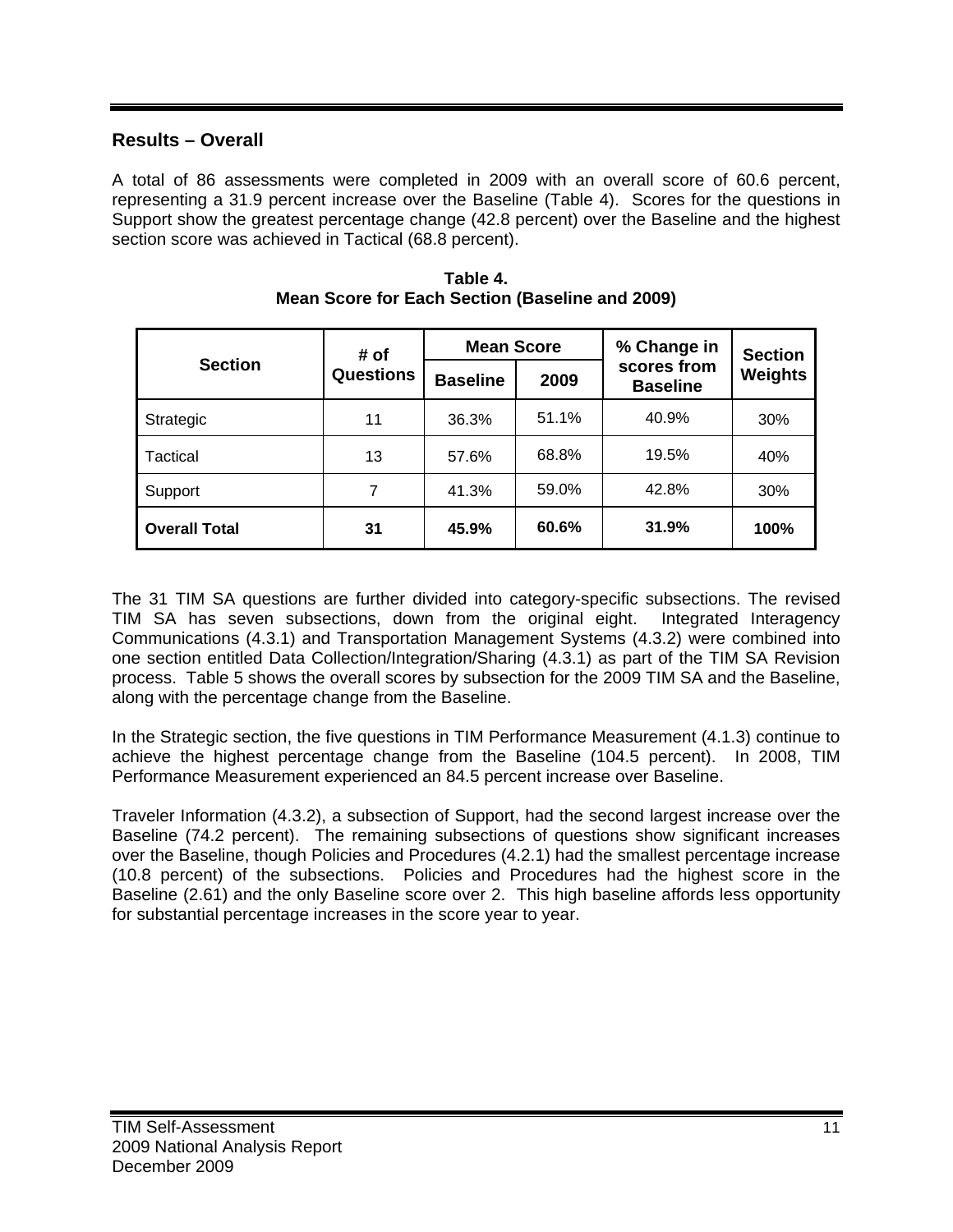<span id="page-16-0"></span>

| <b>Sections and Subsections</b>      | No.   | <b>Mean Score</b><br>Range = $0$ to 4 | % Change in<br><b>2009 from</b> |                 |
|--------------------------------------|-------|---------------------------------------|---------------------------------|-----------------|
|                                      |       | <b>Baseline</b><br>$(n=78)$           | 2009<br>$(n=86)$                | <b>Baseline</b> |
| <b>Strategic</b>                     | 4.1   |                                       |                                 |                 |
| Formal TIM Programs                  | 4.1.1 | 1.53                                  | 1.98                            | 29.6%           |
| Multi-agency TIM Teams               | 4.1.2 | 1.81                                  | 2.60                            | 43.6%           |
| <b>TIM Performance Measurement</b>   | 4.1.3 | 0.80                                  | 1.63                            | 104.5%          |
| <b>Tactical</b>                      | 4.2   |                                       |                                 |                 |
| Policies and Procedures              | 4.2.1 | 2.61                                  | 2.89                            | 10.8%           |
| <b>Responder and Motorist Safety</b> | 4.2.2 | 1.71                                  | 2.53                            | 47.7%           |
| <b>Support</b>                       | 4.3   |                                       |                                 |                 |
| Data Collection/Integration/Sharing  | 4.3.1 | 1.64                                  | 2.30                            | 39.7%           |
| <b>Traveler Information</b>          | 4.3.2 | 1.45                                  | 2.52                            | 74.2%           |

**Table 5. Mean Score for Each Subsection (Baseline and 2009)** 

Scores for all 31 questions for both the Baseline and the 2009 re-assessments are shown in Figure 1. Following Figure 1 is a section-by-section analysis of the change in TIM SA scores from the Baseline to 2009.

Questions appearing for the first time in the 2009 TIM SA (as a result of the 2008 TIM SA Revision) will not show a Baseline score. In the 2010 and subsequent TIM SA National Analysis Reports, the 2009 score for these questions will become the Baseline.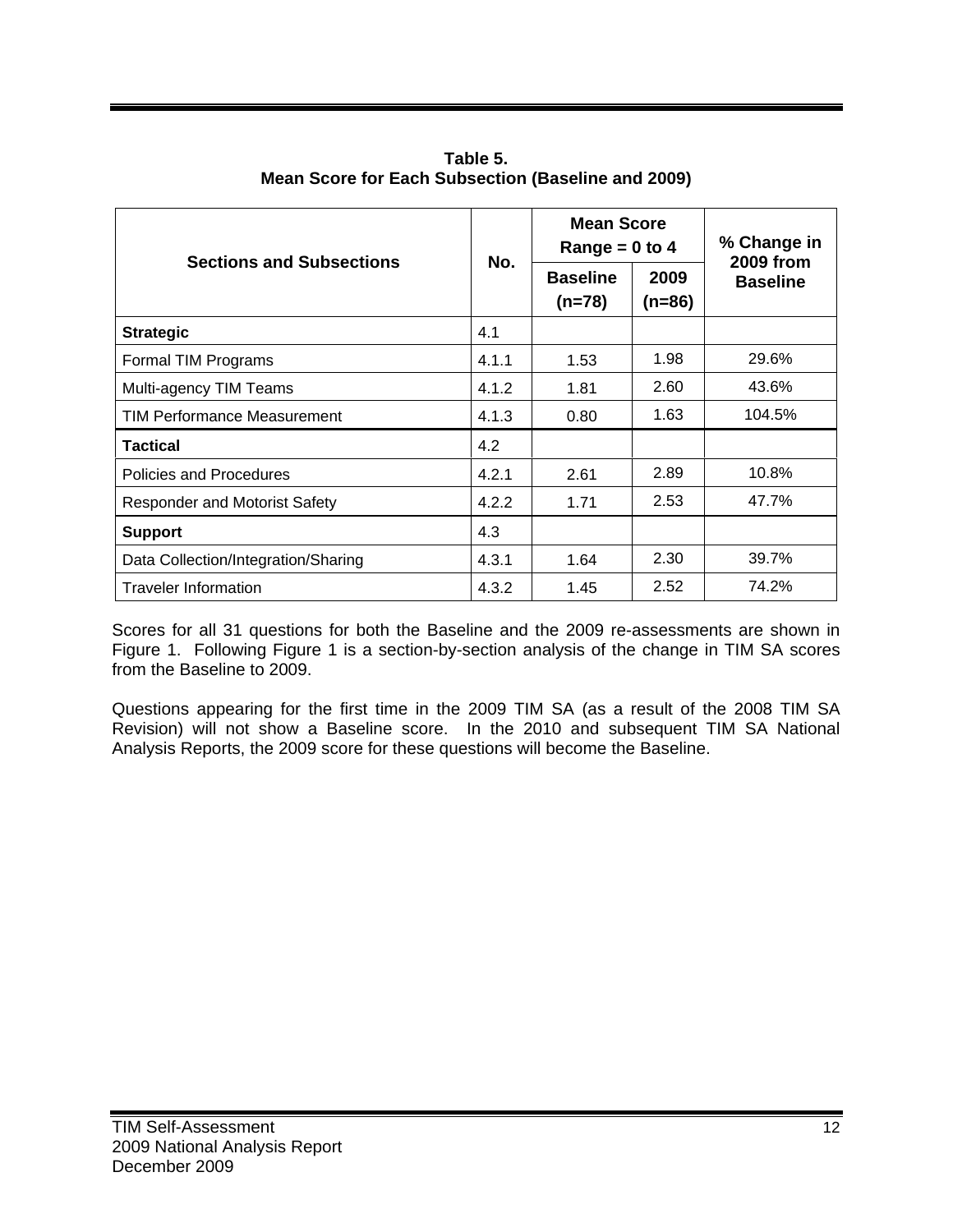<span id="page-17-0"></span>

**Figure 1. Mean Scores for All Questions Baseline – 2009** 

Baseline 2009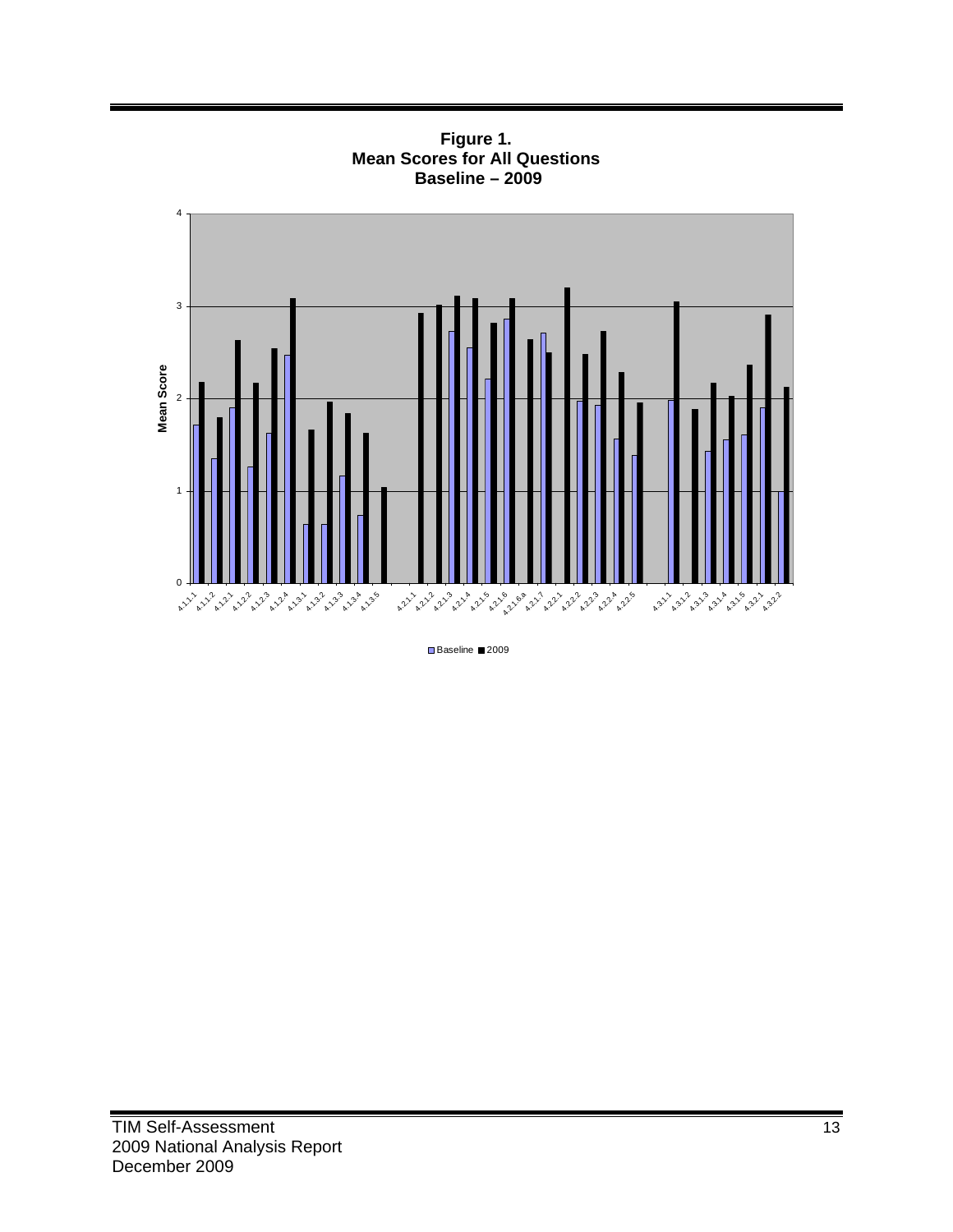## <span id="page-18-0"></span>**Results – Strategic**

#### **Mean Score: 51.1% (15.3 of 30 points)**

<span id="page-18-1"></span>Strategic program elements provide the basis for organizing and sustaining TIM programs. The continued climb in scores in this section since 2003 (Table 6) illustrates the evolution of TIM programs from ad hoc operations to more formalized and sustained programs.

| Year     | <b>Mean Score</b> |
|----------|-------------------|
| Baseline | 36.3              |
| 2006     | 48.5              |
| 2007     | 48.8              |
| 2008     | 51.0              |
| 2009     | 51.1              |

| Table 6.         |
|------------------|
| <b>Strategic</b> |

The 2008 TIM SA Revision maintained the three sections of questions in the Strategic program area:

- Formal Traffic Incident Management Programs
- Multi-Agency TIM Teams (formerly TIM Administrative Teams)
- TIM Performance Measures

The Formal Traffic Incident Management Programs subsection focuses on the underlying support mechanisms for TIM programs including multi-agency agreements or Memoranda of Understanding (MOU). The TIM SA Revision shifted the focus of this subsection from interagency agreements and the identification of budget and personnel needs to explicit resource sharing and integrated, budget processes that facilitate TIM program continuity and sustainability.

The Multi-Agency TIM Teams subsection targets TIM team formal meetings, training, postincident debriefings and planning for special events. The TIM SA Revision removes the distinction between administrative teams and on-scene responders by emphasizing multiagency TIM teams. Questions on specific types of training have been added to reflect current state of TIM practice, including NIMS training and training on the National Traffic Incident Management Coalition's (NTIMC's) National Unified Goal.

Questions in the subsection on TIM Performance Measurement target the two measures identified in FHWA's TIM Performance Measures Focus States Initiative (TIM PM FSI). The TIM PM FSI resulted in two consensus program performance measures; Roadway Clearance Time and Incident Clearance Time. The TIM PM FSI also added a third measure, which is now part of the TIM SA; tracking performance in reducing secondary accidents is queried in question 4.1.3.5.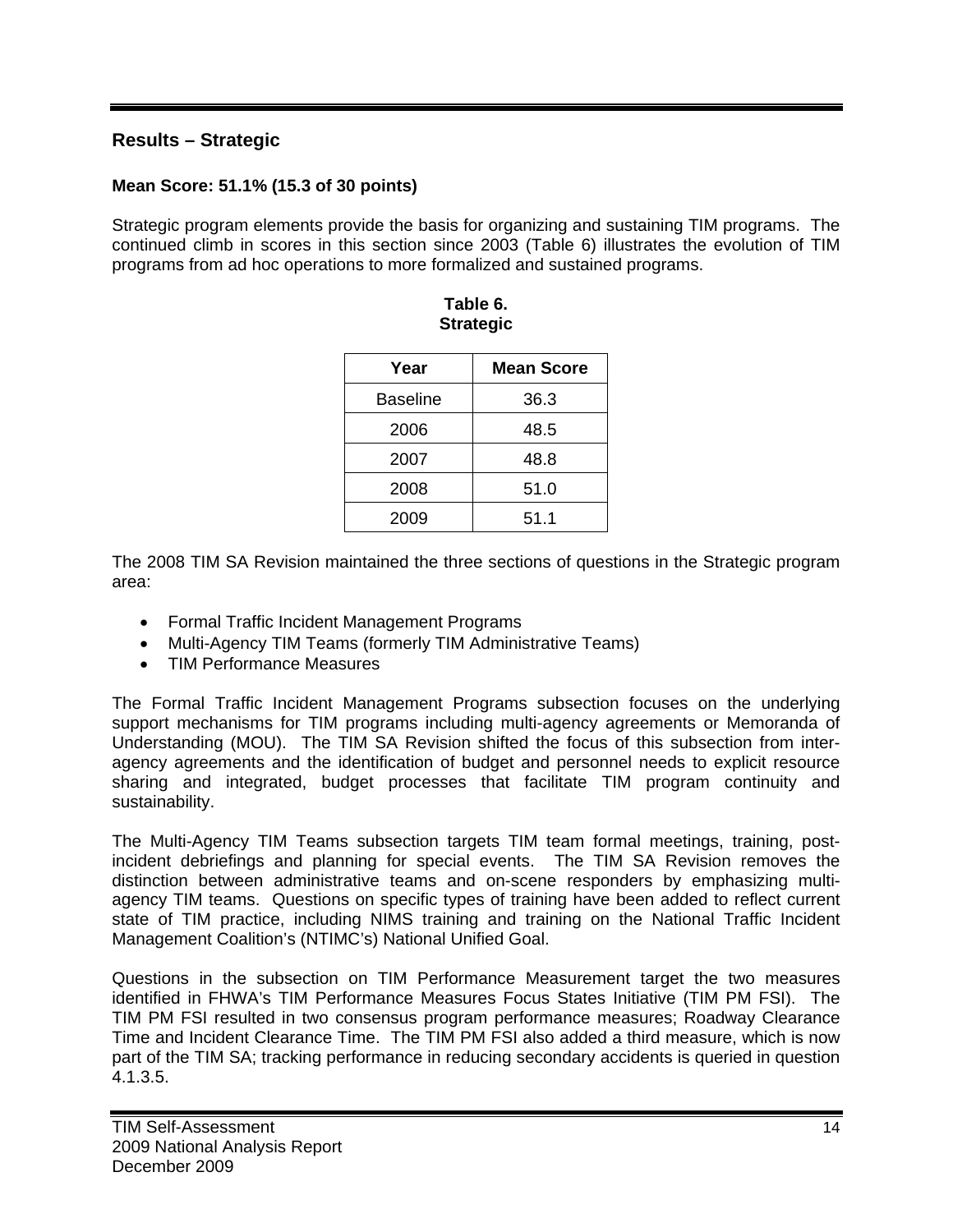Figure 2 shows the change from the Baseline for each of the three subsections in Strategic.

<span id="page-19-0"></span>



Baseline 2009

Table 7 shows the mean score (Baseline and 2009) for each of the 11 questions in Strategic, the percentage of assessments rating this question three or higher (indicating success) and the percentage increase in the mean score in 2009 from the Baseline.

<span id="page-19-1"></span>

| Question<br><b>Number</b> | Question                                                                                                                                                                      | <b>Mean Score</b><br>Range = $0$ to 4 |      | $%$ of<br><b>Assessments</b><br>Scoring 3 or<br><b>Higher</b> |      | %<br>Change<br>in 2009<br>Mean           |
|---------------------------|-------------------------------------------------------------------------------------------------------------------------------------------------------------------------------|---------------------------------------|------|---------------------------------------------------------------|------|------------------------------------------|
|                           |                                                                                                                                                                               | <b>Baseline</b>                       | 2009 | <b>Baseline</b>                                               | 2009 | <b>Scores</b><br>from<br><b>Baseline</b> |
| 4.1.1.1                   | Is the TIM program supported<br>by multi-agency<br>agreements/memoranda of<br>understanding detailing<br>resource sharing (facilities,<br>services, personnel and<br>budget)? | 1.71                                  | 2.17 | 18%                                                           | 37%  | 27.2%                                    |

**Table 7. Comparison of Strategic between Baseline and 2009 Scores**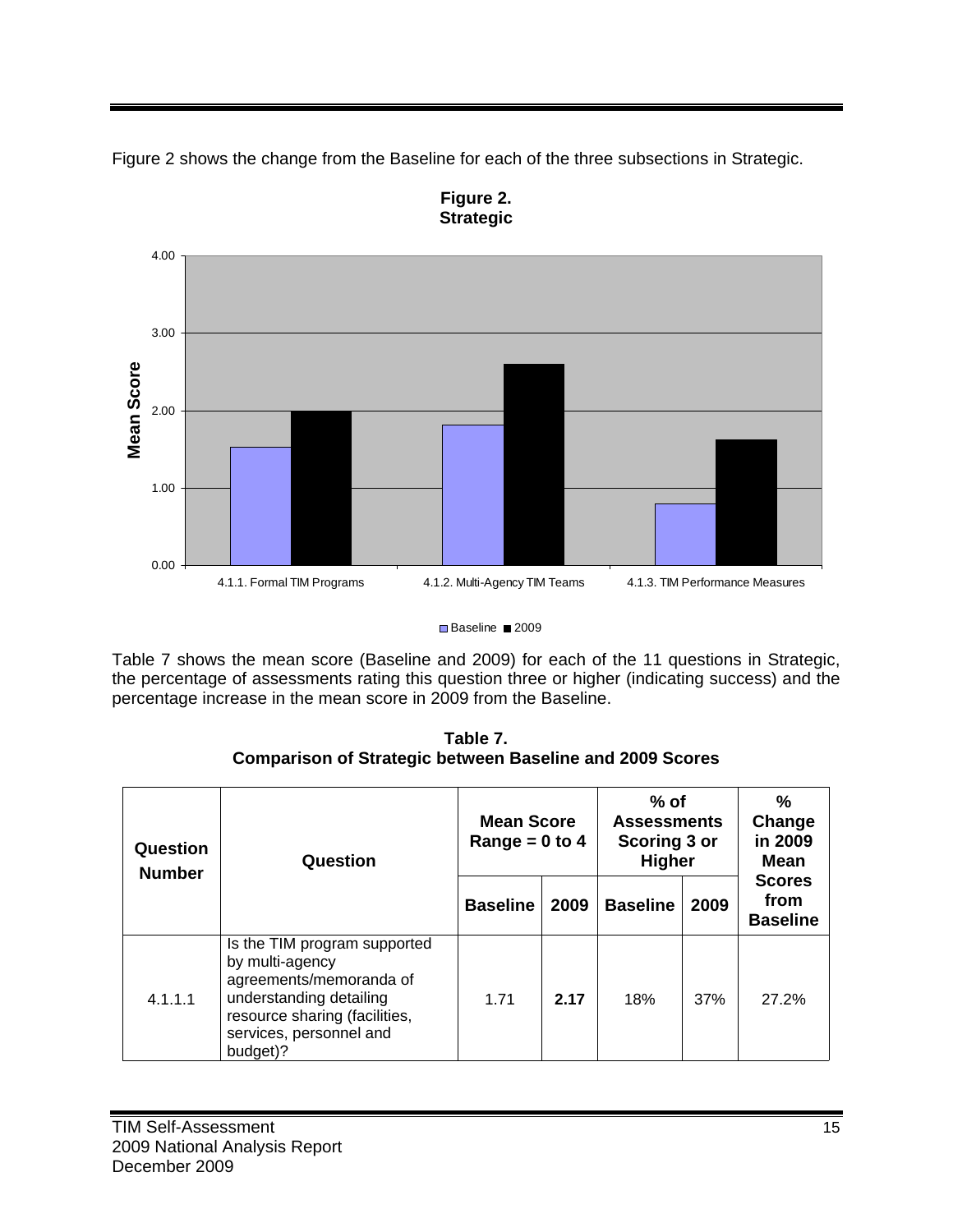| Question<br><b>Number</b> | Question                                                                                                                                                                                                          | <b>Mean Score</b><br>Range = $0$ to 4 |      | $%$ of<br><b>Assessments</b><br>Scoring 3 or<br><b>Higher</b> |      | $\frac{9}{6}$<br>Change<br>in 2009<br><b>Mean</b><br><b>Scores</b> |  |
|---------------------------|-------------------------------------------------------------------------------------------------------------------------------------------------------------------------------------------------------------------|---------------------------------------|------|---------------------------------------------------------------|------|--------------------------------------------------------------------|--|
|                           |                                                                                                                                                                                                                   | <b>Baseline</b>                       | 2009 | <b>Baseline</b>                                               | 2009 | from<br><b>Baseline</b>                                            |  |
| 4.1.1.2                   | Is there a process in place to<br>ensure the continuity of these<br>agreements/memoranda of<br>understanding through<br>integrated planning and<br>budgeting across and among<br>participating agencies?          | 1.35                                  | 1.79 | 12%                                                           | 28%  | 32.6%                                                              |  |
| 4.1.2.1                   | Have a formalized TIM multi-<br>agency team which meets<br>regularly to discuss and plan for<br>TIM activities?                                                                                                   | 1.90                                  | 2.63 | 28%                                                           | 57%  | 38.3%                                                              |  |
| 4.1.2.2                   | Conduct training?<br>NIMS training?<br>Training on the NTIMC<br>$\bullet$<br><b>National Unified Goal?</b><br>Other training?                                                                                     | 1.26                                  | 2.16 | 9%                                                            | 49%  | 71.7%                                                              |  |
| 4.1.2.3                   | Conduct post-incident<br>debriefings?                                                                                                                                                                             | 1.62                                  | 2.53 | 18%                                                           | 52%  | 56.5%                                                              |  |
| 4.1.2.4                   | Conduct planning for special<br>events?<br>Construction and<br>$\bullet$<br>maintenance?<br>Sporting events,<br>$\bullet$<br>concerts, conventions,<br>etc?<br>Weather-related<br>events?<br>Catastrophic events? | 2.47                                  | 3.09 | 35%                                                           | 88%  | 25.0%                                                              |  |
| 4.1.3.1                   | Have multi-agency agreement<br>on the two performance<br>measures being tracked?<br>Roadway clearance<br>$\bullet$<br>time?<br>Incident clearance<br>$\bullet$<br>time?                                           | 0.64                                  | 1.66 | 3%                                                            | 26%  | 159.8%                                                             |  |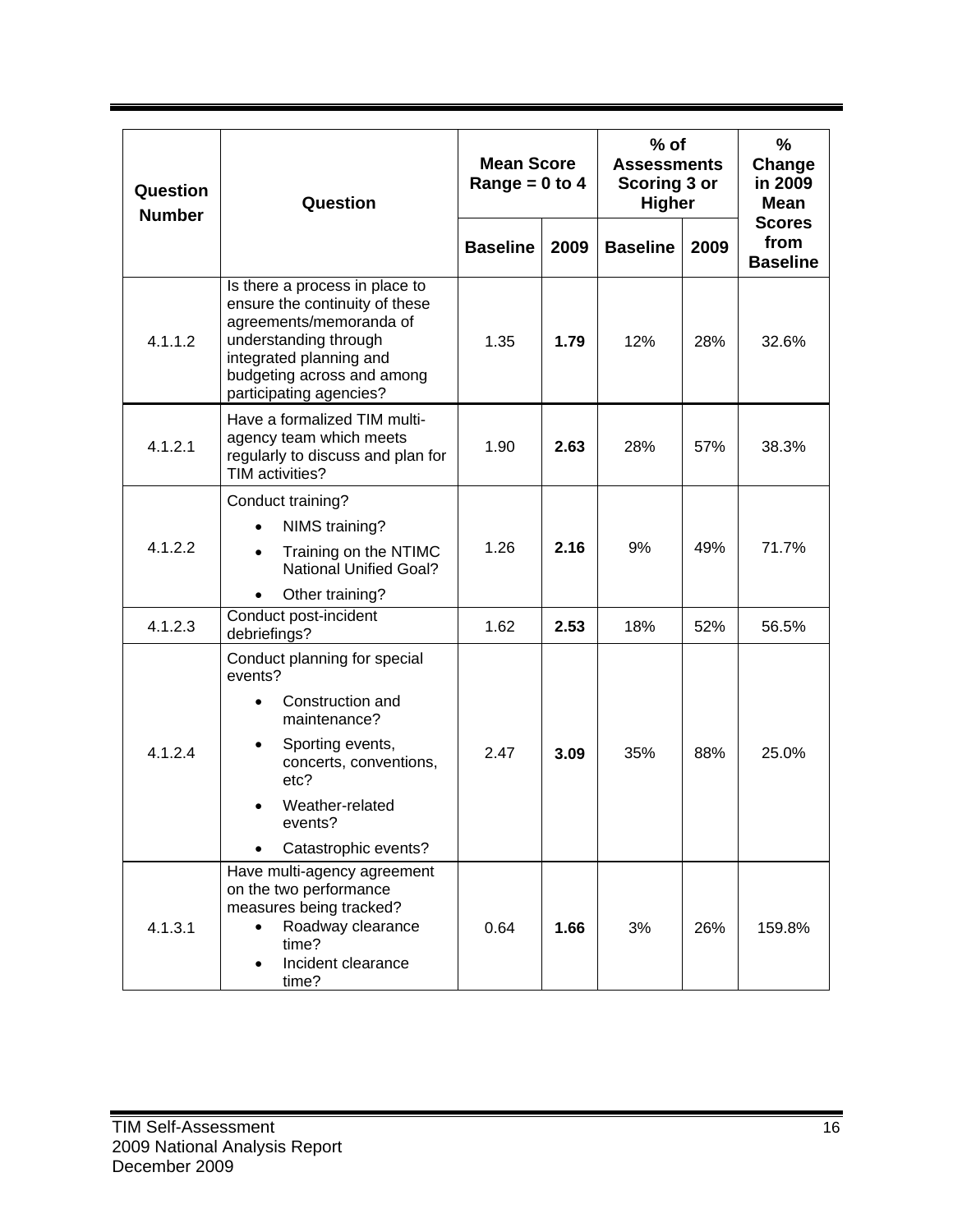| Question<br><b>Number</b> | Question                                                                                                                                                                                          | <b>Mean Score</b><br>Range = $0$ to 4 |      | $%$ of<br><b>Assessments</b><br>Scoring 3 or<br><b>Higher</b> |      | %<br>Change<br>in 2009<br>Mean           |
|---------------------------|---------------------------------------------------------------------------------------------------------------------------------------------------------------------------------------------------|---------------------------------------|------|---------------------------------------------------------------|------|------------------------------------------|
|                           |                                                                                                                                                                                                   | <b>Baseline</b>                       | 2009 | <b>Baseline</b>                                               | 2009 | <b>Scores</b><br>from<br><b>Baseline</b> |
| 4.1.3.2                   | Has the TIM program<br>established methods to collect<br>and analyze the data necessary<br>to measure performance in<br>reduced roadway clearance<br>time and reduced incident<br>clearance time? | 0.64                                  | 1.97 | 3%                                                            | 33%  | 207.0%                                   |
| 4.1.3.3                   | Have targets (i.e. time goals) for<br>performance of the two<br>measures?                                                                                                                         | 1.16                                  | 1.84 | 4%                                                            | 33%  | 58.4%                                    |
| 4.1.3.4                   | Routinely review whether<br>progress is made in achieving<br>the targets?                                                                                                                         | 0.74                                  | 1.63 | 3%                                                            | 26%  | 120.0%                                   |
| 4.1.3.5                   | Track performance in reducing<br>secondary incidents?                                                                                                                                             |                                       | 1.03 |                                                               | 8%   |                                          |

The online TIM SA developed as part of the TIM SA Revision prompted respondents to submit comments on each of the 31 questions. This information was designed to provide additional insight into TIM program details, challenges and trends. While the number of comments submitted varied somewhat by question, in general about a third of TIM SA respondents provided comments for each question.

Comments submitted on Formal Traffic Incident Management Programs (Figure 3) reveal that while significant work has gone into the development of interagency agreements and MOUs, processes to ensure the continuity of the agreements remain somewhat informal, relying in many cases on ad hoc meetings to review the status of the agreements.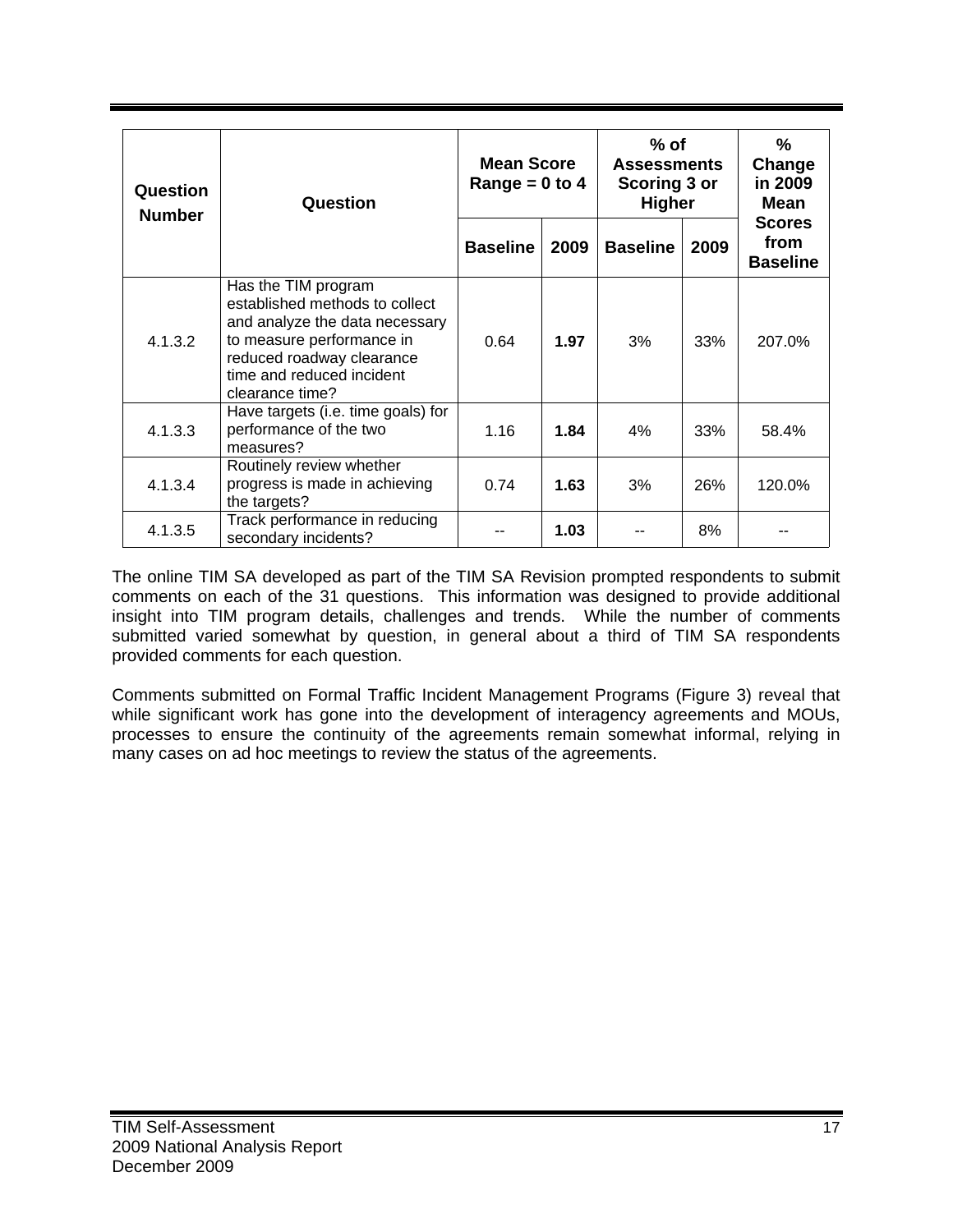<span id="page-22-0"></span>

**Figure 3 Formal Traffic Incident Management Programs** 

■Baseline ■ 2009

Average scores for the second subsection, Multi-Agency TIM Teams (4.1.2), have increased 43.6 percent over the Baseline. The highest mean score was achieved in planning for special events (4.1.2.4) with a mean score of 3.09. Planning for special events was the third highest scoring question overall in the 2009 TIM SA and is the question with the highest percentage (88 percent) of scores 3 or higher.

The score for this question is the aggregated average of individual scores in planning for the following types of events: Construction and Maintenance; Sporting Events, Concerts, Conventions; Weather-related Events and Catastrophic Events. Among those categories, Sporting Events, Concerts, Conventions (4.1.2.4.b) and Construction and Maintenance (4.1.2.4.a) achieved the highest mean scores of 3.27 and 3.15, respectively. The advanced notice of these events affords opportunities for planning, resulting in higher scores. However, planning for Weather-related Events and Catastrophic Events continues to lag, even though these events pose greater safety risks and have a higher likelihood of impacting larger segments of the general population. The relative infrequency of these events in most jurisdictions likely results in less advance planning.

The presence of a formalized TIM multi-agency team (Figure 4) which regularly meets (4.1.2.1) received a mean score of 2.63. Though "regularly" is not defined, the comments provided point to meetings held on a monthly or quarterly basis.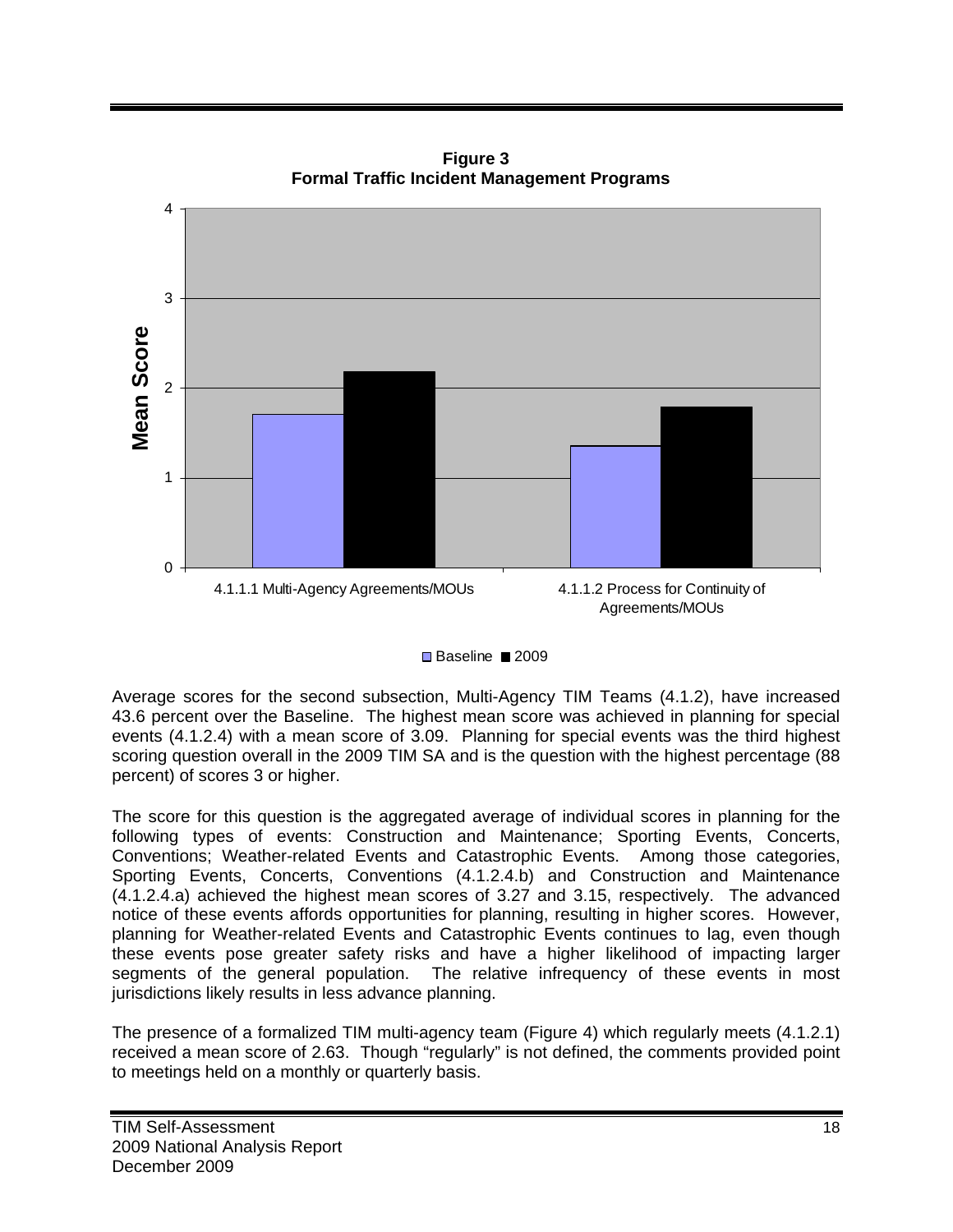The training conducted by the TIM teams (4.1.1.2) is primarily NIMS training, with very few respondents indicating training on the NTIMC National Unified Goal (NUG). Scores in NUG training can be expected to increase in 2010 and subsequent years when the TIM Responder Training being developed as part of the Strategic Highway Research Program (SHRP II) is deployed. The Emergency Responder Safety Institute and the I-95 Corridor Coalition are also developing training based on key NUG objectives. Other types of training referenced in the comments included defensive driving, use of photogrammetry and responder safety.

Post-incident debriefing scores (4.1.2.3) continue to increase, achieving a mean score of 2.53 in 2009. The comments indicate that the debriefings typically occur after large incidents only and in many cases, are conducted by individual agencies and not as a multi-agency initiative.

<span id="page-23-0"></span>

**Figure 4. Multi-agency TIM Teams**

Baseline 2009

TIM Performance Measurement (4.1.3) scores continue to be the lowest in the TIM SA. None of the five questions in this subsection has yet to score above 2. However, the questions in this subsection also continue to achieve the greatest percentage increase over the Baseline (Figure 5). Of the two measures, multi-agency agreement on tracking Incident Clearance Time scored higher (1.70) than multi-agency agreement on tracking Roadway Clearance Time (1.63). The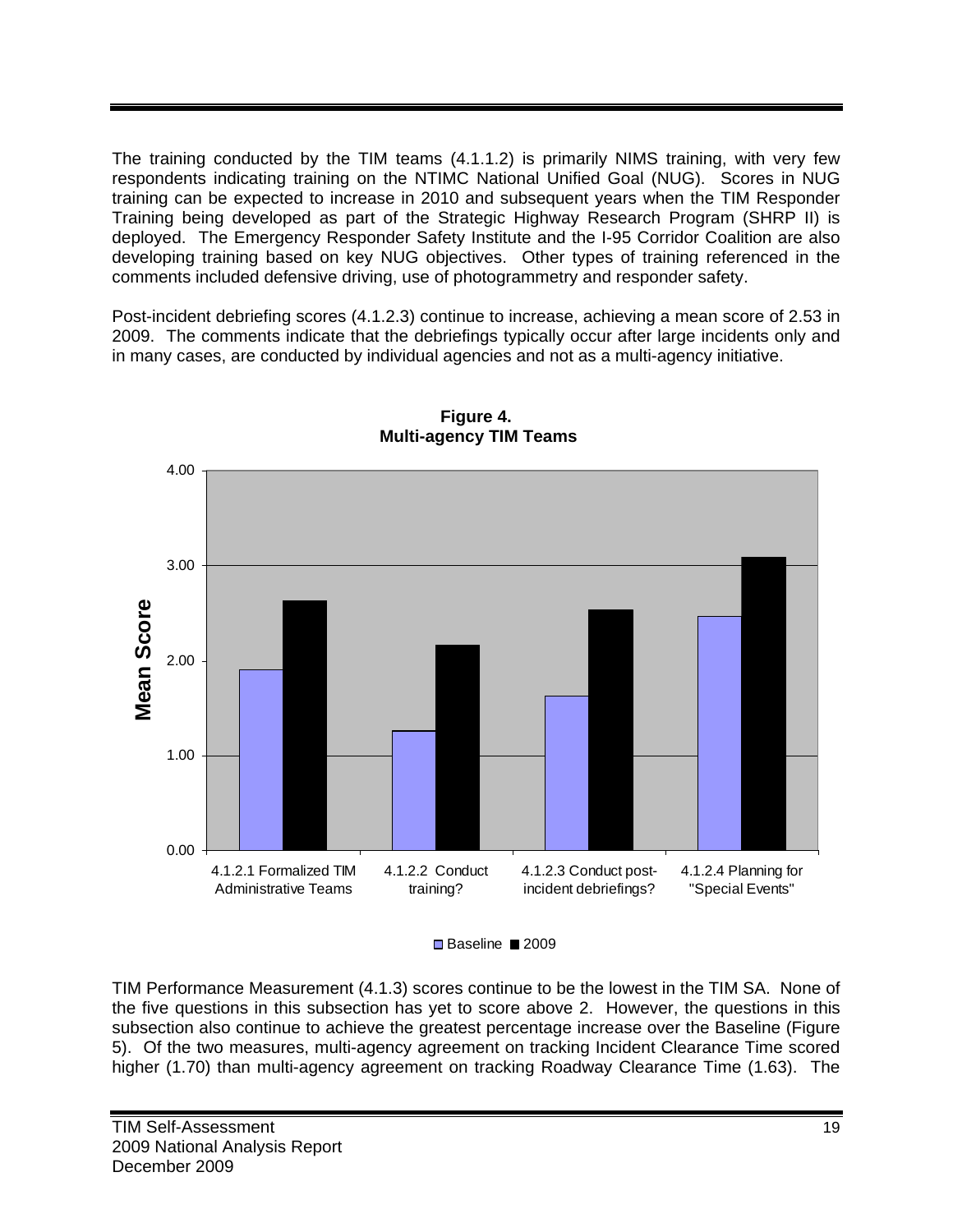third measure identified in the FHWA TIM PM FSI is tracking reductions in secondary incidents (4.1.3.5). The score of 1.03 for this question will serve as its Baseline as previous assessments have not queried the existence of this measure. The inability to link incidents to one another was cited in the comments as one reason for the low Baseline score. The issue of responder liability was also mentioned as a potential impediment to tracking secondary incidents.

The addition of the secondary incident question in 2009 and its low baseline score had an impact on the overall score for this subsection. Nonetheless, the mean score for TIM Performance Measurement (1.63) has more than doubled since the Baseline (0.80).

<span id="page-24-0"></span>

**Figure 5. Traffic Incident Management Performance Measurement** 

Baseline 2009

The TIM programs achieving the highest scores in Strategic program areas are listed alphabetically in Table 8.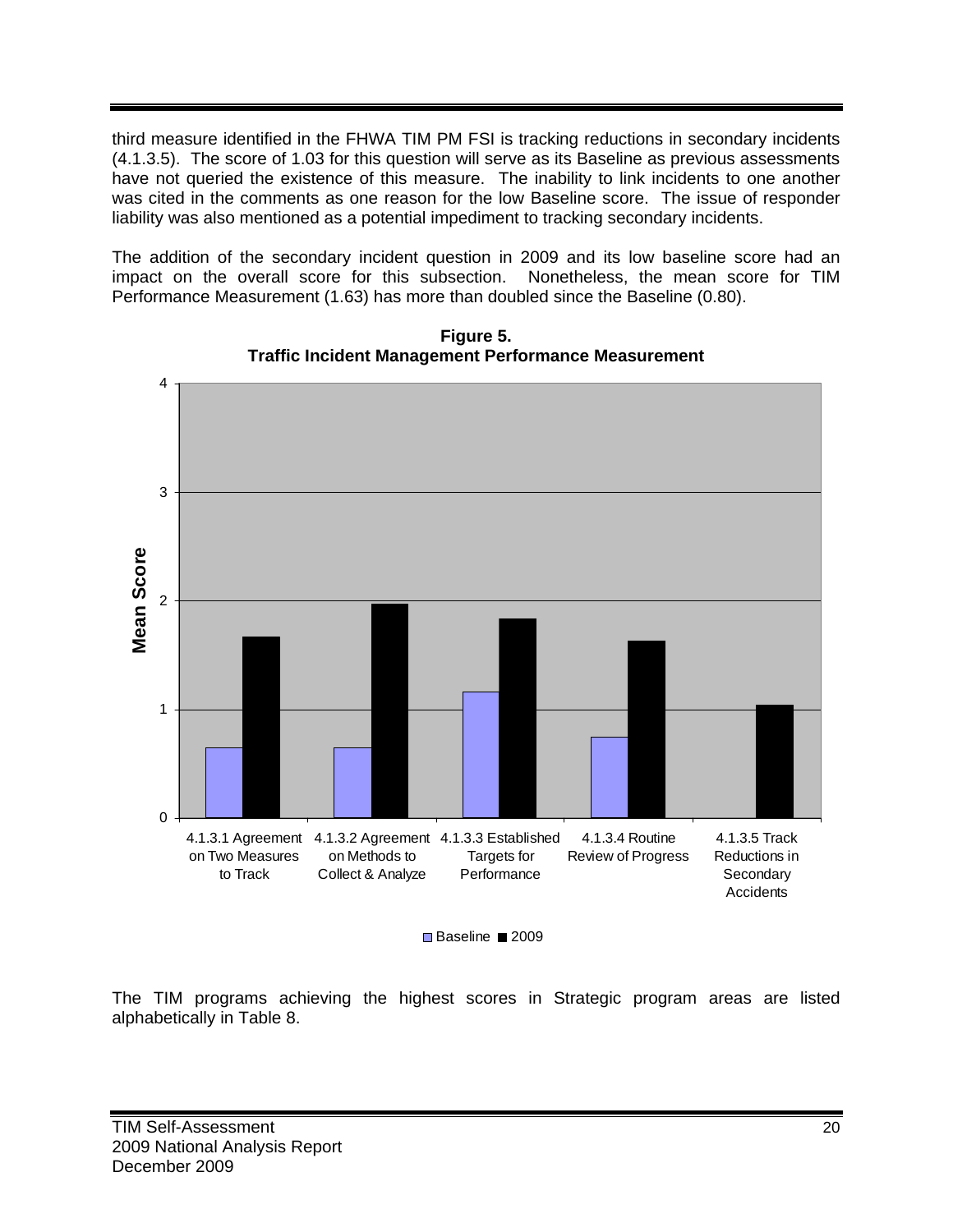#### **Table 8. Highest Scoring – Strategic**

<span id="page-25-0"></span>

| <b>TIM Program</b>                 |
|------------------------------------|
| Jacksonville, Florida              |
| Hampton Roads, Virginia            |
| Orlando, Florida                   |
| St. Petersburg-Clearwater, Florida |
| Suburban DC (Virginia)             |
| Tampa, Florida                     |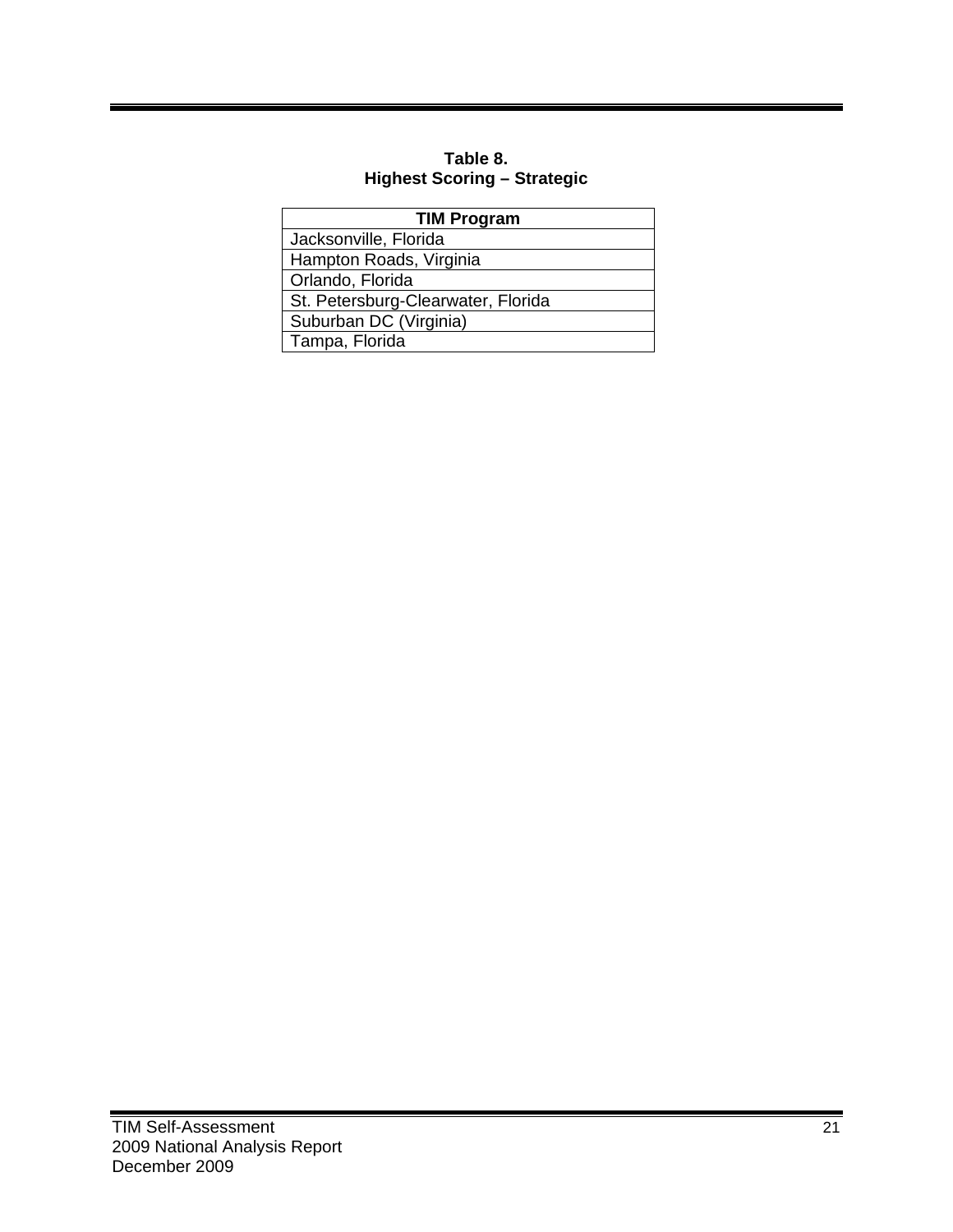### <span id="page-26-0"></span>**Results – Tactical**

#### **Mean Score: 68.8% (27.5 of 40 points)**

The questions in Tactical focus on operational or on-scene activities and policies. Prior to the TIM SA Revision, Tactical issues were grouped into three subsections, including one on Procedures for Major Incidents and another on Response and Clearance Policies and Procedures. Recognizing that NIMS and ICS do not make the distinction between incident response actions, policies or procedures based on incident severity level, incident response policies and procedures are now queried in one subsection. The third subsection, Responder and Motorist Safety, was retained in the TIM SA Revision.

<span id="page-26-1"></span>As a group, the questions in Tactical continue to score the highest in the TIM SA, achieving a 68.8 percent in 2009, more than 19 percent over the Baseline (Table 9).

| Year            | <b>Mean Score</b> |
|-----------------|-------------------|
| <b>Baseline</b> | 57.6              |
| 2006            | 65.0              |
| 2007            | 66.0              |
| 2008            | 66.2              |
| 2009            | 68.8              |

**Table 9. Tactical** 

Figure 6 shows the change from the Baseline for the two subsections in Tactical. Though the questions in Policies and Procedures (4.2.1) have the highest average score (2.89) of the two subsections, Responder and Motorist Safety (4.2.2) achieved a higher percentage (47.7) increase over the Baseline.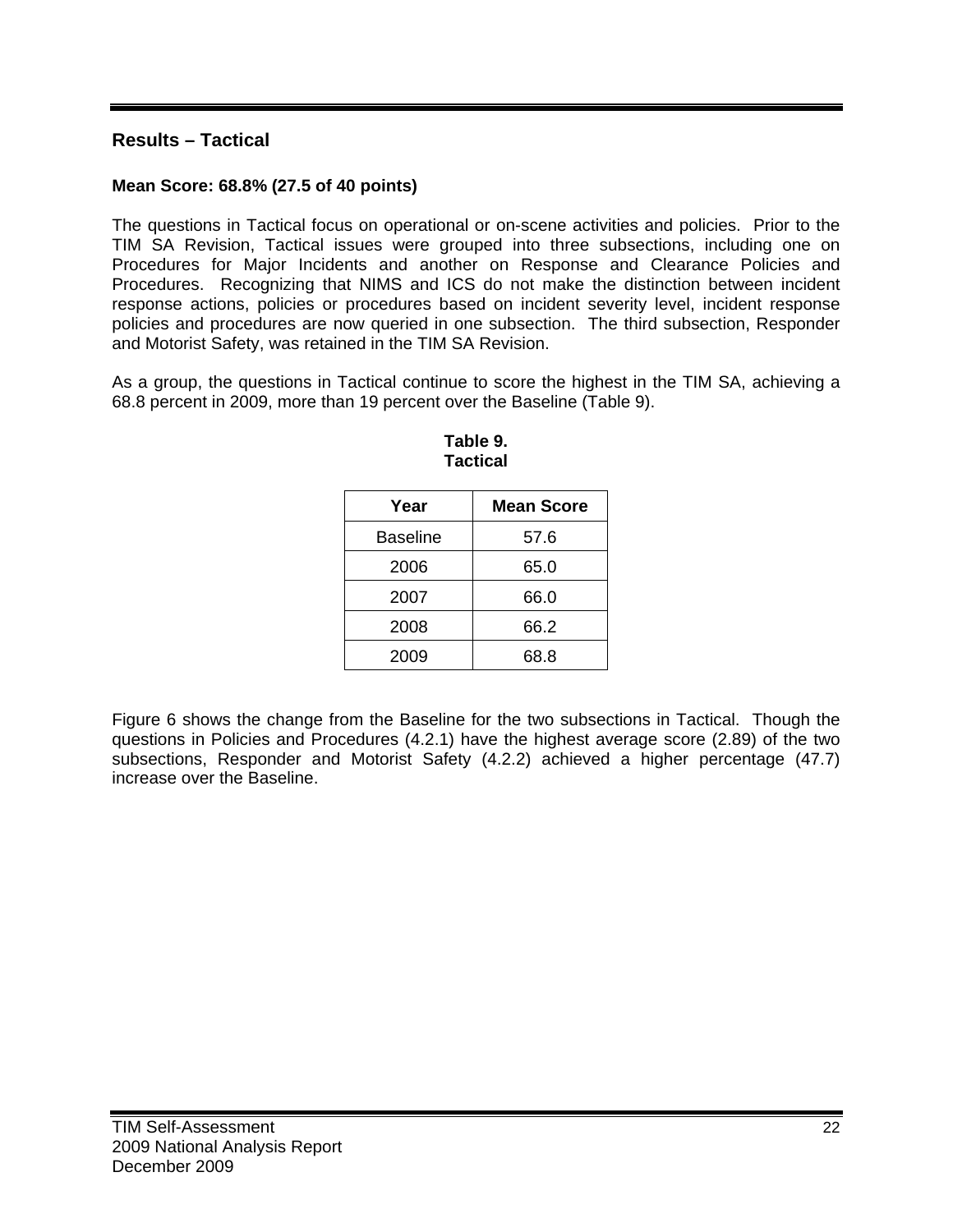

<span id="page-27-0"></span>



Prior to the TIM SA Revision, quick clearance laws and polices were queried in one question in the subsection on Response and Clearance Policies and Procedures. The comments appended to that question often indicated confusion on the part of respondents as to the question's intent; Move Over laws, which provide responder safety, were typically referenced rather than the quick clearance laws allowing driver removal or authority removal.

A total of four new questions were added to the Tactical section as part of the TIM SA Revision. Three of the new questions ask about specific safe, quick clearance (SQC) laws:

- Authority Removal (4.2.1.1);
- Driver Removal (4.2.1.2);
- Move Over (4.2.2.1).

By specifically asking which laws are in place in each responding location, the revised TIM SA eliminates confusion on the part of respondents and provides ongoing direction for FHWA's SQC Outreach and Education. Question 4.2.2.1 on Move Over laws received the highest mean score (3.20) in the 2009 TIM SA, indicating a high degree of success in promulgating Move Over laws. Therefore, the SQC Outreach and Education can instead focus on greater awareness of and compliance with Move Over laws rather than the rationale for Move Over legislation. In the case of authority removal and driver removal, the lower scores indicate a need for the outreach effort to highlight the rationale for deployment as well as awareness and compliance.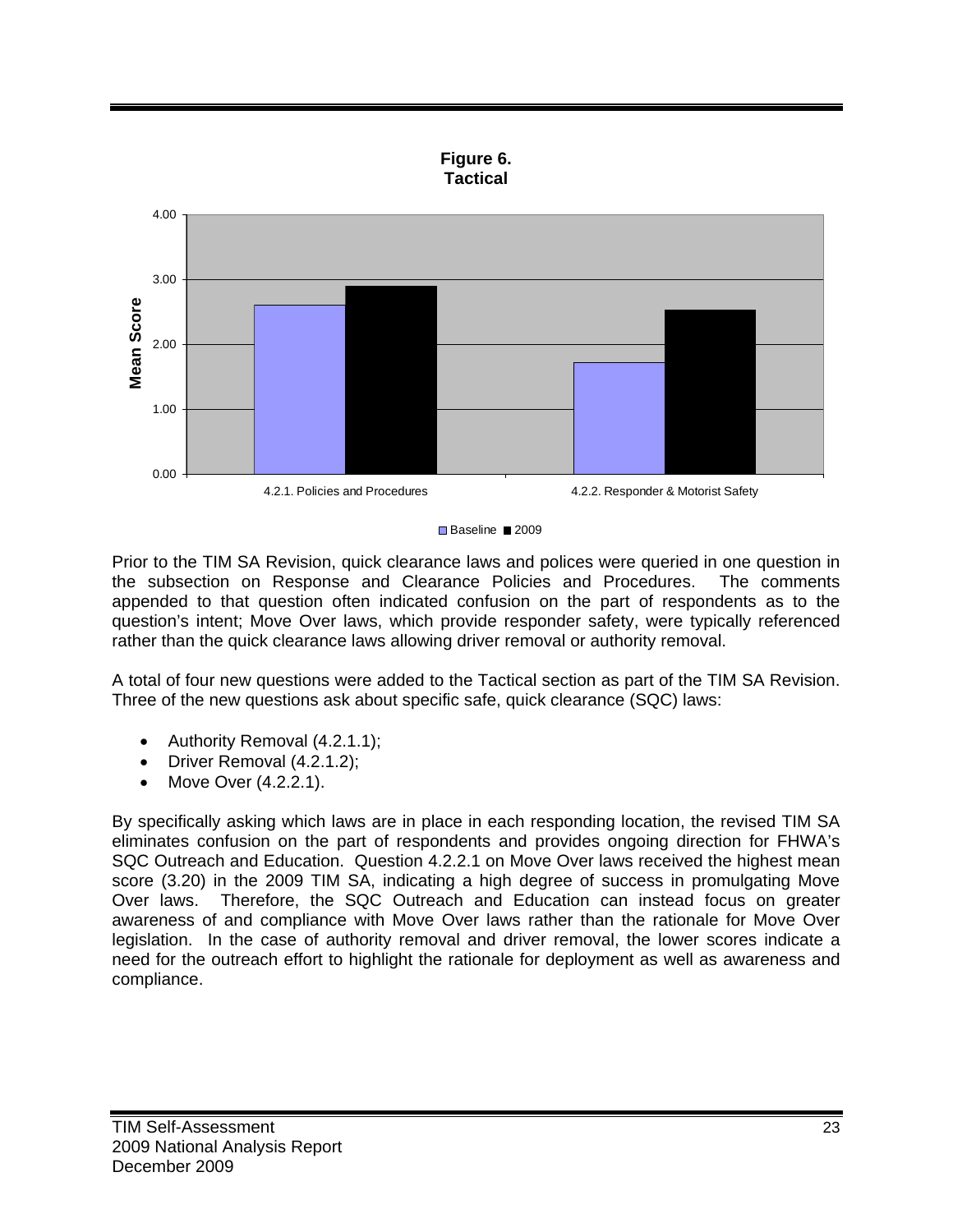<span id="page-28-0"></span>

| Question<br><b>Number</b> | <b>Mean Score</b><br>Range = $0$ to 4<br>Question                                                                                                                                                                                  |                 | $%$ of<br><b>Assessments</b><br>Scoring 3 or<br><b>Higher</b> |                 | $\%$<br>Change<br>in 2009<br>from |                                  |
|---------------------------|------------------------------------------------------------------------------------------------------------------------------------------------------------------------------------------------------------------------------------|-----------------|---------------------------------------------------------------|-----------------|-----------------------------------|----------------------------------|
|                           |                                                                                                                                                                                                                                    | <b>Baseline</b> | 2009                                                          | <b>Baseline</b> | 2009                              | <b>Baseline</b><br><b>Scores</b> |
| 4.2.1.1.                  | Have "authority removal" laws<br>allowing pre-designated responders<br>to remove disabled or wrecked<br>vehicles and spilled cargo?                                                                                                |                 | 2.92                                                          |                 | 67%                               |                                  |
| 4.2.1.2.                  | Have "driver removal" laws which<br>require drivers involved in minor<br>crashes (not involving injuries) to<br>move vehicles out of the travel lanes?                                                                             |                 | 3.01                                                          |                 | 71%                               |                                  |
| 4.2.1.3.                  | Use a safety service patrol for<br>incident and emergency response?                                                                                                                                                                | 2.73            | 3.10                                                          | 67%             | 83%                               | 13.7%                            |
| 4.2.1.4.                  | Utilize the Incident Command<br>System?                                                                                                                                                                                            | 2.55            | 3.08                                                          | 58%             | 76%                               | 20.8%                            |
| 4.2.1.5                   | Have response equipment pre-staged<br>for timely response?                                                                                                                                                                         | 2.21            | 2.81                                                          | 41%             | 62%                               | 27.3%                            |
| 4.2.1.6                   | Identify and type resources so that a<br>list of towing, recovery and hazardous<br>materials response operators<br>(including operator capabilities and<br>special equipment) is available for<br>incident response and clearance? | 2.86            | 3.08                                                          | 67%             | 74%                               | 7.7%                             |
| 4.2.1.6.a                 | Is that list organized so that<br>а.<br>resources are identified and<br>deployed based on incident<br>type and severity?                                                                                                           |                 | 2.64                                                          |                 | 58%                               |                                  |
| 4.2.1.7                   | Have specific policies and procedures<br>for hazmat and fatal accident<br>response that also address<br>maintaining traffic flow around the<br>incident?                                                                           | 2.71            | 2.50                                                          | 62%             | 56%                               | $-7.7%$                          |
| 4.2.2.1                   | Have "move over" laws which require<br>drivers to slow down and if possible<br>move over to the adjacent lane when<br>approaching workers or responders<br>and equipment in the roadway?                                           |                 | 3.20                                                          |                 | 85%                               |                                  |
| 4.2.2.2.                  | Train all responders in traffic control<br>procedures?                                                                                                                                                                             | 1.97            | 2.48                                                          | 28%             | 51%                               | 25.7%                            |
| 4.2.2.3.                  | Utilize transportation resources to<br>conduct traffic control procedures in<br>compliance with the MUTCD?                                                                                                                         | 1.93            | 2.72                                                          | 27%             | 57%                               | 41.0%                            |

**Table 10. Comparison of Tactical between Baseline and 2009 Scores**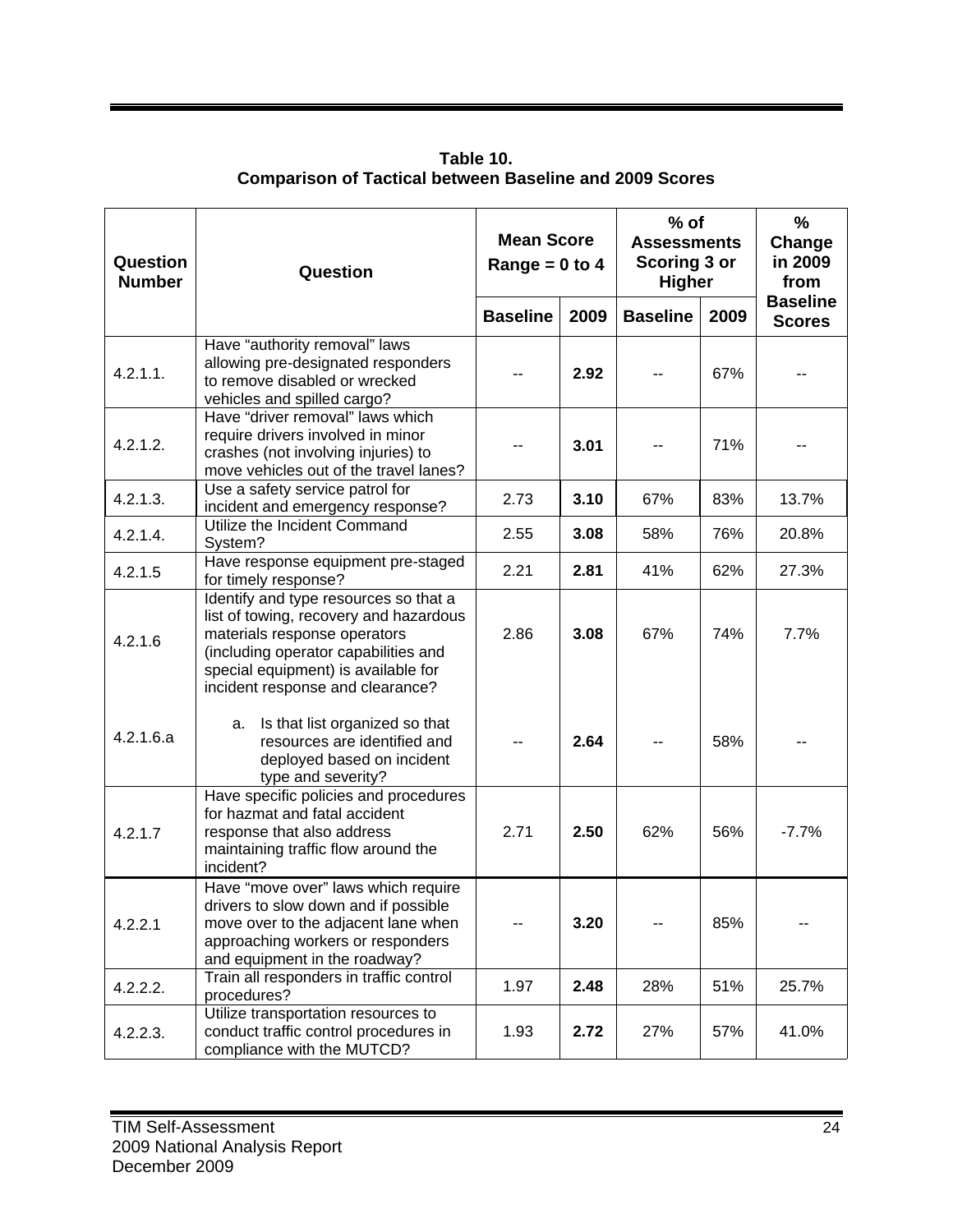| <b>Question</b><br><b>Number</b> | Question                                                                                                                                                                     | <b>Mean Score</b><br>Range = $0$ to 4 |      | $%$ of<br><b>Assessments</b><br>Scoring 3 or<br><b>Higher</b> |      | %<br>Change<br>in 2009<br>from   |  |
|----------------------------------|------------------------------------------------------------------------------------------------------------------------------------------------------------------------------|---------------------------------------|------|---------------------------------------------------------------|------|----------------------------------|--|
|                                  |                                                                                                                                                                              | <b>Baseline</b>                       | 2009 | <b>Baseline</b>                                               | 2009 | <b>Baseline</b><br><b>Scores</b> |  |
| 4.2.2.4                          | Utilize traffic control procedures for<br>the end of the incident traffic queue?                                                                                             | 1.56                                  | 2.28 | 17%                                                           | 49%  | 46.1%                            |  |
| 4.2.2.5                          | Have mutually understood equipment<br>staging and emergency lighting<br>procedures on-site to maximize traffic<br>flow past an incident while providing<br>responder safety? | 1.38                                  | 1.95 | 14%                                                           | 33%  | 41.6%                            |  |

The only question in the 2009 TIM SA to experience a lower mean score than its Baseline score was question 4.2.1.7 on specific policies and procedures for hazmat and fatal accident response (Figure 7). This continues a trend evident over the past several years of the TIM SA. Despite high scores in the identification and typing of resources for incident and hazardous materials response (4.2.1.6), the effective deployment of those resources through specific hazardous materials and fatal incident response policies and procedures is not as prevalent. Increased dissemination and use of FHWA's 2009 *Traffic Incident Management in Hazardous Materials Spills in Incident Clearance* primer containing specific best practices and procedures should result in increased scores for  $4.2.1.7<sup>1</sup>$  $4.2.1.7<sup>1</sup>$  $4.2.1.7<sup>1</sup>$ .

With a mean score of 3.10, the use of safety service patrols for incident and emergency response (4.2.1.3), ranked second highest of all questions in the 2009 TIM SA. This reverses a trend noted in the 2008 National Analysis Report when nearly 10 percent of TIM SA respondents scored this question 0, indicating little, if any, progress toward the use of safety service patrols by those locations. This year, the percentage of TIM SA respondents scoring this question 0 is less than five percent.

The use of safety service patrols for incident response has numerous benefits including:

- Expedited response and clearance by operators trained in incident response, clearance and traffic control;
- Improved resource utilization as first responders are freed to focus on more traditional activities for which they are uniquely trained (law enforcement, fire/rescue, etc.).

The comments submitted with this question indicate that safety service patrols are generally operating during peak travel times only and are not yet operating 24/7. These service patrols would meet the definition of Baseline or Mid-Level Service Patrols, as described in FHWA's [2](#page-29-1)008 Service Patrol Handbook<sup>2</sup>. The move to Full-Function Service Patrols (FFSP) is a key metric for FHWA and one that can be tracked through subsequent year TIM SA scores for

<span id="page-29-0"></span> $\overline{\phantom{a}}$ 1 U.S. Department of Transportation, Federal Highway Administration. *Traffic Incident Management in Hazardous Materials Spills in Incident Clearance*. January, 2009. <http://www.ops.fhwa.dot.gov/publications/fhwahop08058/default.htm><br>2. LLS: Department of Treppectation, Eaderal Highway Administratio

<span id="page-29-1"></span>U.S. Department of Transportation, Federal Highway Administration. *Service Patrol Handbook*. November, 2008. http://www.ops.fhwa.dot.gov/publications/fhwahop08031/ffsp\_handbook.pdf.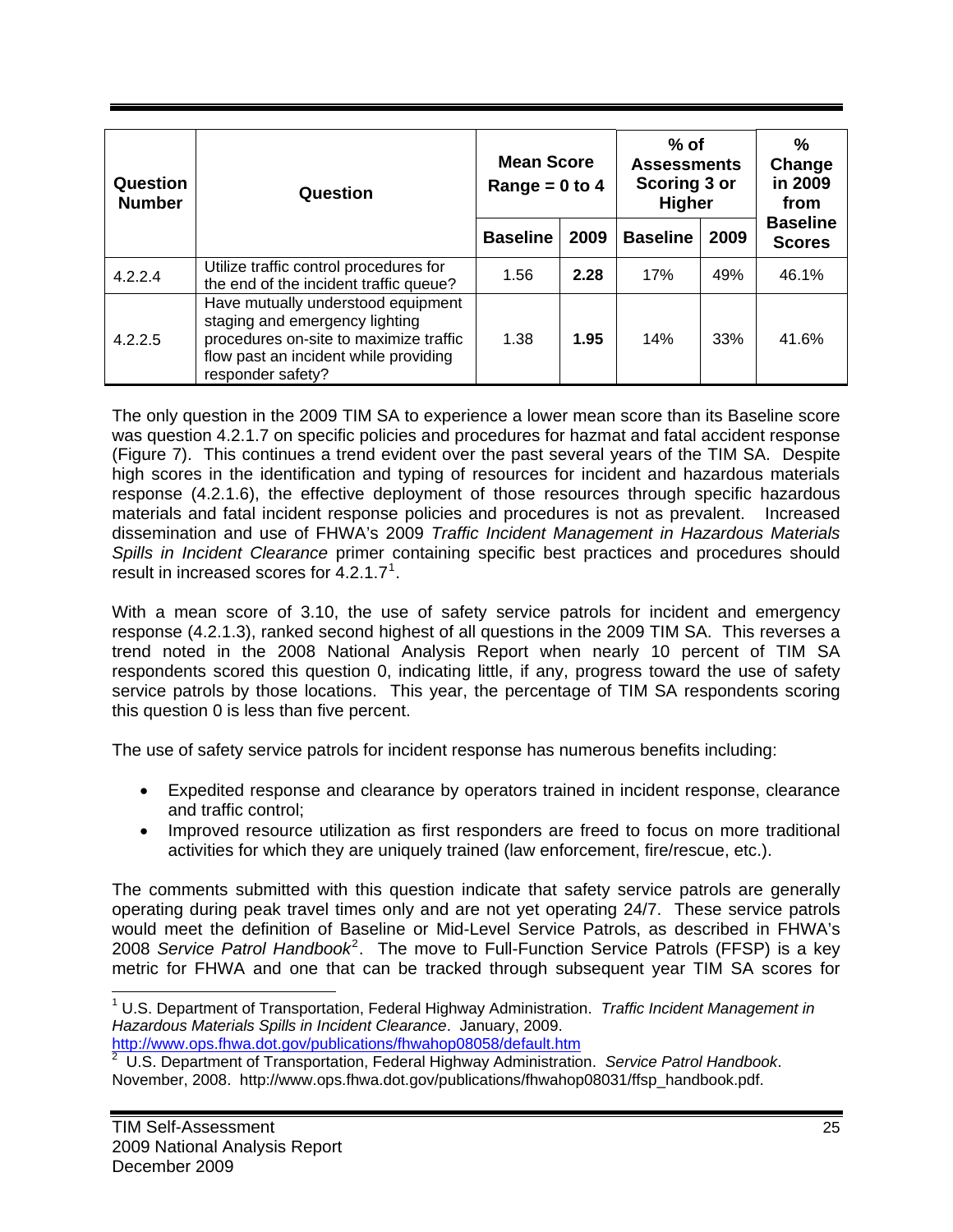question 4.2.1.3. The *Service Patrol Handbook* provides guidance on migrating service patrols to full-function. Additionally, FHWA's SQC Outreach and Education will populate the messages and outreach materials necessary to convince decision-makers to dedicate resources to FFSP deployment.

<span id="page-30-0"></span>

**Figure 7. Policies and Procedures** 

Baseline 2009

Figure 8 shows the increases in scores from the Baseline for the five questions in Responder and Motorist Safety. The question on Move Over laws (4.2.2.1) is new in 2009 and therefore does not have a Baseline score. The comments appended to the question on Move Over laws do point to a need for increased awareness of the laws where Move Over laws already exist. Specifically, there is a need for increased outreach and education to the driving public to ensure that motorists do move over when they can safely do so and if not, that they at least slow down when driving through an incident scene to protect those working the scene. However, the comments indicate that in one state the Move Over law is in direct conflict with the instructions given new drivers in the state's driver handbook, which notes that drivers are not to slow down when approaching an incident scene but rather to keep driving through the scene (presumably to prevent "rubbernecking" effects).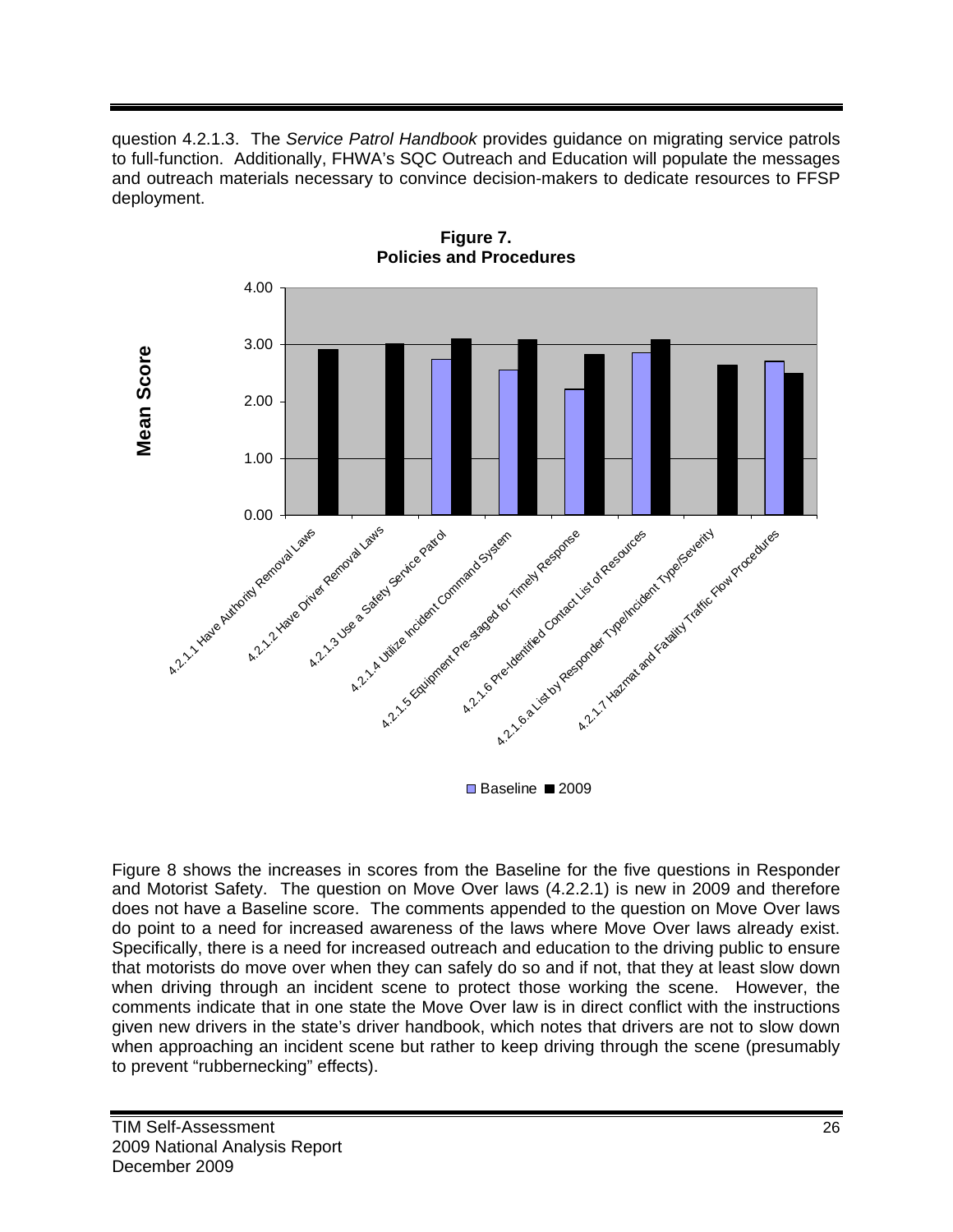<span id="page-31-0"></span>

**Figure 8. Responder and Motorist Safety** 

■Baseline ■2009

Safely moving traffic past an incident scene is key to protecting the safety of responders and motorists. Traffic control is the subject of the remaining four questions in this subsection. Question 4.2.2.2 asks about training responders in traffic control procedures. With a mean score of 2.48, just over half (51 percent) of the TIM SA respondents scored this question 3 or higher. The comments indicate that training, when conducted, is done by individual agencies and not coordinated across agencies. In some cases, the training provided is nothing more than on-the-job experience, creating increased risks for responders and motorists alike.

The use of MUTCD-compliant traffic control procedures (4.2.2.3) received a mean score of 2.72, representing a 41 percent increase over Baseline. However, the comments point to greater adherence by transportation responders than by other agency responders. This is an area where additional multi-agency training (like the SHRP II TIM Responder Training) may fill a void.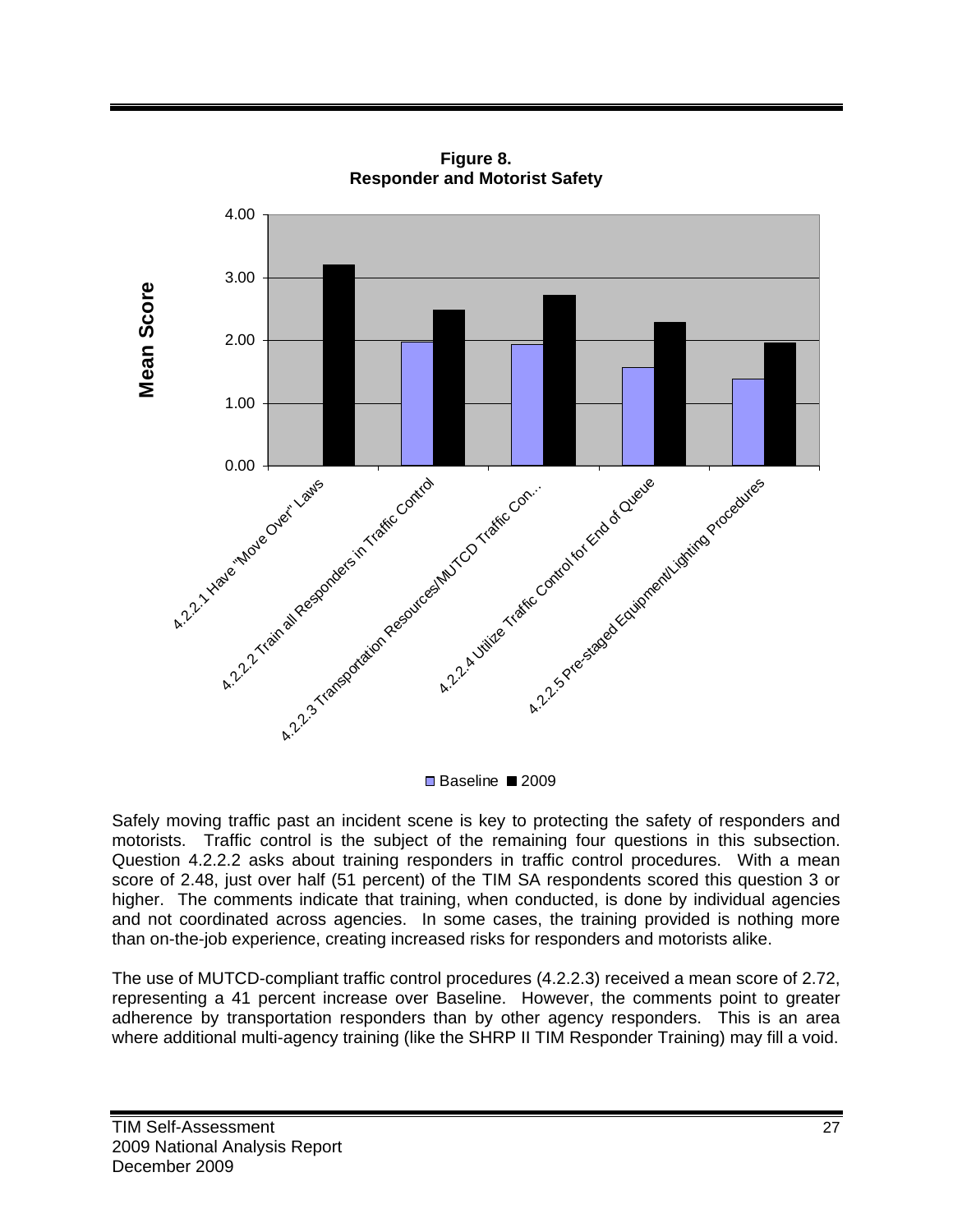<span id="page-32-0"></span>The TIM programs achieving the highest scores in Tactical program areas are listed alphabetically in Table 11.

### **Table 11. Highest Scoring – Tactical**

| <b>TIM Program</b>      |
|-------------------------|
| Hampton Roads, Virginia |
| Knoxville, Tennessee    |
| Louisville, Kentucky    |
| Orlando, Florida        |
| Suburban DC (Virginia)  |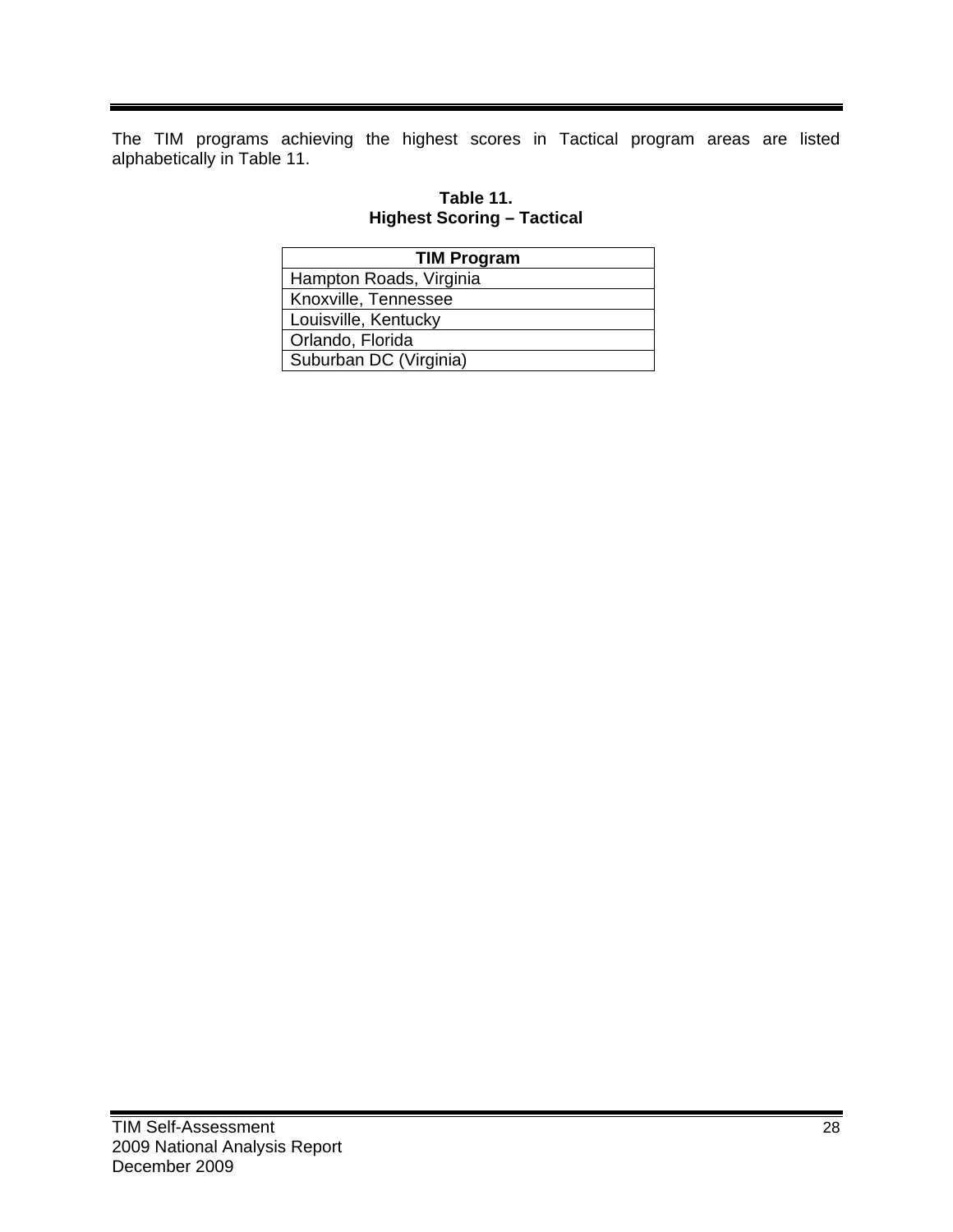### <span id="page-33-0"></span>**Results – Support**

#### **Mean Score: 59.0% (17.7 of 30 points)**

The questions in Support focus on the tools and technologies enabling improved incident detection, response and clearance. The 2009 TIM SA groups the questions into the following subsections:

- **Data Collection/Integration/Sharing:** These questions focus on how responders and support personnel (TMCs/TOCs) use transportation management systems (TMS) to collect, integrate and exchange incident information.
- **Traveler Information:** These questions focus on providing motorists with accurate and timely incident information to influence traveler behavior.

Previously, the TIM SA had three subsections in Support: Integrated Interagency Communications; Transportation Management Systems; and Traveler Information. The first two were combined in the 2008 TIM SA Revision to reflect the increasing interdependence between interagency communications and the technologies to support those communications.

<span id="page-33-1"></span>The questions in Support collectively continue to experience the largest increase over the Baseline, up 42.8 percent (Table 12). In the 2008 National Analysis Report it was noted that scores in this section would likely level off or possibly decline due to the significant resource needs of these technologies coupled with dwindling state budgets. In 2009, the overall average scores for this group of questions did decline slightly from 59.4 to 59.0. When the six first-time TIM SA locations are removed from the analysis, the decline is even more pronounced. For the 80 re-assessments in 2009, the overall Support score declined to 57.7.

**Table 12.** 

| TADIE TZ.<br><b>Support</b> |                   |  |  |  |  |  |
|-----------------------------|-------------------|--|--|--|--|--|
| Year                        | <b>Mean Score</b> |  |  |  |  |  |
| <b>Baseline</b>             | 41.3              |  |  |  |  |  |
| 2006                        | 57.1              |  |  |  |  |  |
| 2007                        | 57.5              |  |  |  |  |  |
| 2008                        | 59.4              |  |  |  |  |  |
| 2009                        | 59.0              |  |  |  |  |  |

Figure 9 shows that of the two subsections, Traveler Information (4.3.2) had the higher score (2.52) and experienced the highest increase over Baseline (74.2 percent).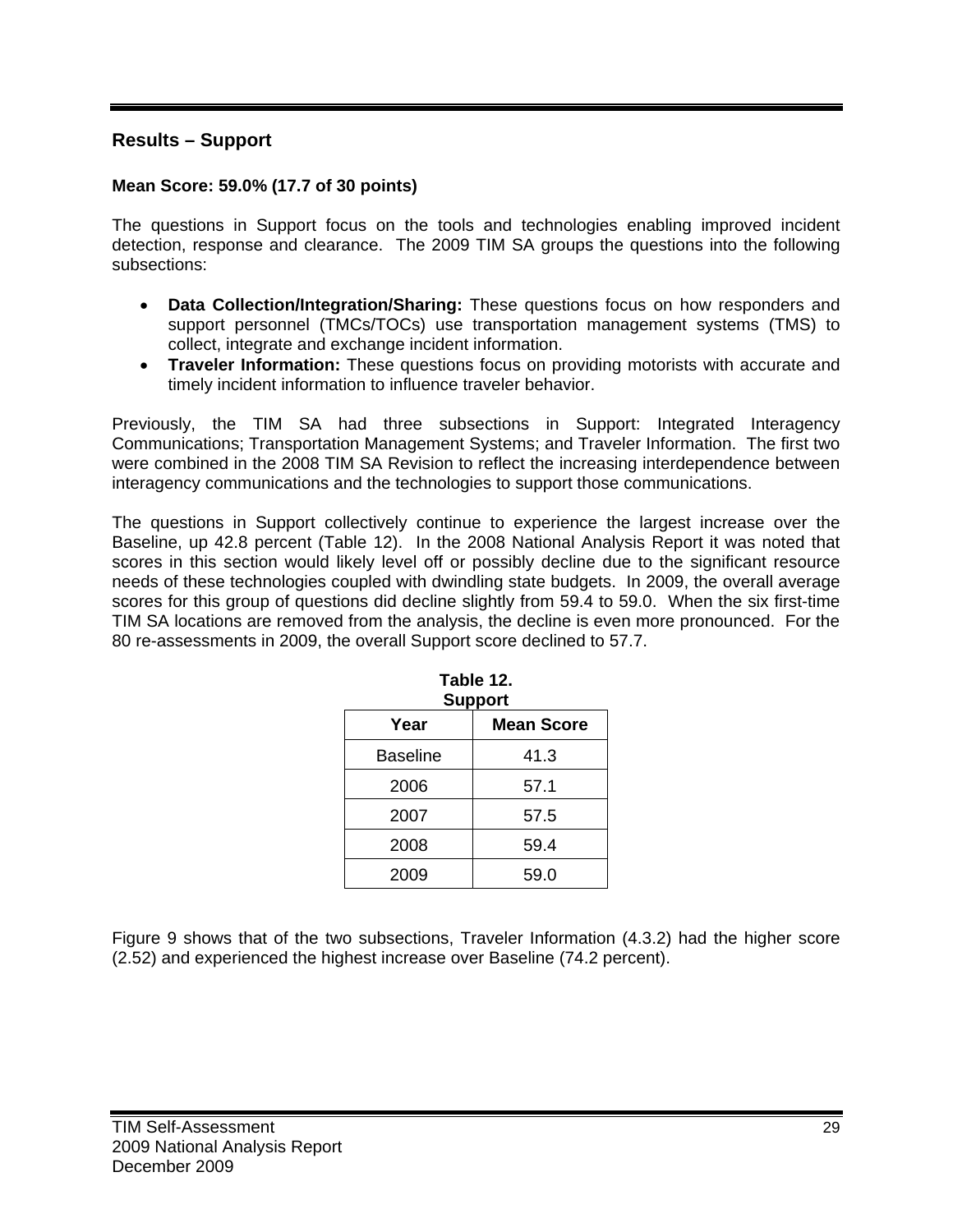<span id="page-34-0"></span>

#### **Figure 9. Support**

#### Baseline 2009

Each of the questions in Support is listed in Table 13, with the Baseline mean score, the 2009 mean score, the percentage change and the percentage of assessments scoring each question 3 or higher. There is one new Support question (4.3.1.2) in 2009, which asks if public safety is co-located with transportation in the Traffic Management Center/Traffic Operations Center (TMC/TOC). As with all new questions in the 2009 TIM SA, there is no baseline score for this question. The 2009 average score 1.88 will be used as the Baseline score in subsequent TIM SA analyses.

<span id="page-34-1"></span>

| Question<br><b>Number</b> | Question                                                                                                                                                                           |                 | <b>Mean Score</b> |                 | $%$ of<br><b>Assessments</b><br>Scoring 3 or<br><b>Higher</b> |                                  |
|---------------------------|------------------------------------------------------------------------------------------------------------------------------------------------------------------------------------|-----------------|-------------------|-----------------|---------------------------------------------------------------|----------------------------------|
|                           |                                                                                                                                                                                    | <b>Baseline</b> | 2009              | <b>Baseline</b> | 2009                                                          | <b>Baseline</b><br><b>Scores</b> |
| 4.3.1.1.                  | Does the TIM program use a<br><b>Traffic Management</b><br><b>Center/Traffic Operations</b><br>Center (TMC/TOC) to<br>coordinate incident detection,<br>notification and response? | 1.98            | 3.05              | 41%             | 72%                                                           | 53.9%                            |

 **Table 13. Comparison of Support between Baseline and 2009**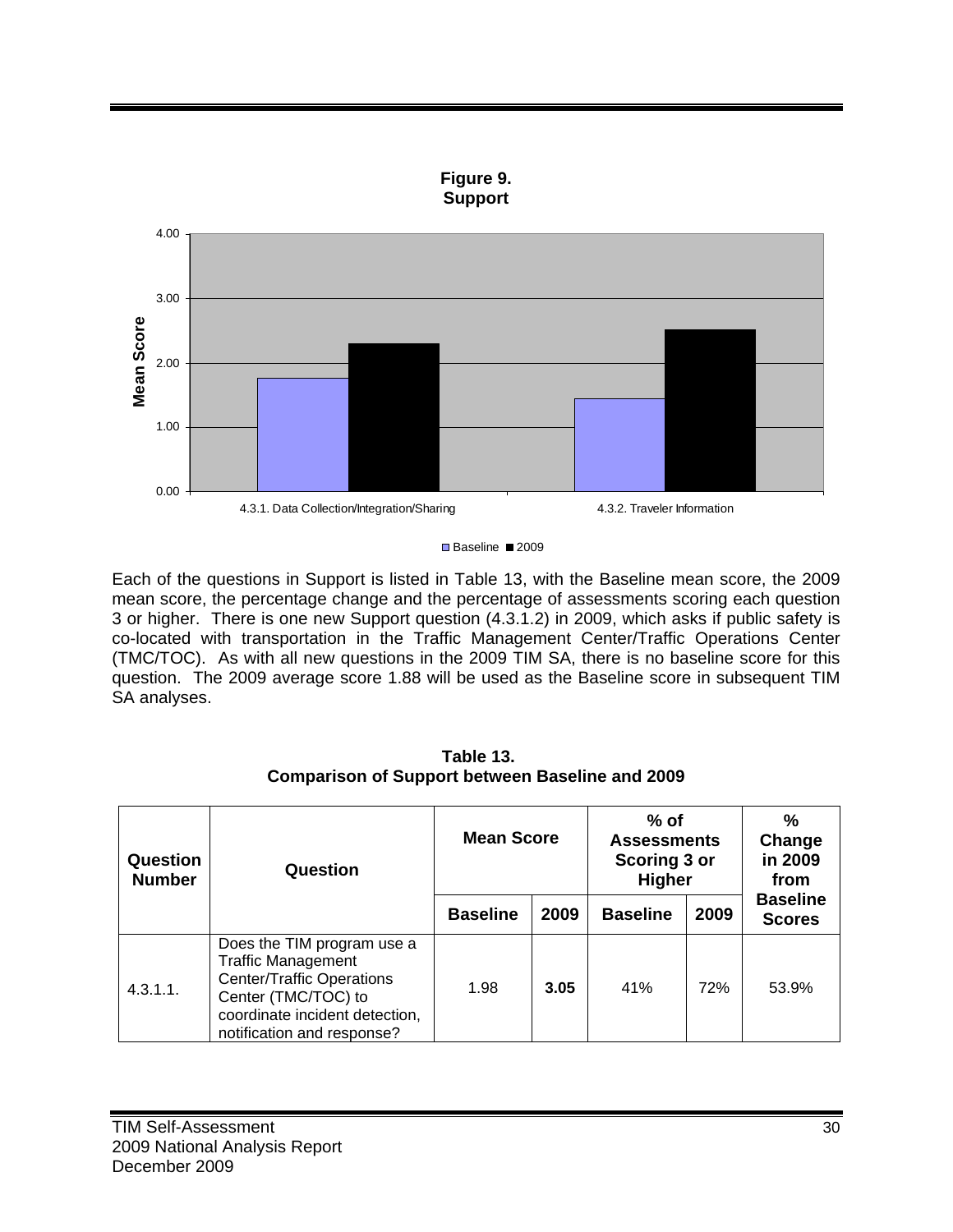| Question<br><b>Number</b> | Question                                                                                                                                                                                                                                                                                                                        |                 | <b>Mean Score</b> |                 | $%$ of<br><b>Assessments</b><br>Scoring 3 or<br><b>Higher</b> |                                  |
|---------------------------|---------------------------------------------------------------------------------------------------------------------------------------------------------------------------------------------------------------------------------------------------------------------------------------------------------------------------------|-----------------|-------------------|-----------------|---------------------------------------------------------------|----------------------------------|
|                           |                                                                                                                                                                                                                                                                                                                                 | <b>Baseline</b> | 2009              | <b>Baseline</b> | 2009                                                          | <b>Baseline</b><br><b>Scores</b> |
| 4.3.1.2.                  | Is public safety co-located<br>with transportation in the<br>TMC/TOC?                                                                                                                                                                                                                                                           |                 | 1.88              |                 | 41%                                                           |                                  |
| 4.3.1.3                   | Has the TIM program<br>achieved TMC-CAD<br>integration so that incident<br>data and video information is<br>transferred between agencies<br>and applications?                                                                                                                                                                   | 1.43            | 2.16              | 10%             | 43%                                                           | 51.2%                            |
| 4.3.1.4                   | Does the TIM program have<br>specific policies and<br>procedures for traffic<br>management during incident<br>response (i.e. signal timing<br>changes, opening/closing of<br>HOV lanes/ramp metering)?                                                                                                                          | 1.55            | 2.02              | 18%             | 29%                                                           | 30.5%                            |
| 4.3.1.5                   | Does the TIM program<br>provide for interoperable,<br>interagency communications<br>on-site between incident<br>responders?                                                                                                                                                                                                     | 1.61            | 2.36              | 17%             | 47%                                                           | 46.6%                            |
| 4.3.2.1.                  | Have a real-time motorist<br>information system providing<br>incident-specific information?<br>Traveler information<br>a.<br>delivered via 511?<br>Traveler information<br>b.<br>delivered via<br>website?<br><b>Traveler information</b><br>C.<br>delivered through<br>traffic media access<br>to TMC/TOC<br>data/information? | 1.90            | 2.91              | 27%             | 78%                                                           | 53.0%                            |
| 4.3.2.2.                  | Are motorists provided with<br>travel time estimates for route<br>segments?                                                                                                                                                                                                                                                     | 0.99            | 2.13              | 12%             | 42%                                                           | 114.9%                           |

In the Data subsection, the highest scoring question is 4.3.1.1 on the use of a TMC/TOC to coordinate incident detection, notification and response. The average score in 2009 is 3.05 and nearly three-quarters (72 percent) of respondents scored this question 3 or higher. Additionally, the score represents a 53.9 percent increase over the Baseline.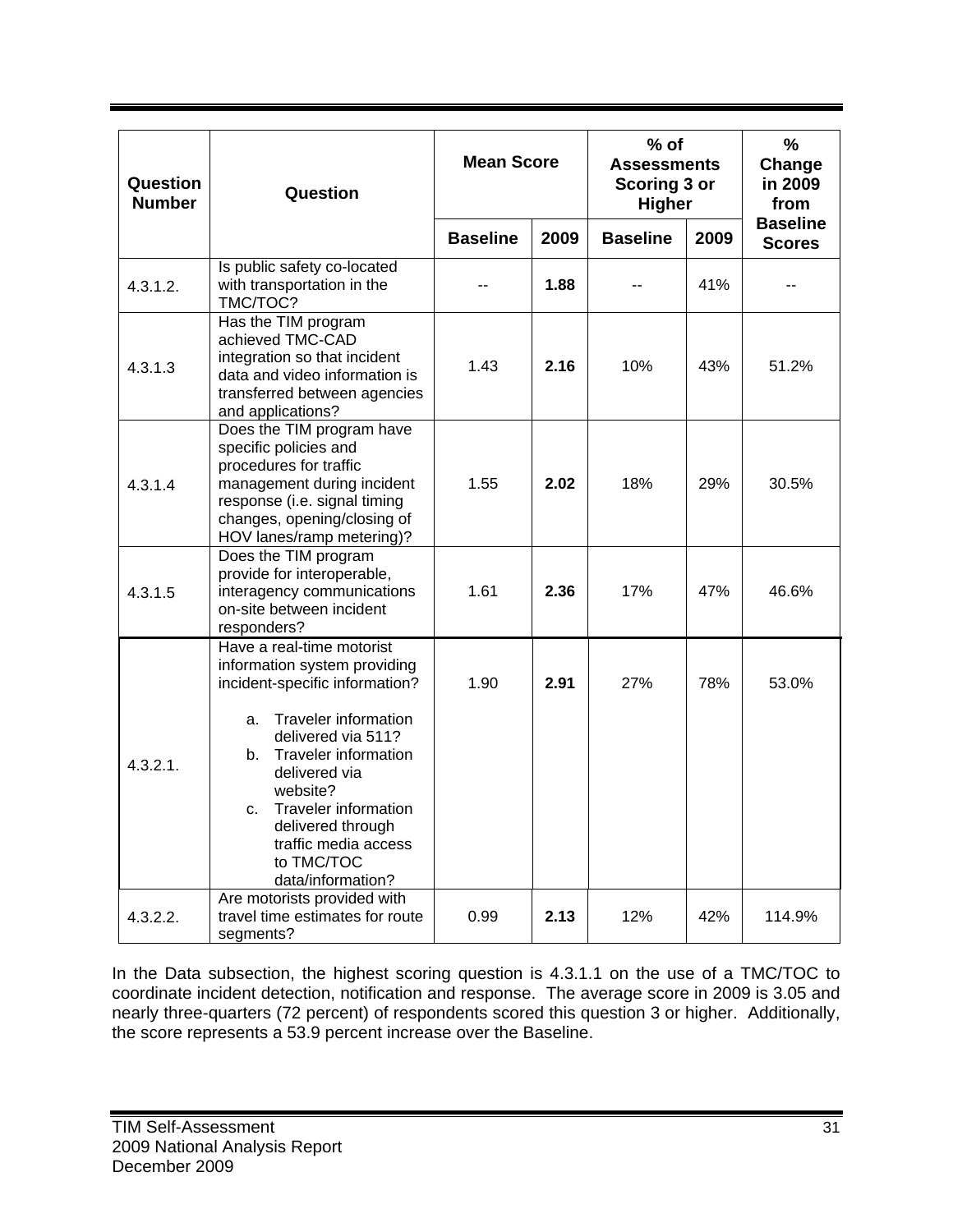However, lower scores throughout this section indicate that the potential of TMCs/TOCs is not yet being fully realized (Figure 10). Of the locations scoring the TMC/TOC question 3 or higher, over a third (37 percent) do not yet have public safety co-located in the center. This co-location of transportation and public safety resources is a key indicator of success in data sharing and improved incident response. Another key indicator of success, TMC-CAD integration (4.3.1.3) is also lagging behind. Of the locations scoring the TMC/TOC question 3 or higher, nearly 13 percent do not yet have TMC-CAD integration.

<span id="page-36-0"></span>

#### **Figure 10. Data Collection/Integration/Sharing**

Figure 11 below shows the changes in scores from the Baseline for the two questions in Traveler Information (4.3.2). The average score for question 4.3.2.1 is a composite score of three sub-questions regarding traveler information delivered via 511 (4.3.2.1.a), traveler information website (4.3.2.1.b) or through traffic media access to TMC/TOC data/information (4.3.2.1.c). Of the three types, 511 is the least utilized; 27.9 percent indicate little to no activity in 511 deployment/utilization.

The provision of travel time estimates to motorists (4.3.2.2) achieved one of the highest percentage increases in 2009 from the Baseline (114.9 percent). However, the mean score still remains in the lower range (2.13) and 36 percent of the TIM SA respondents indicated little to no activity in this area. Where travel time estimates are being provided to motorists, changeable message signs (CMS)/dynamic message signs (DMS) are the primary means for delivering that information based on the comments.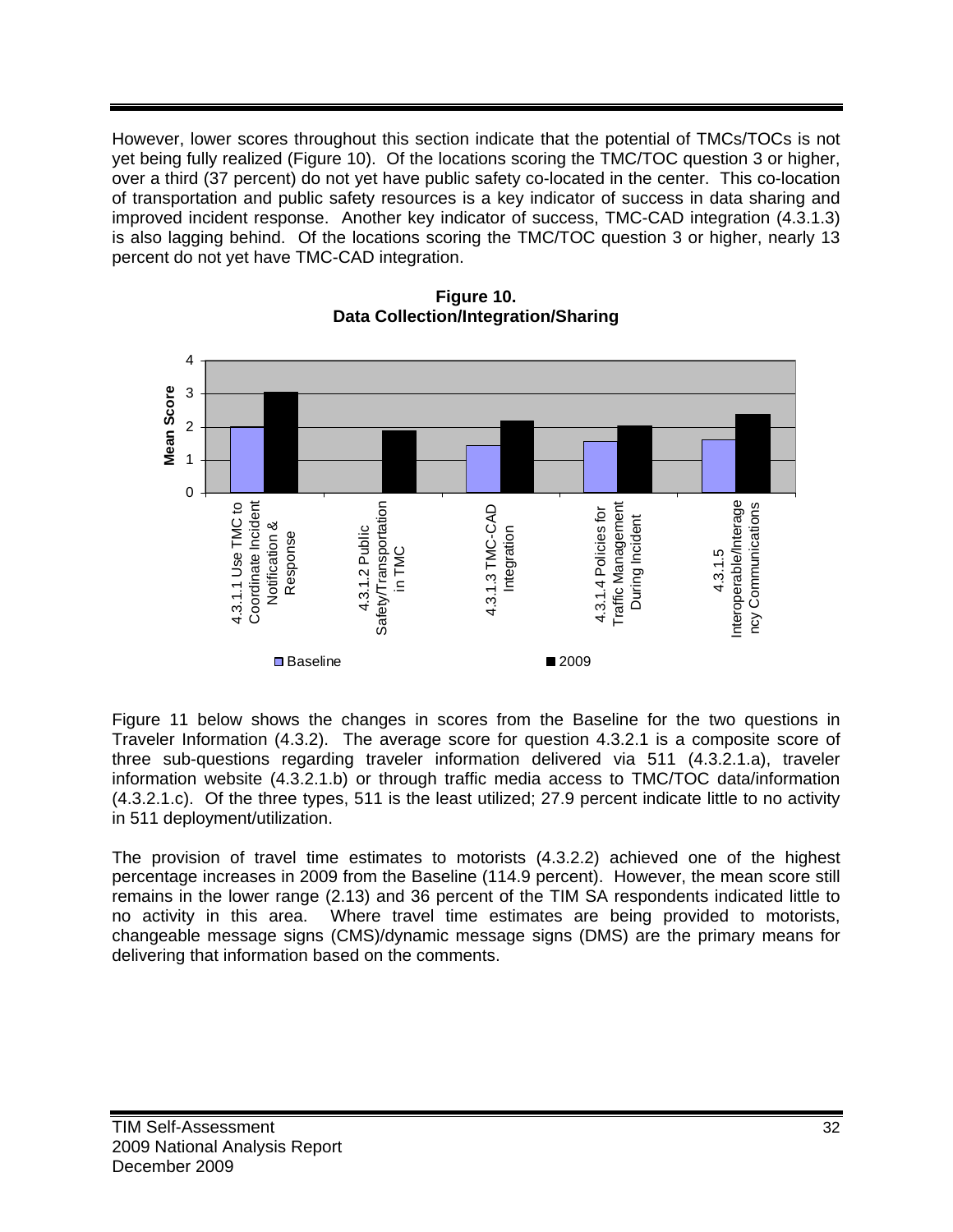#### **Figure 11. Traveler Information**

<span id="page-37-0"></span>

Baseline 2009

<span id="page-37-1"></span>The TIM programs achieving the highest scores in Support program areas are listed alphabetically in Table 14.

**Table 14. Highest Scoring – Support** 

| <b>TIM Program</b>                 |  |  |  |  |
|------------------------------------|--|--|--|--|
| Cincinnati, Ohio                   |  |  |  |  |
| Jacksonville, Florida              |  |  |  |  |
| Oregon (Statewide)                 |  |  |  |  |
| Orlando, Florida                   |  |  |  |  |
| St. Petersburg-Clearwater, Florida |  |  |  |  |
| Tampa, Florida                     |  |  |  |  |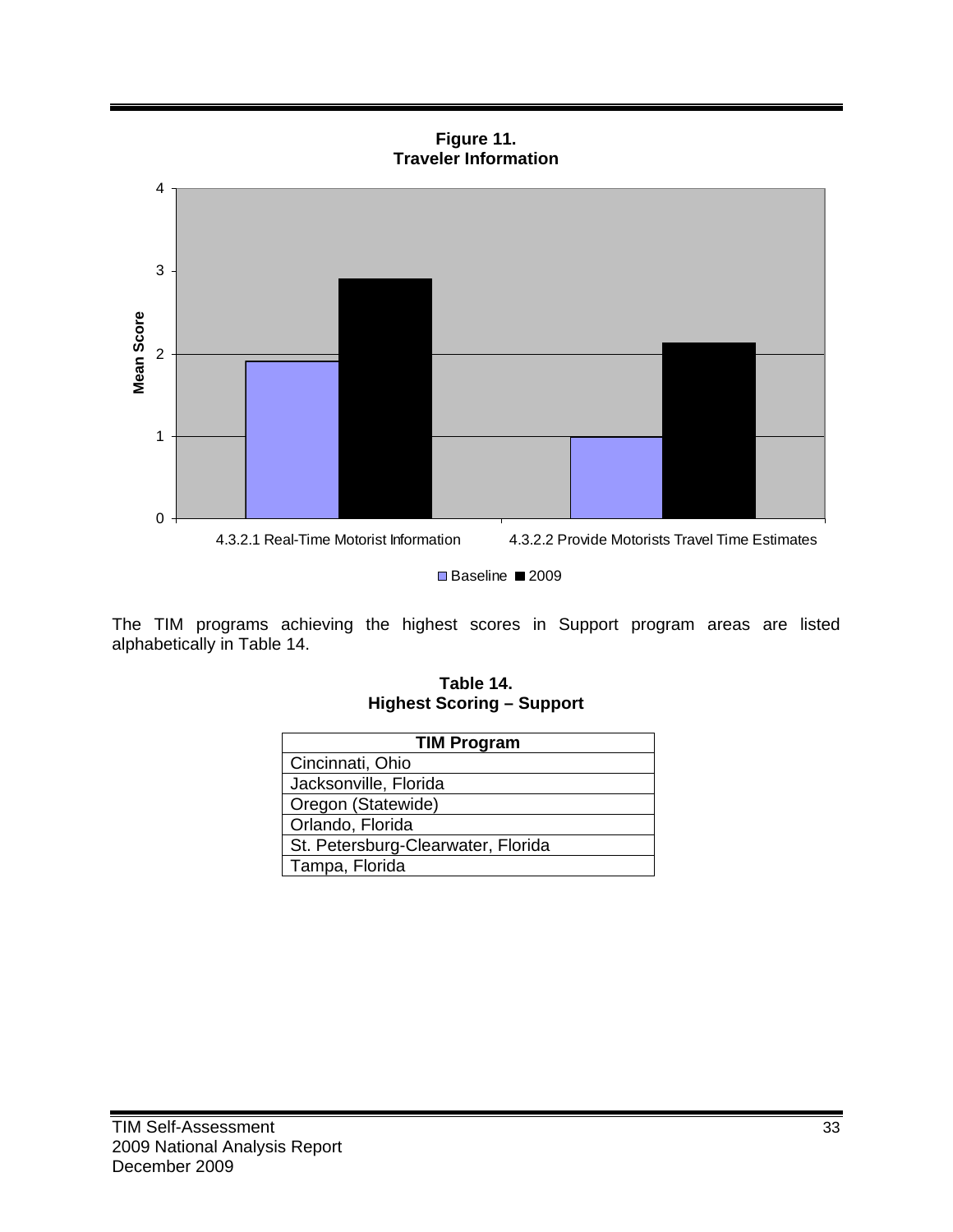#### <span id="page-38-0"></span>**Opportunities for FHWA**

A primary objective of the TIM SA is to identify those program areas where resources can be deployed to address TIM program gaps, both at the local level and nationally. First and foremost in the gap analysis is a review of the questions achieving the lowest mean scores. However, additional opportunities for FHWA are apparent in a review of program areas achieving little change in mean score from year to year and in those where the mean score may be declining.

#### *TIM Performance Measures*

Four of the five questions achieving the lowest mean scores in 2009 are in TIM Performance Measurement. The lowest score overall was achieved in secondary incident tracking (4.1.3.5). The lack of technical capabilities to link incidents was cited as one of the primary drivers for the lower scores. The lack of a consistent definition of "secondary incident" and the liability concerns that arise from quantification of secondary incidents are also cited as challenges in the ability to track performance in this area.

FHWA has already accomplished much in the area of TIM Performance Measurement. The TIM PM Focus States Initiative led to the identification of the two consensus measures queried in the post-revision TIM SA; incident clearance time and roadway clearance time. The TIM PM FSI also resulted in the tracking of secondary incident performance as a third metric.

The planned launch of the TIM PM Knowledge Management System (KMS) later this year should facilitate greater awareness of TIM PM and how it is accomplished. FHWA should capitalize on the TIM PM KMS and its Listserv function to further disseminate TIM PM best practices and technical guidance. The TIM PM KMS may also facilitate consensus building on secondary incident definitions.

#### *Safety Service Patrols*

The use of safety service patrols received one of the highest scores in the 2009 TIM SA, reversing a trend noted in the 2008 National Analysis Report. While the majority of TIM SA respondents indicate use of (or progress toward the use of) safety service patrols, limitations on the functionality of those patrols continue. Based on the comments submitted, resources are not available to migrate the service patrols to full-function. FHWA should utilize the SQC Outreach and Education initiative to build greater understanding among decision-makers of the critical role of FFSP and of the quantifiable return-on-investment provided by FFSP.

#### *HAZMAT Response Policies and Procedures*

The 2008 National Analysis Report recommended dissemination of HAZMAT response best practices as a means for increasing the scores on question 4.2.1.7. FHWA has since released  $\frac{1}{10}$  its primer on TIM in Hazardous Materials Spills<sup>[3](#page-38-1)</sup> and should focus now on increased dissemination of the primer. Additionally, this topic would be appropriate for an educational webinar hosted by FHWA and potentially coordinated through the NTIMC.

-

<span id="page-38-1"></span><sup>3</sup> U.S. Department of Transportation, Federal Highway Administration. *Traffic Incident Management in Hazardous Materials Spills in Incident Clearance*. January, 2009. <http://www.ops.fhwa.dot.gov/publications/fhwahop08058/default.htm>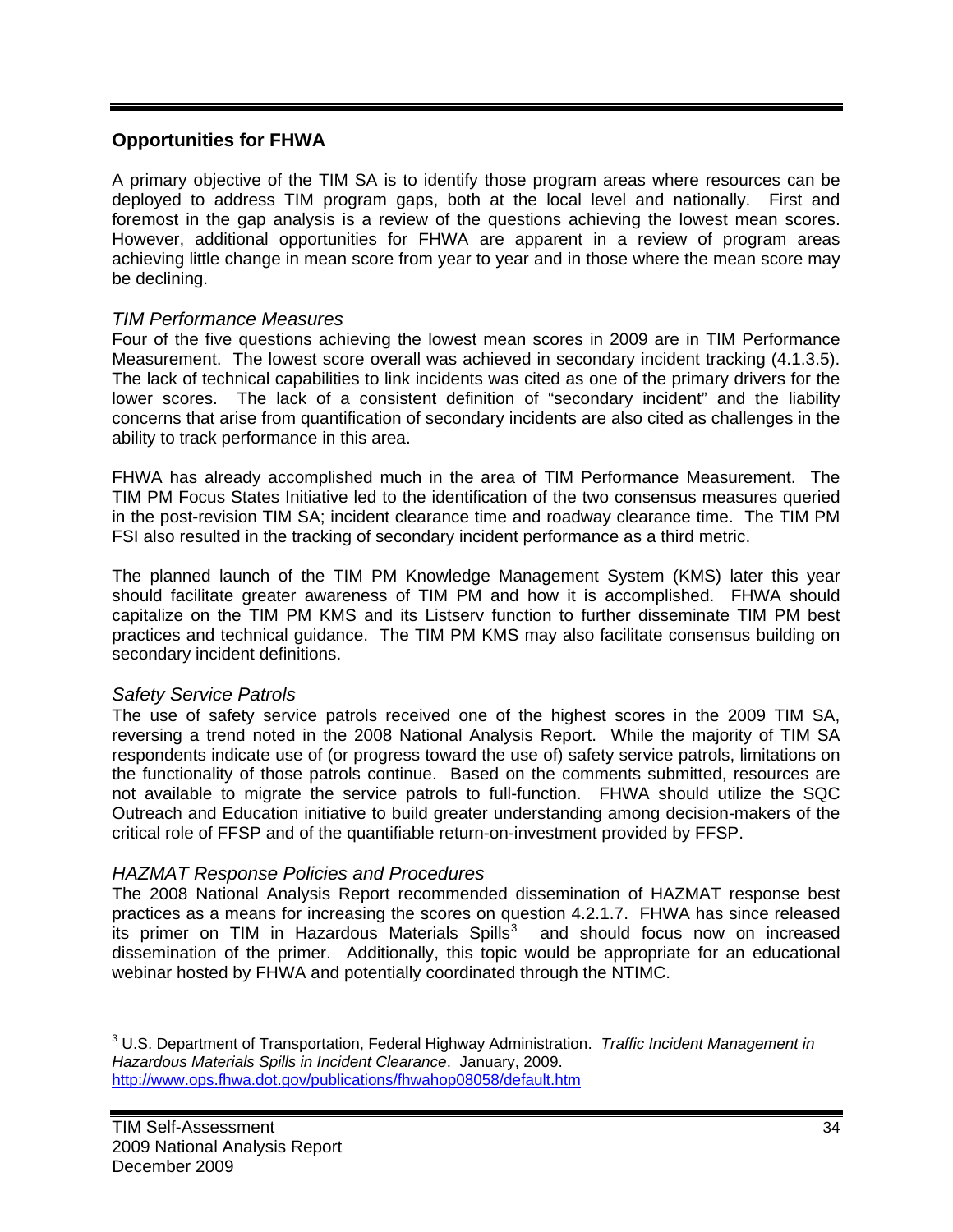#### <span id="page-39-0"></span>**Leveraging Other Programs**

There are a number of concurrent efforts underway that can and should be leveraged to improve TIM performance, and therefore, increase TIM SA scores.

#### *National Traffic Incident Management Coalition*

The NTIMC, representing the broad range of TIM stakeholders, should be utilized to build greater awareness of the TIM SA and to actively engage in the development and dissemination of outreach, education and training to address issues identified in the gap analysis. As noted above, the NTIMC can partner with FHWA in a webinar focused on HAZMAT response best practices.

Similarly, the NTIMC membership should be engaged in the development and vetting of outreach messages on safety service patrols. As has been done previously with FHWA products like the TIM Handbook, NTIMC members can review and provide comment on products coming out of the SQC Outreach initiative.

#### *NCHRP 20-7 (282) Research Needs Assessment for Roadside Worker and Vehicle Visibility*

This research initiative, to launch in late 2009, is designed to develop a comprehensive, multiyear research program roadmap to improve visibility and conspicuity within work zones and at incident scenes; improve highway user response to the presence of first responder and roadway personnel and vehicles; and contribute to more effective multidisciplinary solutions for responder safety in keeping with the goals of the TIM National Unified Goal (NUG). The first task will be a gap analysis of existing research in this area. The TIM SA results will be reviewed as part of that gap analysis.

The research program roadmap developed will include collection and dissemination of best practices for improving responder and motorist safety. This will include best practices targeting incident scene traffic control procedures (questions 4.2.2.2 – 4.2.2.5).

#### *Traffic Incident Management Responder Training*

Several new TIM responder training courses are under development which could be leveraged for improving TIM program performance and subsequently TIM SA scores. The Strategic Highway Research Program (SHRP II) Traffic Incident Responder Training will be ready for deployment in 2010. Likewise, the I-95 Corridor Coalition is finalizing a three-dimensional, multi-player computer gaming simulation technology to train incident responders on best practices. These training efforts can be utilized to improve the knowledgebase and performance in specific TIM program areas where the TIM SA identifies a need through lower and/or decreasing scores. Additionally, as a result of both training initiatives focusing on the National Unified Goal objectives of safe, quick clearance, responder safety and prompt, reliable, interoperable communications, increased deployment of the training should raise scores on Question 4.1.2.2 on NUG training.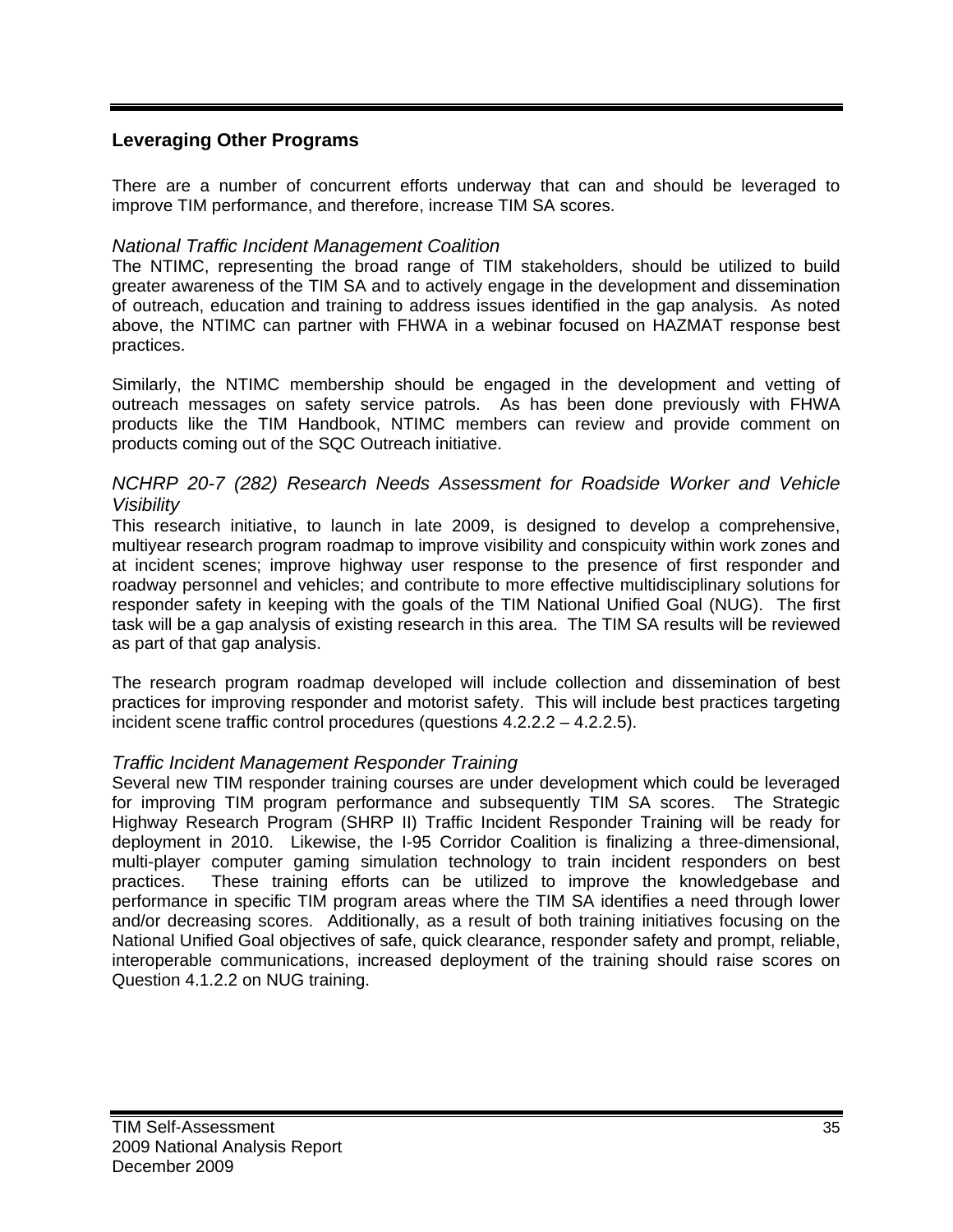#### <span id="page-40-0"></span>**What to Expect in 2010**

The 2010 TIM SA process will include several improvements resulting from the use of the online portal. Participants in the 2009 TIM SA were sent a summary report of their responses to each question, allowing for review and revision prior to the start of the analysis. When the 2010 TIM SA is initiated, the 2009 summary reports will be resent as a reference to the TIM SA point of contact (POC) for each location. Knowing how each question was scored previously, along with reviewing any comments submitted the year prior should allow for more objective evaluation of progress year over year.

Additionally, upon completion of the 2010 online TIM SA, participants will be sent a 2010 summary report to review and provide any revisions or additional comments prior to the 2010 analysis.

Based on feedback from the 2009 TIM SA training webinars and to more closely align the TIM SA questions with the actual performance measures being tracked by FHWA and the states, a review of the questions will be conducted prior to the 2010 TIM SA launch. It is probable that this review will result in minor revisions to the TIM SA questions, though the overall structure of the TIM SA will not change.

### <span id="page-40-1"></span>**Summary**

A total of 86 TIM SA were completed in 2009, with an average overall score of 60.6 percent (out of a possible 100 percent). Overall scores are up 31.9 percent over the Baseline scores. The highest scores were achieved in Operational Issues (68.8 percent) and the largest percentage increase in scores from the Baseline was in Support (42.8 percent).

Tables 15 and 16 show the highest and lowest mean scores, respectively. Both sets of questions, along with the largest change in mean score (Table 17) and smallest change in mean score (Table 18) present both challenges and opportunities for FHWA. Specifically, the 2009 TIM SA scores highlight a need for additional guidance in the following areas:

- Safety Service Patrols
- Hazardous Materials Response Policies and Procedures
- TMC-CAD Integration

The 2009 TIM SA is the first to identify top performing locations in each of the three program areas in order to facilitate peer-to-peer networking among all TIM SA respondents. Other opportunities for advancing TIM program success and improving TIM SA scores are available through the NTIMC, the TIM Responder Training in development as part of the Strategic Highway Research Program (SHRP II) and the upcoming NCHRP 20-7 (282) Research Needs Assessment for Roadside Worker and Vehicle Visibility.

Additionally, FHWA programs and publications which target specific issue areas in the TIM SA should be leveraged, including:

• TIM Performance Measures Knowledge Management System and Listserv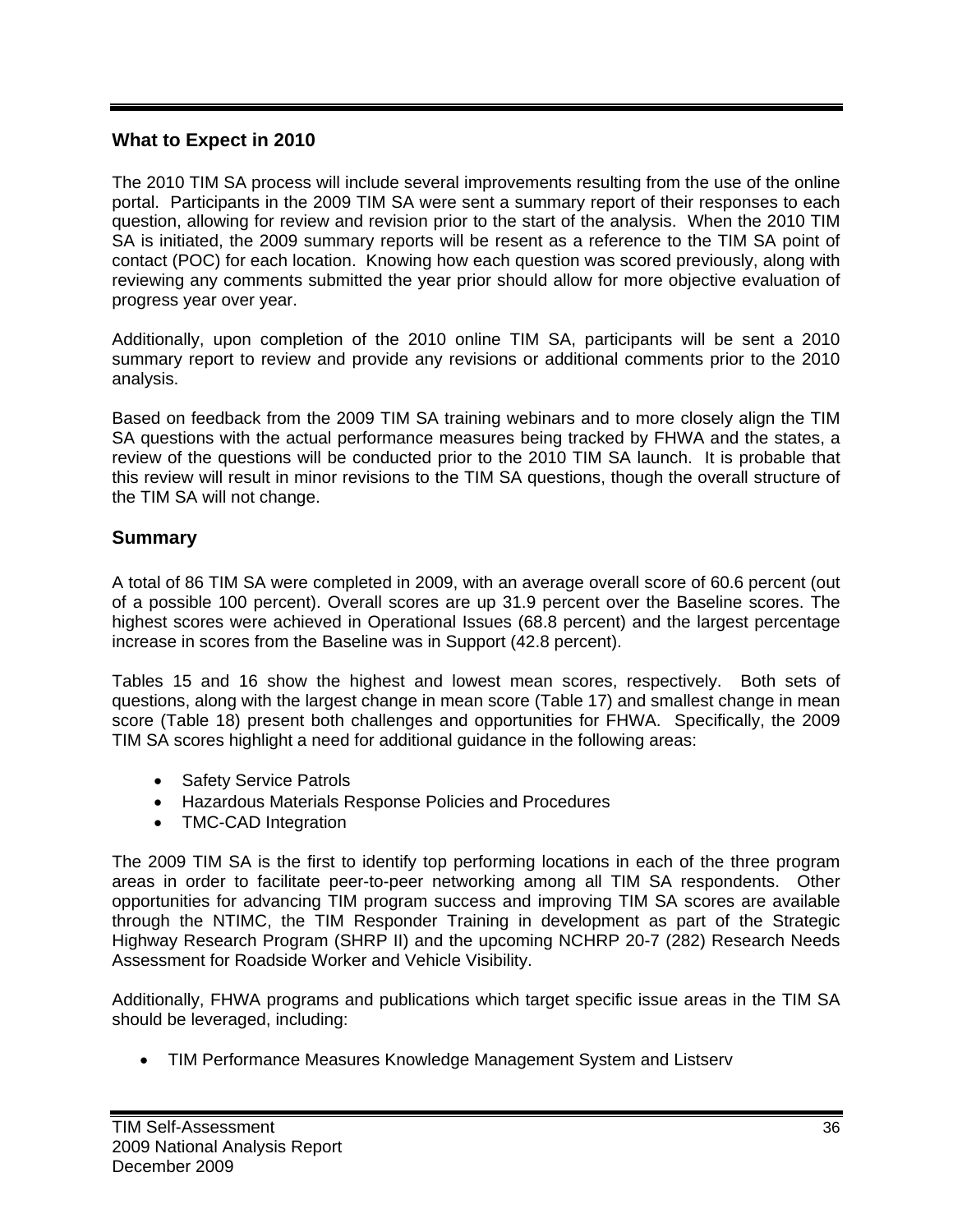- Safe, Quick Clearance Outreach and Education
- *Traffic Incident Management Quick Clearance Laws: A National Review of Best Practices*
- Safe, Quick Clearance Primer Series
	- o *Traffic Incident Management in Hazardous Materials Spills in Incident Clearance*
	- o *Traffic Control Concepts for Incident Clearance*
- Service Patrol Handbook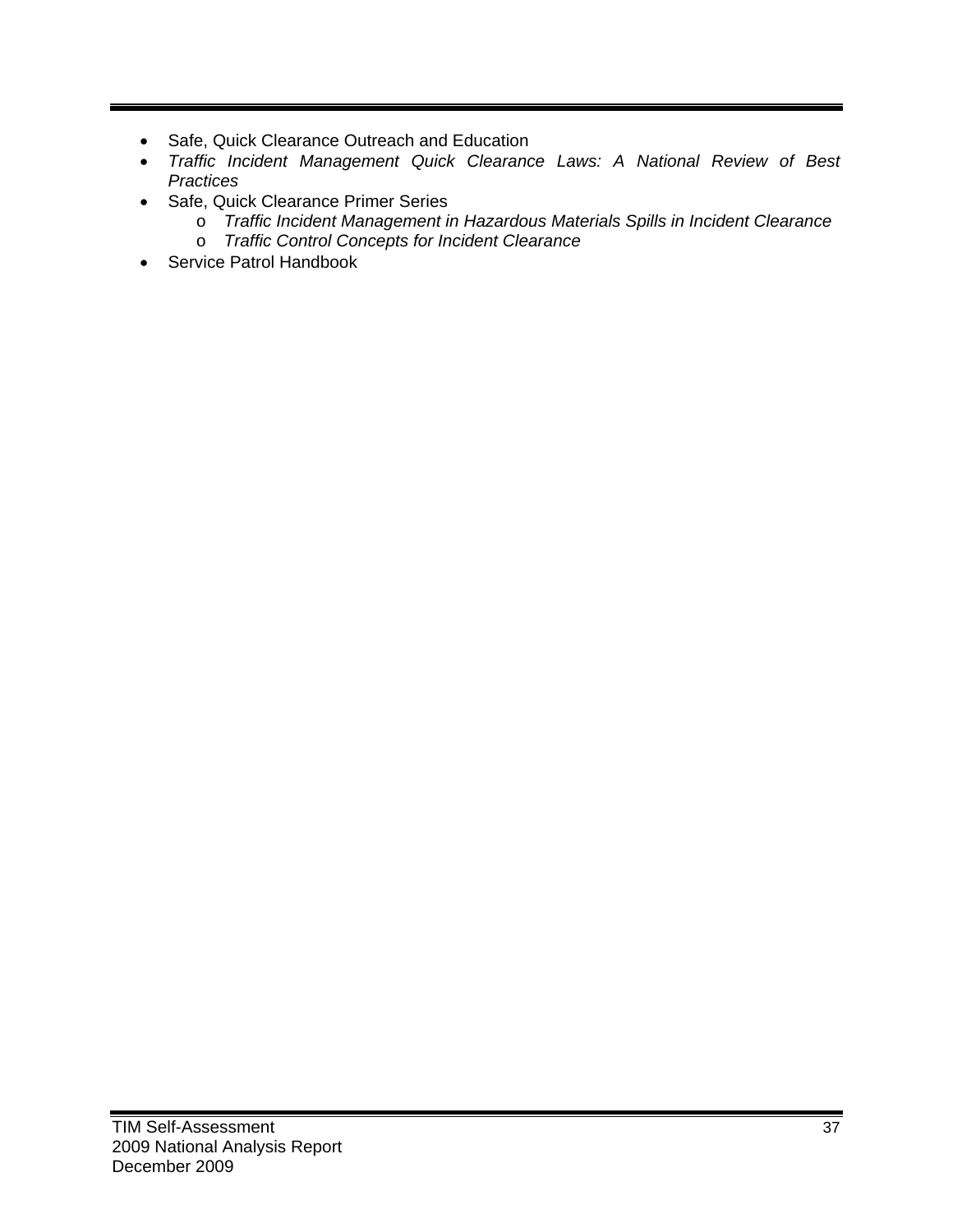<span id="page-42-0"></span>

| Mean<br><b>Score</b><br>Rank in<br>2009/<br><b>Baseline</b> | Question<br><b>Number</b> | Question                                                                                                                                                                                                                                    | 2009<br>Mean<br><b>Score</b><br>$(n=86)$ | $\%$<br><b>Scoring</b><br>$3$ or<br><b>Higher</b><br>(2009) | %<br>Change<br>in 2009/<br><b>Baseline</b><br>Mean<br><b>Scores</b> |
|-------------------------------------------------------------|---------------------------|---------------------------------------------------------------------------------------------------------------------------------------------------------------------------------------------------------------------------------------------|------------------------------------------|-------------------------------------------------------------|---------------------------------------------------------------------|
| $1/-$                                                       | 4.2.2.1<br>Tactical       | Have "move over" laws which<br>require drivers to slow down<br>and if possible move over to<br>the adjacent lane when<br>approaching workers or<br>responders and equipment in<br>the roadway?                                              | 3.20                                     | 85%                                                         |                                                                     |
| 2/2                                                         | 4.2.1.3<br>Tactical       | Use a safety service patrol for<br>incident and emergency<br>response?                                                                                                                                                                      | 3.10                                     | 83%                                                         | 13.7%                                                               |
| 3/5                                                         | 4.1.2.4<br>Strategic      | Conduct planning for special<br>events?                                                                                                                                                                                                     | 3.09                                     | 88%                                                         | 25.0%                                                               |
| 4/4                                                         | 4.2.1.4<br>Tactical       | Utilize the Incident Command<br>System?                                                                                                                                                                                                     | 3.08                                     | 76%                                                         | 20.8%                                                               |
| 4/1                                                         | 4.2.1.6<br>Tactical       | Identify and type resources<br>so that a list of towing,<br>recovery and hazardous<br>materials response operators<br>(including operator<br>capabilities and special<br>equipment) is available for<br>incident response and<br>clearance? | 3.08                                     | 74%                                                         | 7.7%                                                                |

**Table 15. Highest Mean Score (2009)**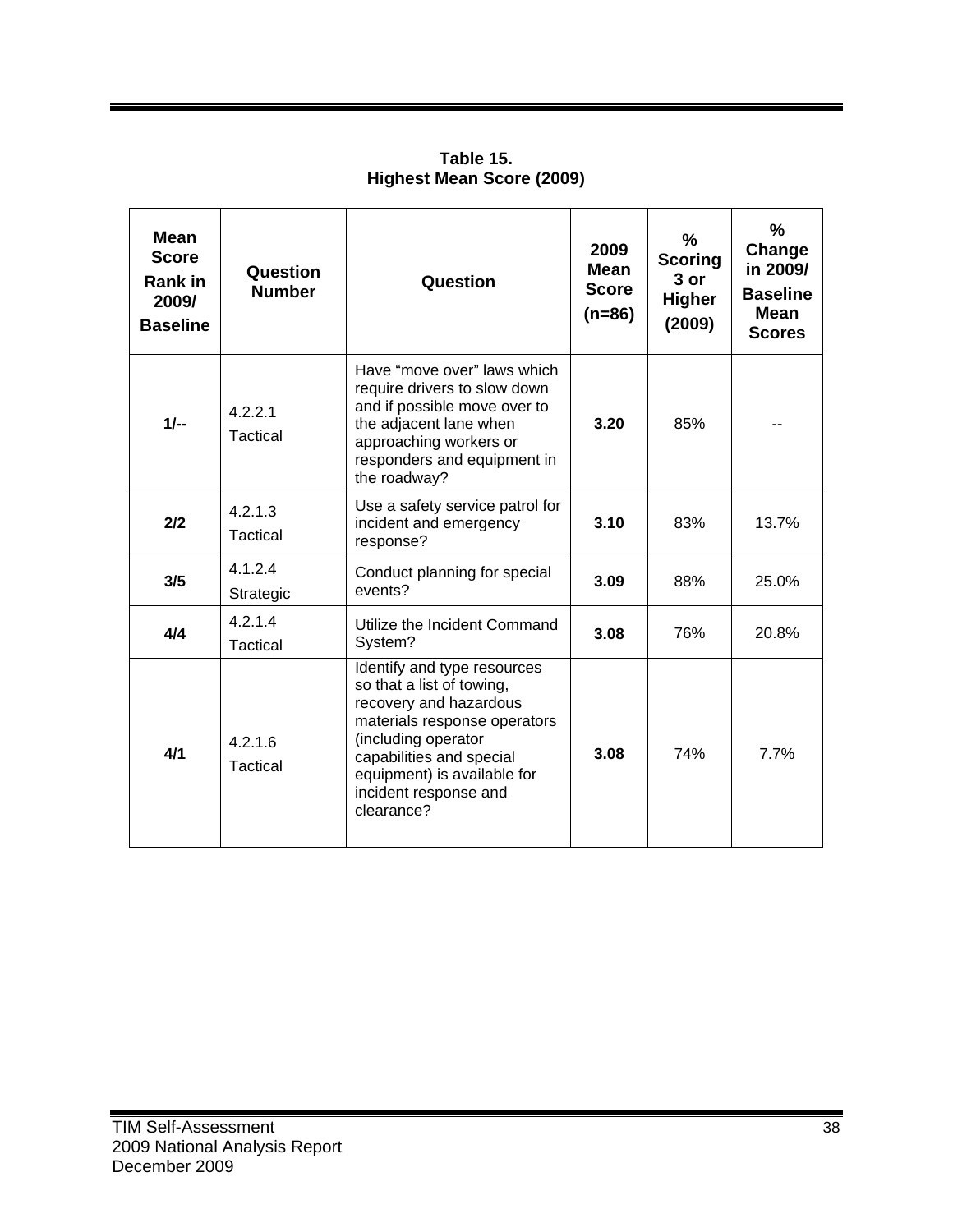<span id="page-43-0"></span>

| <b>Mean</b><br><b>Score</b><br><b>Rank in</b><br>2009/<br><b>Baseline</b> | Question<br><b>Number</b> | Question                                                                                                                                                                                                   | 2009<br><b>Mean</b><br><b>Score</b><br>(n=86) | %<br><b>Scoring</b><br>3 or<br><b>Higher</b><br>(2009) | $\frac{9}{6}$<br>Change<br>in 2009/<br><b>Baseline</b><br>Mean<br><b>Scores</b> |
|---------------------------------------------------------------------------|---------------------------|------------------------------------------------------------------------------------------------------------------------------------------------------------------------------------------------------------|-----------------------------------------------|--------------------------------------------------------|---------------------------------------------------------------------------------|
| $31/-$                                                                    | 4.1.3.5<br>Strategic      | Track performance in<br>reducing secondary<br>incidents?                                                                                                                                                   | 1.03                                          | 8%                                                     |                                                                                 |
| 30/23                                                                     | 4.1.3.4<br>Strategic      | Routinely review whether<br>progress is made in achieving<br>the targets?                                                                                                                                  | 1.63                                          | 26%                                                    | 120.0%                                                                          |
| 29/24                                                                     | 4.1.3.1<br>Strategic      | Have multi-agency<br>agreement on the two<br>performance measures being<br>tracked (roadway clearance<br>time and incident clearance<br>time)?                                                             | 1.66                                          | 26%                                                    | 159.8%                                                                          |
| 28/19                                                                     | 4.1.1.2<br>Strategic      | Is there a process in place to<br>ensure the continuity of these<br>agreements / memoranda of<br>understanding through<br>integrated planning and<br>budgeting across and among<br>participating agencies? | 1.79                                          | 28%                                                    | 32.6%                                                                           |
| 27/21                                                                     | 4.1.3.3<br>Strategic      | Have targets (i.e. time goals)<br>for performance of the two<br>measures?                                                                                                                                  | 1.84                                          | 33%                                                    | 58.4%                                                                           |

**Table 16. Lowest Mean Score (2009)**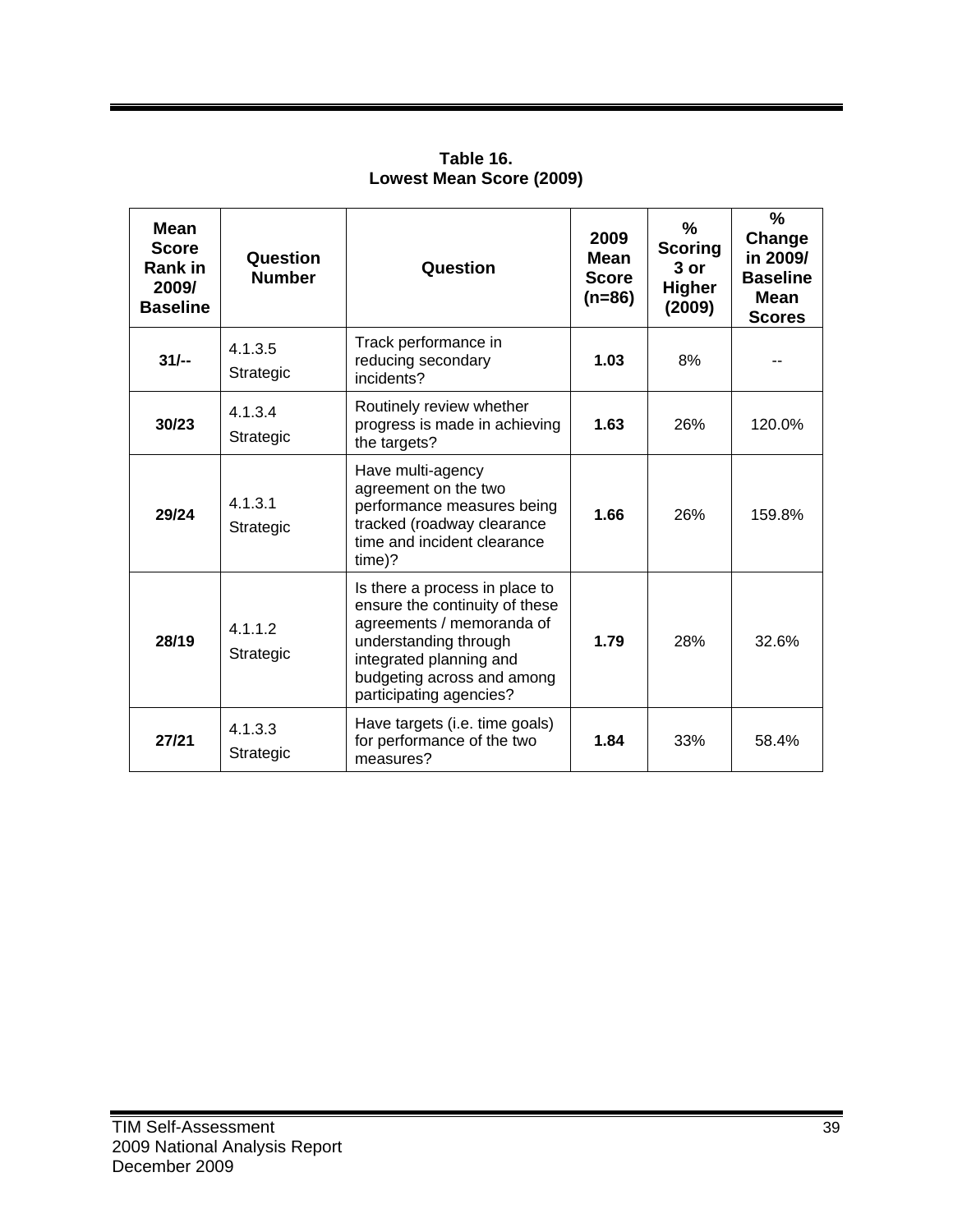**Table 17. Largest Changes in Mean Score (2009 from Baseline)** 

<span id="page-44-0"></span>

| Mean<br><b>Score</b><br>Rank in<br>2009/<br><b>Baseline</b> | Question<br><b>Number</b> | Question                                                                                                                                                                                             | 2009<br><b>Mean</b><br><b>Score</b><br>$(n=86)$ | ℅<br><b>Scoring</b><br>3 or<br><b>Higher</b><br>(2009) | $\frac{9}{6}$<br>Change<br>in 2009<br><b>Mean</b><br><b>Scores</b><br>from<br><b>Baseline</b> |
|-------------------------------------------------------------|---------------------------|------------------------------------------------------------------------------------------------------------------------------------------------------------------------------------------------------|-------------------------------------------------|--------------------------------------------------------|-----------------------------------------------------------------------------------------------|
| 24/24                                                       | 4.1.3.2<br>Strategic      | Has the TIM program<br>established methods to<br>collect and analyze the data<br>necessary to measure<br>performance in reduced<br>roadway clearance time<br>and reduced incident<br>clearance time? | 1.97                                            | 33%                                                    | 207.0%                                                                                        |
| 29/24                                                       | 4.1.3.1<br>Strategic      | Have multi-agency<br>agreement on the two<br>performance measures<br>being tracked?                                                                                                                  | 1.66                                            | 26%                                                    | 159.8%                                                                                        |
| 30/23                                                       | 4.1.3.4<br>Strategic      | Routinely review whether<br>progress is made in<br>achieving the targets?                                                                                                                            | 1.63                                            | 26%                                                    | 120.0%                                                                                        |
| 22/22                                                       | 4.3.2.2<br>Support        | Are motorists provided with<br>travel time estimates for<br>route segments?                                                                                                                          | 2.13                                            | 42%                                                    | 114.9%                                                                                        |
| 20/20                                                       | 4.1.2.2<br>Strategic      | Conduct training?<br>NIMS training?<br>Training on the<br>$\bullet$<br><b>NTIMC National</b><br><b>Unified Goal?</b><br>Other training?                                                              | 2.16                                            | 49%                                                    | 71.7%                                                                                         |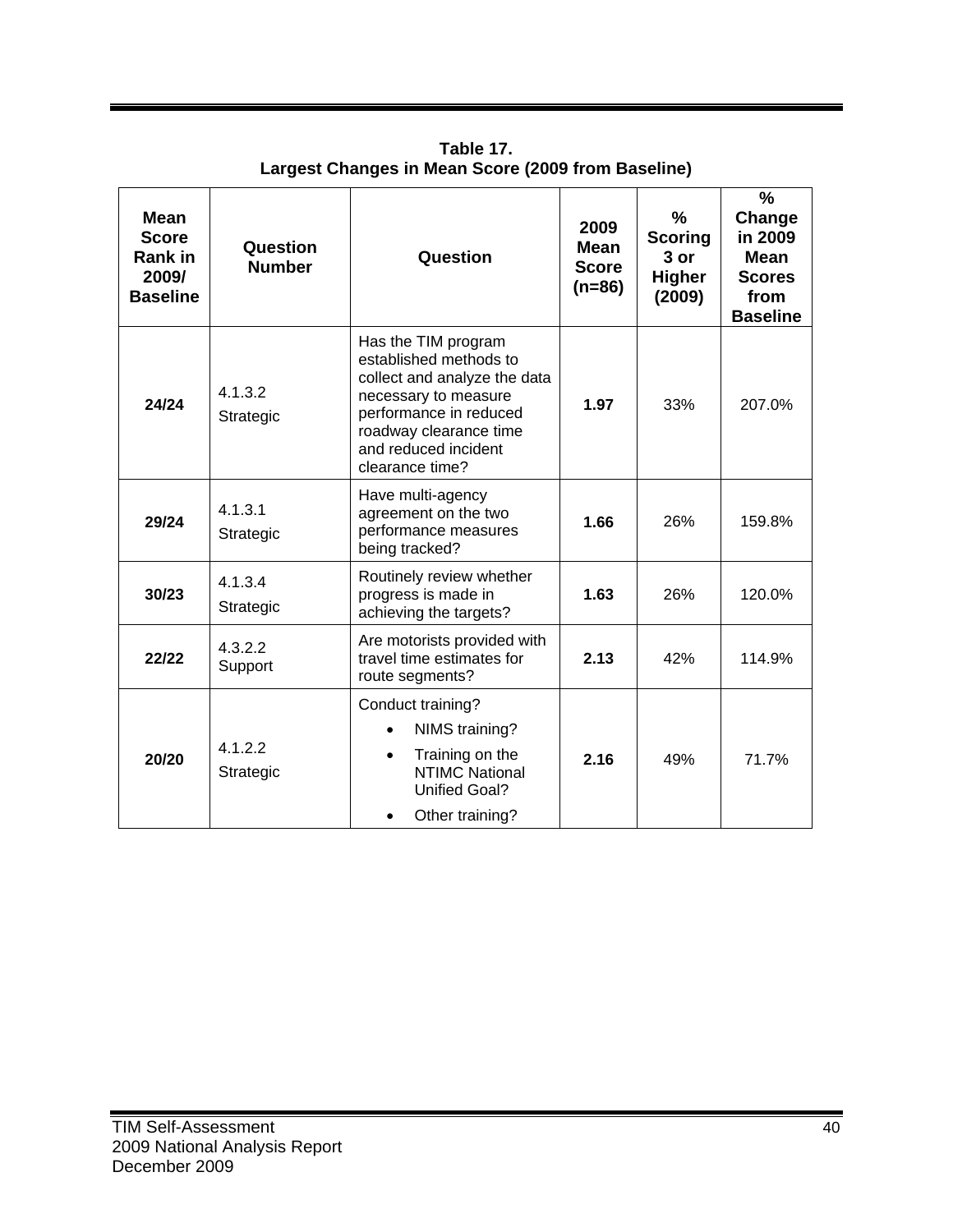<span id="page-45-0"></span>

| <b>Mean</b><br><b>Score</b><br><b>Rank in</b><br>2009/<br><b>Baseline</b> | Question<br><b>Number</b>  | Question                                                                                                                                                                                                                                       | 2009<br><b>Mean</b><br><b>Score</b><br>$(n=86)$ | $\frac{9}{6}$<br><b>Scoring 3</b><br>or Higher<br>(2009) | $\%$<br>Change<br>in 2009<br>Mean<br><b>Scores</b><br>from<br><b>Baseline</b> |
|---------------------------------------------------------------------------|----------------------------|------------------------------------------------------------------------------------------------------------------------------------------------------------------------------------------------------------------------------------------------|-------------------------------------------------|----------------------------------------------------------|-------------------------------------------------------------------------------|
| 15/3                                                                      | 4.2.1.7<br><b>Tactical</b> | Have specific policies and<br>procedures for hazmat<br>and fatal accident<br>response that also<br>address maintaining<br>traffic flow around the<br>incident?                                                                                 | 2.50                                            | 56%                                                      | $-7.7%$                                                                       |
| 4/1                                                                       | 4.2.1.6<br>Tactical        | Identify and type<br>resources so that a list of<br>towing, recovery and<br>hazardous materials<br>response operators<br>(including operator<br>capabilities and special<br>equipment) is available<br>for incident response and<br>clearance? | 3.08                                            | 74%                                                      | 7.7%                                                                          |
| 2/2                                                                       | 4.2.1.3<br>Tactical        | Use a safety service<br>patrol for incident and<br>emergency response?                                                                                                                                                                         | 3.10                                            | 83%                                                      | 13.7%                                                                         |

**Table 18. Smallest Changes in Mean Score (2009 from Baseline)** 

Table 19 shows the urban areas completing the TIM SA each year since the Baseline assessments in 2003 and 2004.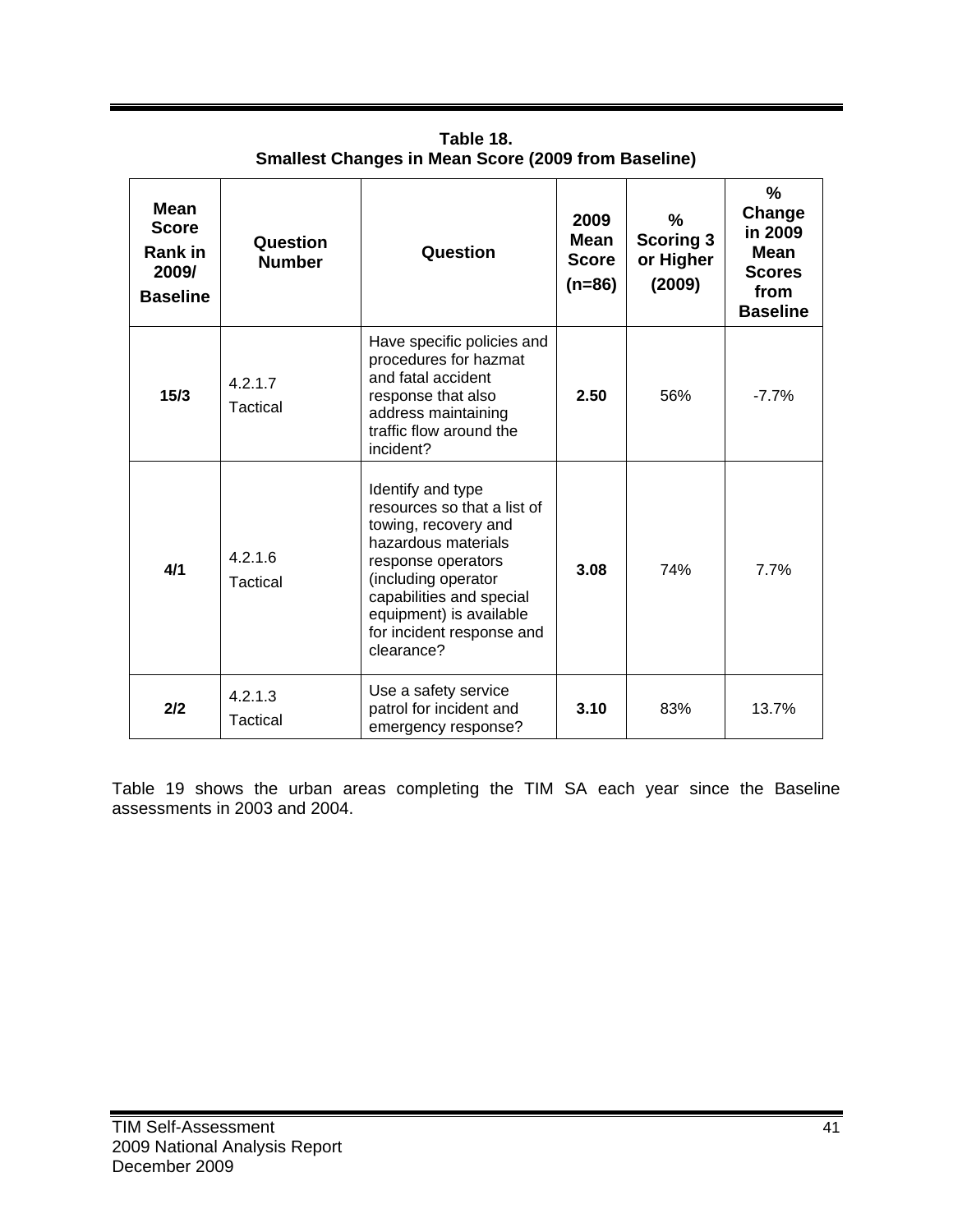<span id="page-46-0"></span>

| <b>Baseline</b>                | <b>Re-Assessment</b> |      |      |      |      | <b>New Assessment</b> |      |
|--------------------------------|----------------------|------|------|------|------|-----------------------|------|
| <b>State - Urban Area</b>      | 2003                 | 2004 | 2005 | 2006 | 2007 | 2008                  | 2009 |
| AK (Statewide)                 |                      |      |      |      |      |                       |      |
| AL - Birmingham                |                      |      |      |      |      |                       |      |
| AR - Little Rock               |                      |      |      |      |      |                       |      |
| AZ - Phoenix                   |                      |      |      |      |      |                       |      |
| $AZ - Tucson$                  |                      |      |      |      |      |                       |      |
| CA - Bakersfield-Fresno        |                      |      |      |      |      |                       |      |
| CA - Los Angeles               |                      |      |      |      |      |                       |      |
| CA - Orange County             |                      |      |      |      |      |                       |      |
| CA - Sacramento                |                      |      |      |      |      |                       |      |
| CA - San Bernardino-Riverside  |                      |      |      |      |      |                       |      |
| CA - San Diego                 |                      |      |      |      |      |                       |      |
| CA - San Francisco             |                      |      |      |      |      |                       |      |
| CO - Denver                    |                      |      |      |      |      |                       |      |
| CT-Hartford                    |                      |      |      |      |      |                       |      |
| DC - Washington                |                      |      |      |      |      |                       |      |
| FL - Ft. Lauderdale            |                      |      |      |      |      |                       |      |
| FL - Miami-Dade                |                      |      |      |      |      |                       |      |
| FL - Jacksonville              |                      |      |      |      |      |                       |      |
| FL-Orlando                     |                      |      |      |      |      |                       |      |
| FL - Sarasota-Bradenton        |                      |      |      |      |      |                       |      |
| FL - St. Petersburg-Clearwater |                      |      |      |      |      |                       |      |
| FL - Tampa-Hillsborough        |                      |      |      |      |      |                       |      |
| FL - West Palm Beach           |                      |      |      |      |      |                       |      |
| GA - Atlanta                   |                      |      |      |      |      |                       |      |
| HI (Statewide)                 |                      |      |      |      |      |                       |      |
| IL-Chicago                     |                      |      |      |      |      |                       |      |
| IN - Indianapolis              |                      |      |      |      |      |                       |      |
| KY - Lexington                 |                      |      |      |      |      |                       |      |

**Table 19. Traffic Incident Management Self Assessments**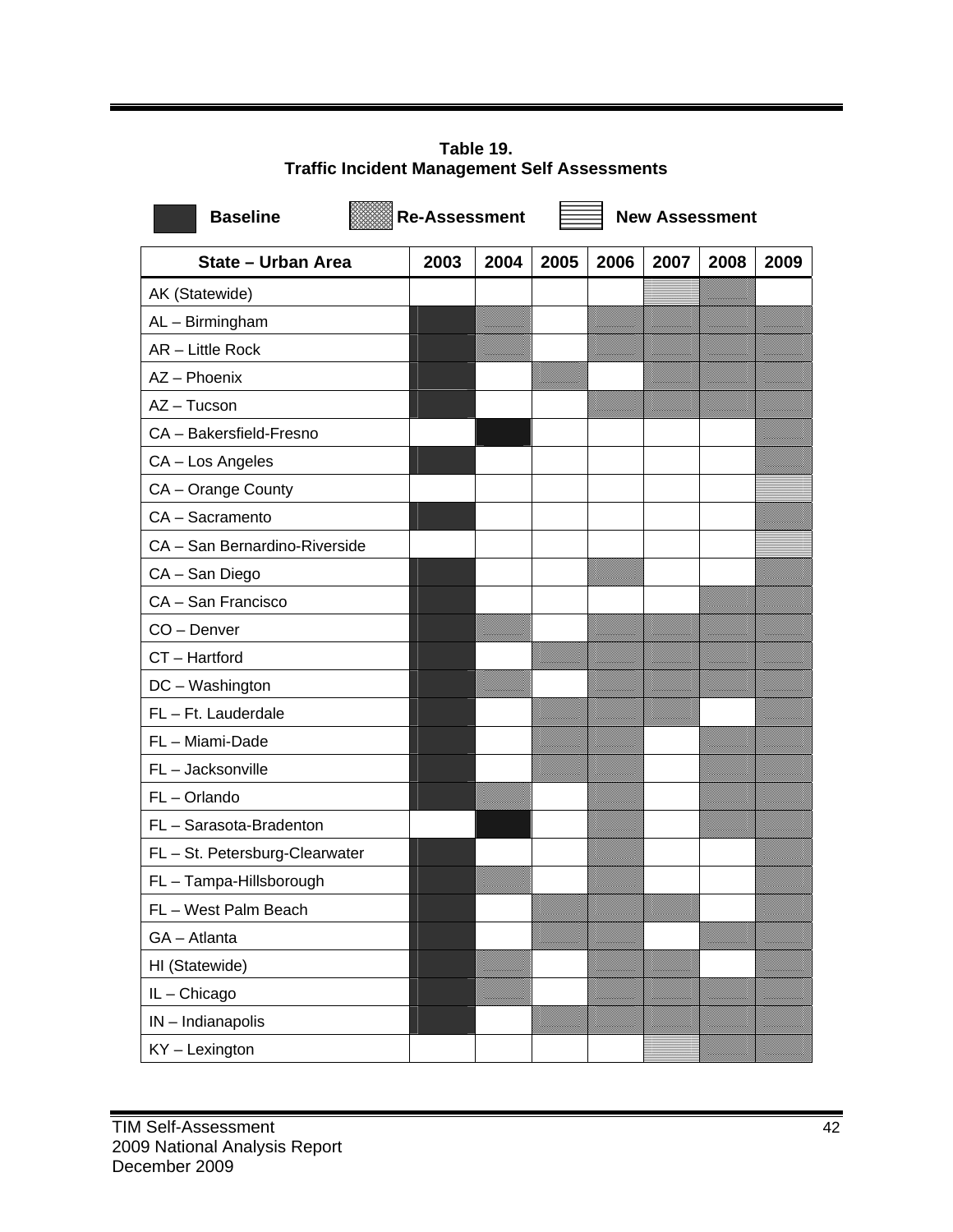| State - Urban Area     | 2003 | 2004 | 2005 | 2006 | 2007 | 2008 | 2009 |
|------------------------|------|------|------|------|------|------|------|
| KY - Louisville        |      |      |      |      |      |      |      |
| LA - Baton Rouge       |      |      |      |      |      |      |      |
| LA - New Orleans       |      |      |      |      |      |      |      |
| MD - Baltimore         |      |      |      |      |      |      |      |
| MD - Suburban Wash DC  |      |      |      |      |      |      |      |
| MA - Boston            |      |      |      |      |      |      |      |
| MA - Springfield       |      |      |      |      |      |      |      |
| ME - I-95 Corridor     |      |      |      |      |      |      |      |
| MI-Detroit             |      |      |      |      |      |      |      |
| MI-Grand Rapids        |      |      |      |      |      |      |      |
| MN (Statewide)         |      |      |      |      |      |      |      |
| MO - Kansas City       |      |      |      |      |      |      |      |
| MO - St. Louis         |      |      |      |      |      |      |      |
| MS (Statewide)         |      |      |      |      |      |      |      |
| $NE - Omaha$           |      |      |      |      |      |      |      |
| NJ (Statewide)         |      |      |      |      |      |      |      |
| NV - Las Vegas         |      |      |      |      |      |      |      |
| NM - Albuquerque       |      |      |      |      |      |      |      |
| NY - Albany            |      |      |      |      |      |      |      |
| NY - Buffalo           |      |      |      |      |      |      |      |
| NY - New York          |      |      |      |      |      |      |      |
| NY - New York-North NJ |      |      |      |      |      |      |      |
| NY-Rochester           |      |      |      |      |      |      |      |
| NY-Syracuse            |      |      |      |      |      |      |      |
| NC - Charlotte         |      |      |      |      |      |      |      |
| NC - Greensboro-WS-HP  |      |      |      |      |      |      |      |
| NC - Raleigh-Durham    |      |      |      |      |      |      |      |
| OH - Cincinnati        |      |      |      |      |      |      |      |
| OH-Cleveland           |      |      |      |      |      |      |      |
| OH-Columbus            |      |      |      |      |      |      |      |
| $OH -$ Dayton          |      |      |      |      |      |      |      |
| OH-Toledo              |      |      |      |      |      |      |      |
| OH - Youngstown        |      |      |      |      |      |      |      |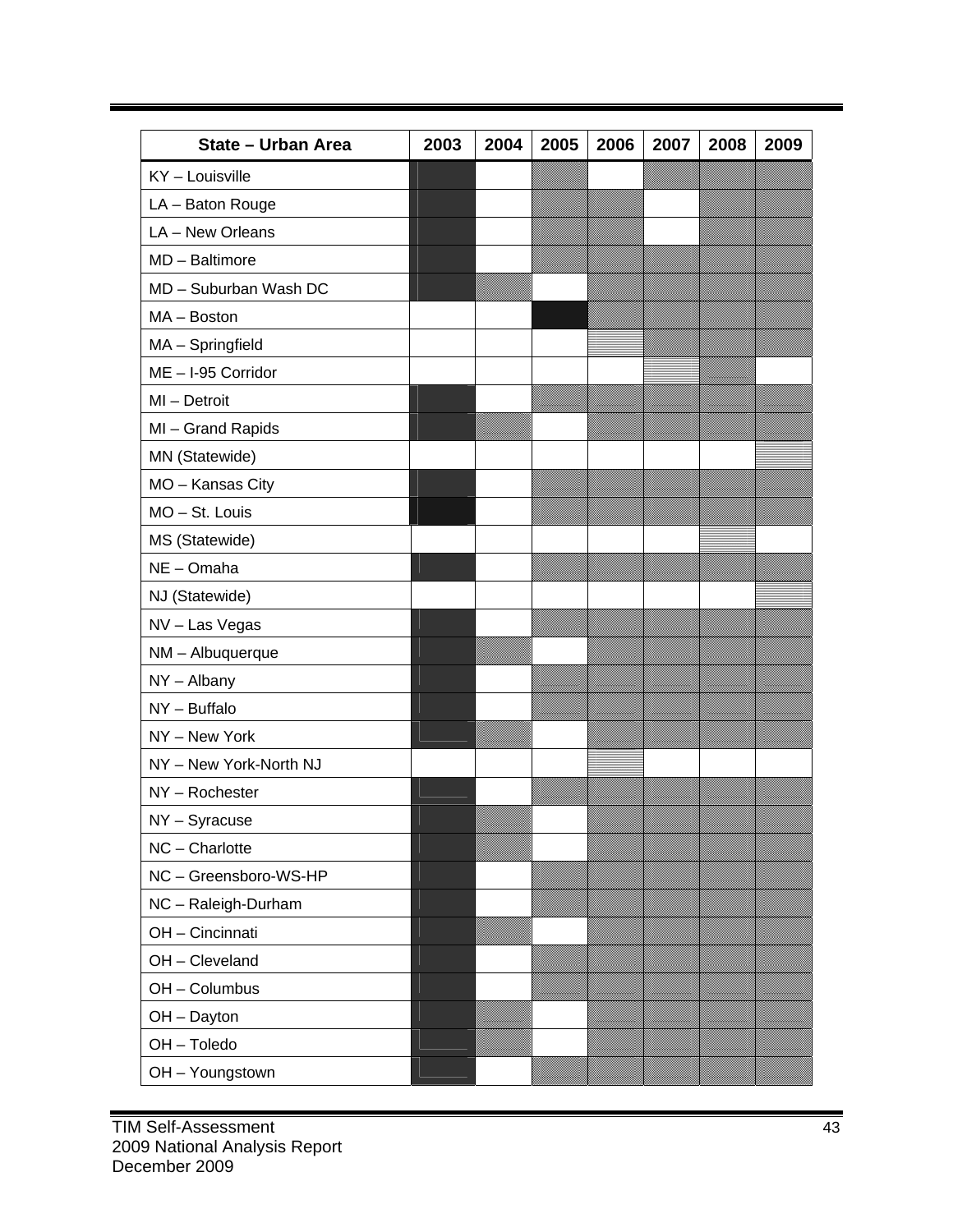| <b>State - Urban Area</b>   | 2003 | 2004 | 2005 | 2006 | 2007 | 2008 | 2009 |
|-----------------------------|------|------|------|------|------|------|------|
| OK - Oklahoma City          |      |      |      |      |      |      |      |
| OK-Tulsa                    |      |      |      |      |      |      |      |
| OR - Portland               |      |      |      |      |      |      |      |
| PA - Allentown-Bethlehem    |      |      |      |      |      |      |      |
| PA - Harrisburg             |      |      |      |      |      |      |      |
| PA - Philadelphia           |      |      |      |      |      |      |      |
| PA - Pittsburgh             |      |      |      |      |      |      |      |
| PA - South New Jersey       |      |      |      |      |      |      |      |
| PA - Wilkes Barre-Scranton  |      |      |      |      |      |      |      |
| PR - San Juan               |      |      |      |      |      |      |      |
| RI-Providence               |      |      |      |      |      |      |      |
| SC (Statewide)              |      |      |      |      |      |      |      |
| SC - Greenville-Spartanburg |      |      |      |      |      |      |      |
| SD (Statewide)              |      |      |      |      |      |      |      |
| TN-Chattanooga              |      |      |      |      |      |      |      |
| TN - Knoxville              |      |      |      |      |      |      |      |
| $TN - M$ emphis             |      |      |      |      |      |      |      |
| TN - Nashville              |      |      |      |      |      |      |      |
| $TX -$ Austin               |      |      |      |      |      |      |      |
| TX - Dallas-Ft. Worth       |      |      |      |      |      |      |      |
| TX - El Paso                |      |      |      |      |      |      |      |
| TX - McAllen (Pharr Dist)   |      |      |      |      |      |      |      |
| $TX - Houston$              |      |      |      |      |      |      |      |
| TX - San Antonio            |      |      |      |      |      |      |      |
| UT - Salt Lake City         |      |      |      |      |      |      |      |
| VA - Norfolk-Virginia Beach |      |      |      |      |      |      |      |
| VA - No. VA-Sub. Wash DC    |      |      |      |      |      |      |      |
| VA - Richmond               |      |      |      |      |      |      |      |
| WA-Seattle                  |      |      |      |      |      |      |      |
| WI-Milwaukee                |      |      |      |      |      |      |      |
| WV (Statewide)              |      |      |      |      |      |      |      |
| WY (Statewide)              |      |      |      |      |      |      |      |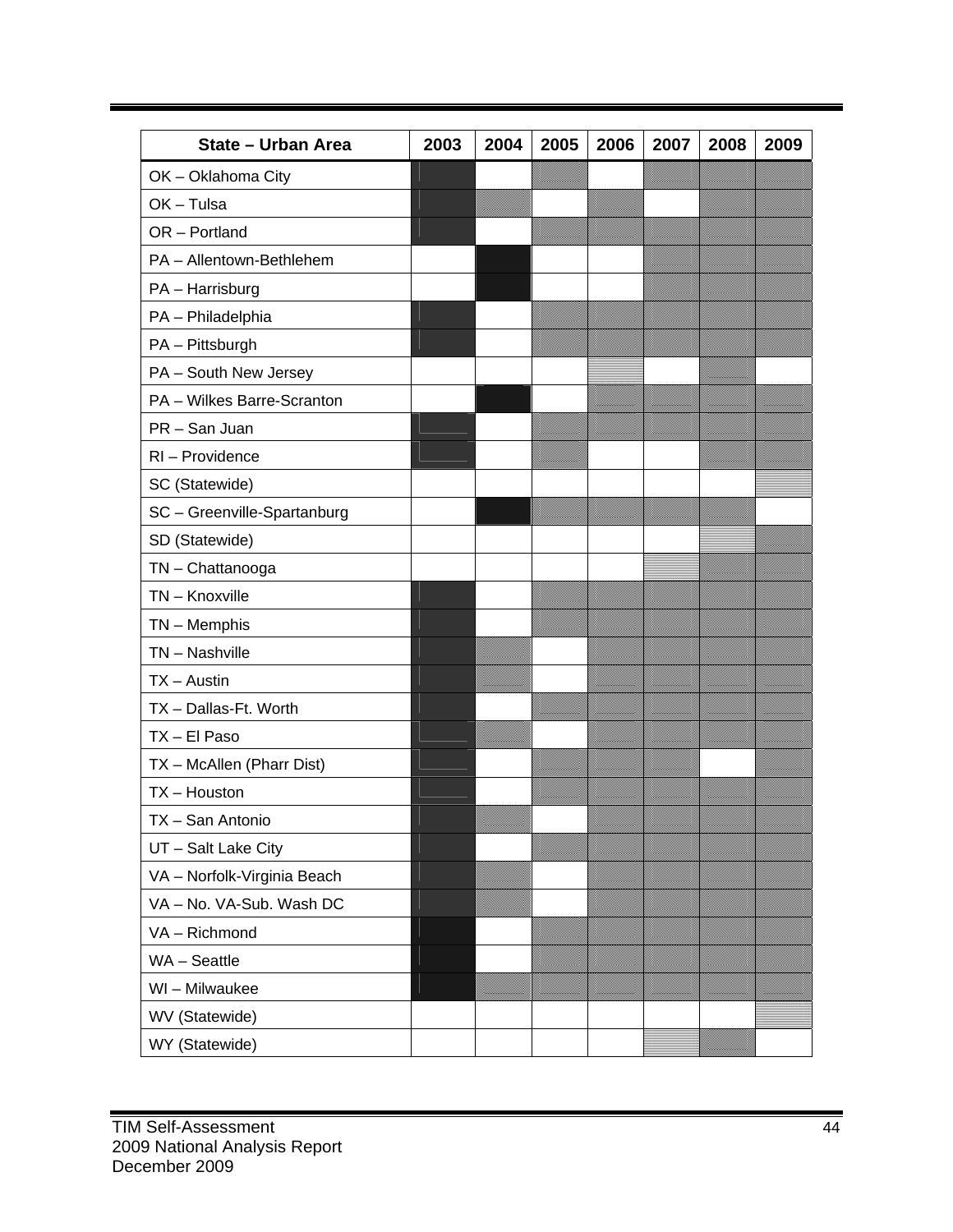# <span id="page-49-0"></span>**Appendix A. Question to Question Map**

| 2008 Questions                           | Located in  | 2009 Questions                            |
|------------------------------------------|-------------|-------------------------------------------|
| (Pre-Revision)                           | 2009        | (Post-Revision)                           |
| 4.1 Program and Institutional            |             | 4.1 Strategic                             |
| <b>Issues</b>                            |             |                                           |
| 4.1.1 Formal Traffic Incident            |             | 4.1.1 Formal Traffic Incident             |
| <b>Management Programs</b>               |             | Management Programs                       |
| 4.1.1.1. Have multi-agency, multi-year   |             | 4.1.1.1 Is the TIM program supported      |
| strategic plans detailing specific       |             | by multi-agency agreements/               |
| programmatic activities to be            | 4.1.1.2     | memoranda of understanding detailing      |
| accomplished with appropriate budget     |             | resource sharing (facilities, services,   |
| and personnel needs identified?          |             | personnel and budget)?                    |
|                                          |             | 4.1.1.2. Is there a process in place to   |
| 4.1.1.2. Have formal inter-agency        |             | ensure the continuity of these            |
| agreements on operational and            |             | agreements/memoranda of                   |
| administrative procedures and            | 4.1.1.1     | understanding through integrated          |
| policies?                                |             | planning and budgeting across and         |
|                                          |             | among participating agencies?             |
| 4.1.1.3. Have field-level input into the |             |                                           |
| plans ensuring that the plans will be    | not in 2009 |                                           |
| workable by those responsible for their  |             |                                           |
| implementation?                          |             |                                           |
| 4.1.2 TIM Administrative Teams           |             | 4.1.2 Multi-Agency TIM Teams              |
| 4.1.2.1. Have formalized TIM multi-      |             | 4.1.2.1. Have a formalized TIM multi-     |
| agency administrative teams to meet      | 4.1.2.1     | agency team which meets regularly to      |
| and discuss administrative policy        |             | discuss and plan for TIM activities?      |
| issues?                                  |             |                                           |
| 4.1.2.2. Hold regular meetings of the    | not in      |                                           |
| TIM administrative team?                 | 2009        |                                           |
| 4.1.2.3. Conduct training through        | 4.1.2.2     | 4.1.2.2. Conduct training? (Composite     |
| simulation or "in-field" exercises?      |             | score for 4.1.2.2.a thru 4.1.2.2.c below) |
| 4.1.2.4. Conduct multi-agency post-      | 4.1.2.3     | 4.1.2.2.a. NIMS training?                 |
| incident debriefings?                    |             |                                           |
| 4.1.2.5. Conduct planning for "special   |             | 4.1.2.2.b. Training on the NTIMC          |
| events": (Composite score for 4.1.2.5.a  | 4.1.2.4     | <b>National Unified Goal?</b>             |
| thru 4.1.2.5.d below)                    |             |                                           |
| 4.1.2.5.a. Construction and              | 4.1.2.4a    | 4.1.2.2.c. Other training?                |
| maintenance?                             |             |                                           |
| 4.1.2.5.b. Sporting events, concerts,    | 4.1.2.4b    | 4.1.2.3 Conduct post-incident             |
| conventions, etc.?                       |             | debriefings?                              |
|                                          |             | 4.1.2.4 Conduct planning for special      |
| 4.1.2.5.c. Weather-related events?       | 4.1.2.4c    | events? (Composite score for 4.1.2.4.a    |
|                                          |             | thru $4.1.2.4.d$ below)                   |
| 4.1.2.5.d. Catastrophic events?          | 4.1.2.4d    | 4.1.2.4.a. Construction and               |
|                                          |             | maintenance?                              |
|                                          |             | 4.1.2.4.b. Sporting events, concerts,     |
|                                          |             | conventions, etc?                         |
|                                          |             | 4.1.2.4.c. Weather-related events?        |
|                                          |             | 4.1.2.4.d. Catastrophic events?           |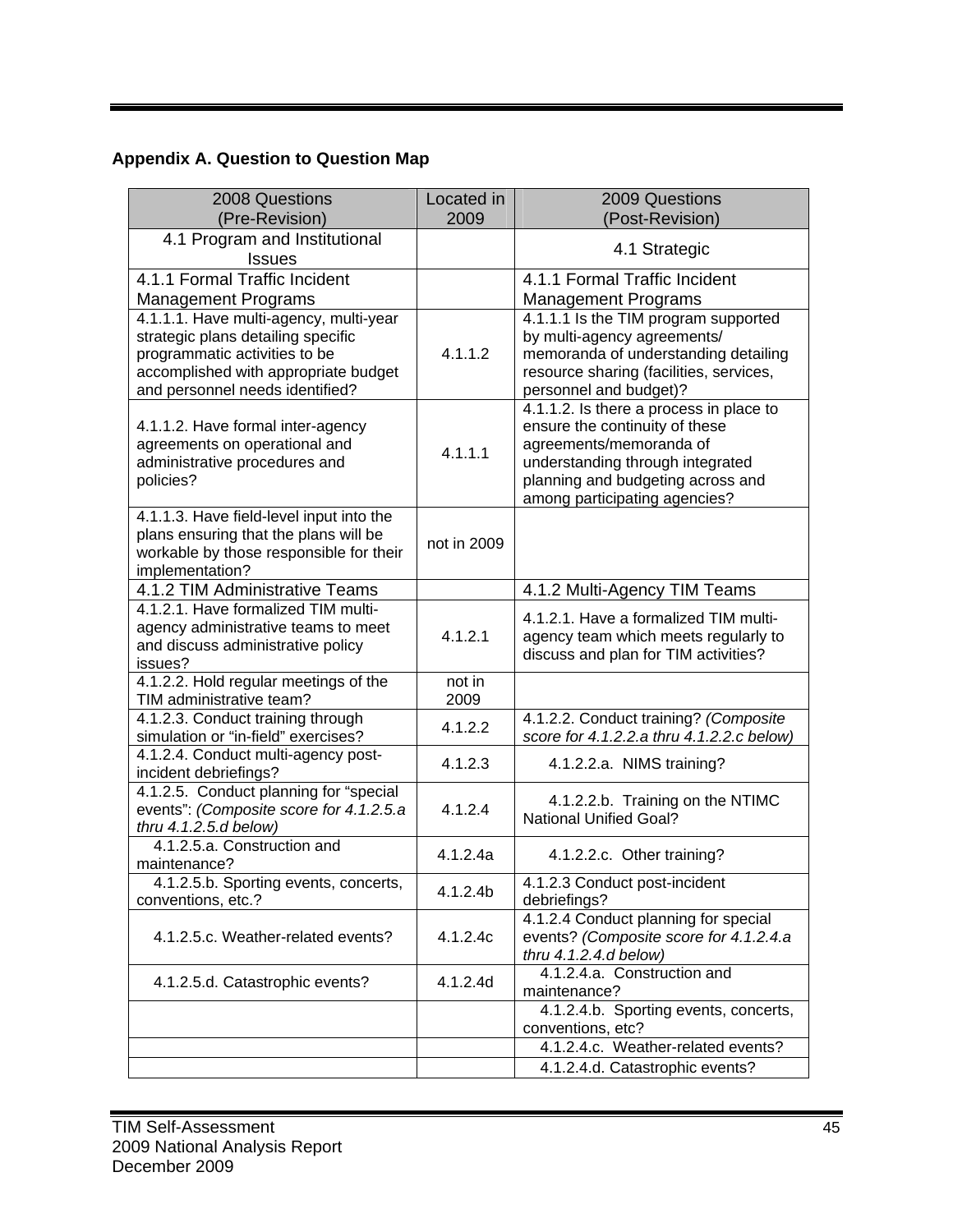| 4.1.3. Performance Measurement                                                                                                                                         |                         | 4.1.3. TIM Performance Measures                                                                                                                                                                                                                |
|------------------------------------------------------------------------------------------------------------------------------------------------------------------------|-------------------------|------------------------------------------------------------------------------------------------------------------------------------------------------------------------------------------------------------------------------------------------|
| 4.1.3.1. Have multi-agency agreements<br>on what measures will be tracked and<br>used to measure program<br>performance?                                               | 4.1.3.1                 | 4.1.3.1. Have multi-agency agreement<br>on the two performance measures<br>being tracked? (Composite score for<br>4.1.3.1.a and 4.1.3.1.b below)                                                                                               |
| 4.1.3.2. Have agreed upon methods to<br>collect and analyze/track performance<br>measures?                                                                             | 4.1.3.2                 | 4.1.3.1.a. Roadway Clearance Time?                                                                                                                                                                                                             |
| 4.1.3.3. Have established targets for<br>performance? (Composite score for<br>4.1.3.3.a and 4.1.3.3.b below)                                                           | 4.1.3.3                 | 4.1.3.1.b. Incident Clearance Time?                                                                                                                                                                                                            |
| 4.1.3.3.a. Response?                                                                                                                                                   | 4.1.3.3                 | 4.1.3.2. Has the TIM program<br>established methods to collect and<br>analyze the data necessary to measure<br>performance in reduced roadway<br>clearance time and reduced incident<br>clearance time?                                        |
| 4.1.3.3.b. Clearance?                                                                                                                                                  | 4.1.3.3                 | 4.1.3.3. Have targets (i.e. time goals)<br>for performance of the two measures?                                                                                                                                                                |
| 4.1.3.4. Conduct periodic review of<br>whether or not progress is being made<br>to achieve targets?                                                                    | 4.1.3.4                 | 4.1.3.4. Routinely review whether<br>progress is made in achieving the<br>targets?                                                                                                                                                             |
|                                                                                                                                                                        |                         | 4.1.3.5 Track performance in reducing<br>secondary incidents?                                                                                                                                                                                  |
|                                                                                                                                                                        |                         |                                                                                                                                                                                                                                                |
| 4.2 Operational Issues                                                                                                                                                 |                         | 4.2 Tactical                                                                                                                                                                                                                                   |
| 4.2.1. Procedures for Major<br><b>Incidents</b>                                                                                                                        |                         | 4.2.1. Policies and Procedures for<br>Incident Response and Clearance                                                                                                                                                                          |
| 4.2.1.1. Have established criteria for<br>what is a "major incident" – incident<br>levels or codes?                                                                    | not in 2009             | 4.2.1.1. Have "authority removal" laws<br>allowing pre-designated responders to<br>remove disabled or wrecked vehicles<br>and spilled cargo?                                                                                                   |
| 4.2.1.2. Identify high ranking agency<br>members available on 24/7 basis to<br>respond to a major incident (Major<br>Incident Response Team)?                          | not in 2009             | 4.2.1.2. Have "driver removal" laws<br>which require drivers involved in minor<br>crashes (not involving injuries) to move<br>vehicles out of the travel lanes?                                                                                |
| 4.2.1.3. Have a pre-identified<br>(approved) contact list of resources<br>(including special equipment) for<br>incident clearance and hazardous<br>materials response? | 4.2.1.6 and<br>4.2.1.6a | 4.2.1.3. Use a motorist assist service<br>patrol?                                                                                                                                                                                              |
| 4.2.1.4. Have the response equipment<br>pre-staged for timely response?                                                                                                | 4.2.1.5                 | 4.2.1.4. Utilize the Incident Command<br>System?                                                                                                                                                                                               |
|                                                                                                                                                                        |                         | 4.2.1.5. Have response equipment pre-<br>staged for timely response?                                                                                                                                                                           |
|                                                                                                                                                                        |                         | 4.2.1.6. Identify and type resources so<br>that a list of towing, recovery and<br>hazardous materials response<br>operators (including operator<br>capabilities and special equipment) is<br>available for incident response and<br>clearance? |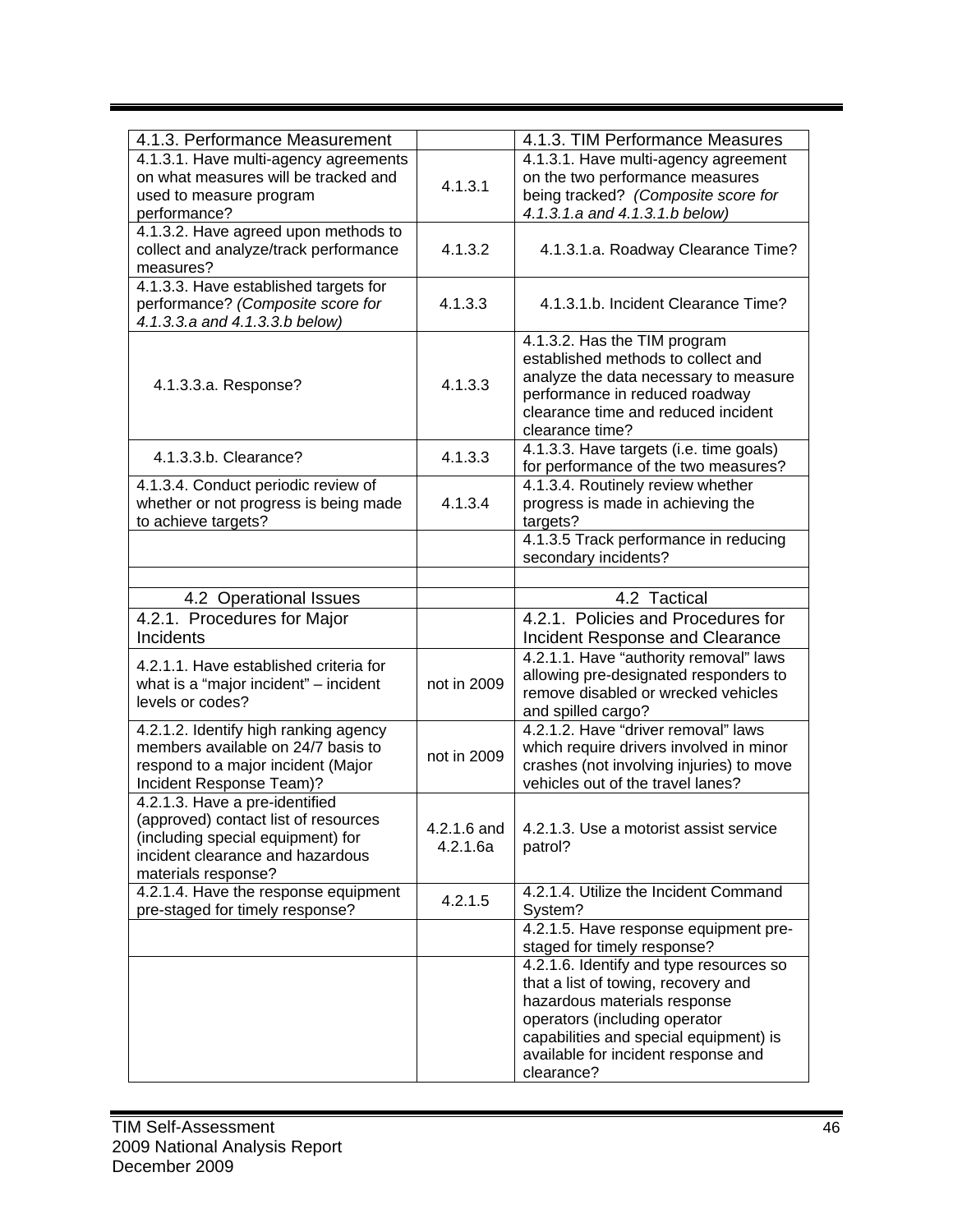|                                           |           | 4.2.1.6.a. Is that list organized so that   |
|-------------------------------------------|-----------|---------------------------------------------|
|                                           |           | resources are identified and deployed       |
|                                           |           | based on incident type and severity?        |
|                                           |           | 4.2.1.7. Have specific policies and         |
|                                           |           | procedures for hazmat and fatal             |
|                                           |           | accident response that also address         |
|                                           |           | maintaining traffic flow around the         |
|                                           |           | incident?                                   |
| 4.2.2. Responder and Motorist             |           | 4.2.2. Responder and Motorist               |
| Safety                                    |           | Safety                                      |
|                                           |           | 4.2.2.1. Have "move over" laws which        |
|                                           |           | require drivers to slow down and if         |
| 4.2.2.1. Train all responders in traffic  |           | possible move over to the adjacent lane     |
| control procedures?                       | 4.2.2.2   | when approaching workers or                 |
|                                           |           | responders and equipment in the             |
|                                           |           | roadway?                                    |
| 4.2.2.2. Utilize on-scene traffic control |           |                                             |
| procedures for various levels of          | 4.2.2.3   | 4.2.2.2. Train all responders in traffic    |
|                                           |           | control procedures?                         |
| incidents in compliance with MUTCD?       |           |                                             |
| 4.2.2.3. Utilize traffic control          |           | 4.2.2.3. Utilize transportation resources   |
| procedures for the end of the incident    | 4.2.2.4   | to conduct traffic control procedures in    |
| traffic queue?                            |           | compliance with the MUTCD?                  |
| 4.2.2.4. Have mutually understood         |           |                                             |
| equipment staging and emergency           |           | 4.2.2.4. Utilize traffic control procedures |
| lighting procedures on-site to maximize   | 4.2.2.5   | for the end of the incident traffic queue?  |
| traffic flow past an incident while       |           |                                             |
| providing responder safety?               |           |                                             |
|                                           |           | 4.2.2.5. Have mutually understood           |
|                                           |           | equipment staging and emergency             |
|                                           |           | lighting procedures on-site to maximize     |
|                                           |           | traffic flow past an incident while         |
|                                           |           | providing responder safety?                 |
| 4.2.3. Response and Clearance             |           |                                             |
| <b>Policies and Procedures</b>            |           |                                             |
| 4.2.3.1. Utilize the Incident Command     | 4.2.1.4   |                                             |
| System?                                   |           |                                             |
| 4.2.3.2. Have specific policies and       |           |                                             |
| procedures for fatal accident             | 4.2.1.7   |                                             |
| investigation that also address           |           |                                             |
| maintenance of traffic flow?              |           |                                             |
| 4.2.3.3. Have specific policies and       |           |                                             |
| procedures for hazardous materials        | 4.2.1.7   |                                             |
| response that also address                |           |                                             |
| maintenance of traffic flow?              |           |                                             |
| 4.2.3.4. Have quick clearance policies    | 4.2.1.1 & |                                             |
| for major and minor incidents?            | 4.2.1.2   |                                             |
| 4.2.3.5. Have a pre-qualified list of     |           |                                             |
| available and contracted towing and       |           |                                             |
| recovery operators (to include            | 4.2.1.6   |                                             |
| operators' capabilities)?                 |           |                                             |
| 4.2.3.6. Use motorist assist service      |           |                                             |
| patrols?                                  | 4.2.1.3   |                                             |
|                                           |           |                                             |